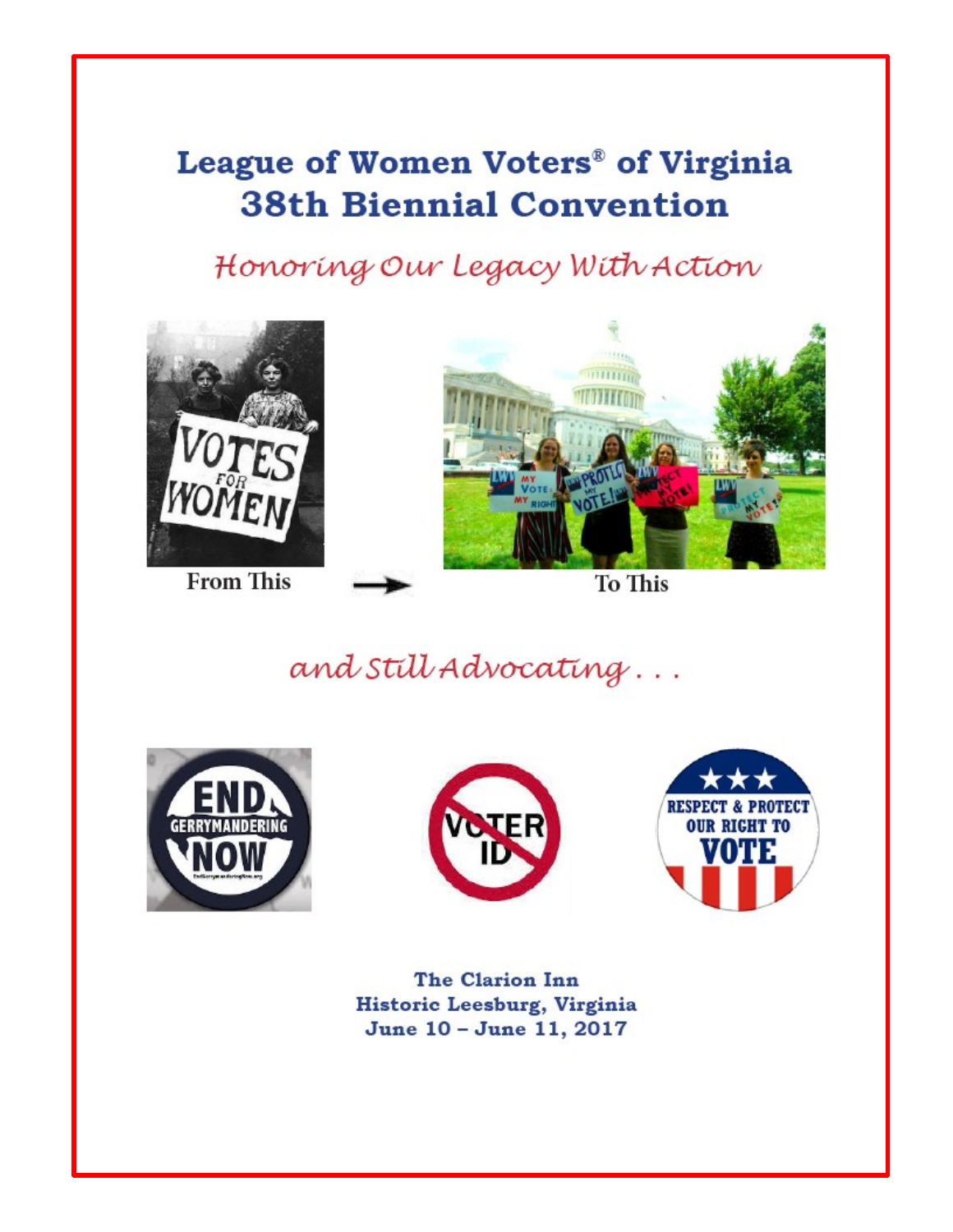# **IWV**<sup>™</sup> League of Women Voters® of Virginia **38th Biennial Convention**

# Table of Contents

| Proposed Program: Recommended and Not Recommended Program 2013-201518 |
|-----------------------------------------------------------------------|
|                                                                       |
|                                                                       |
|                                                                       |
|                                                                       |
|                                                                       |
|                                                                       |
|                                                                       |
|                                                                       |
| .32                                                                   |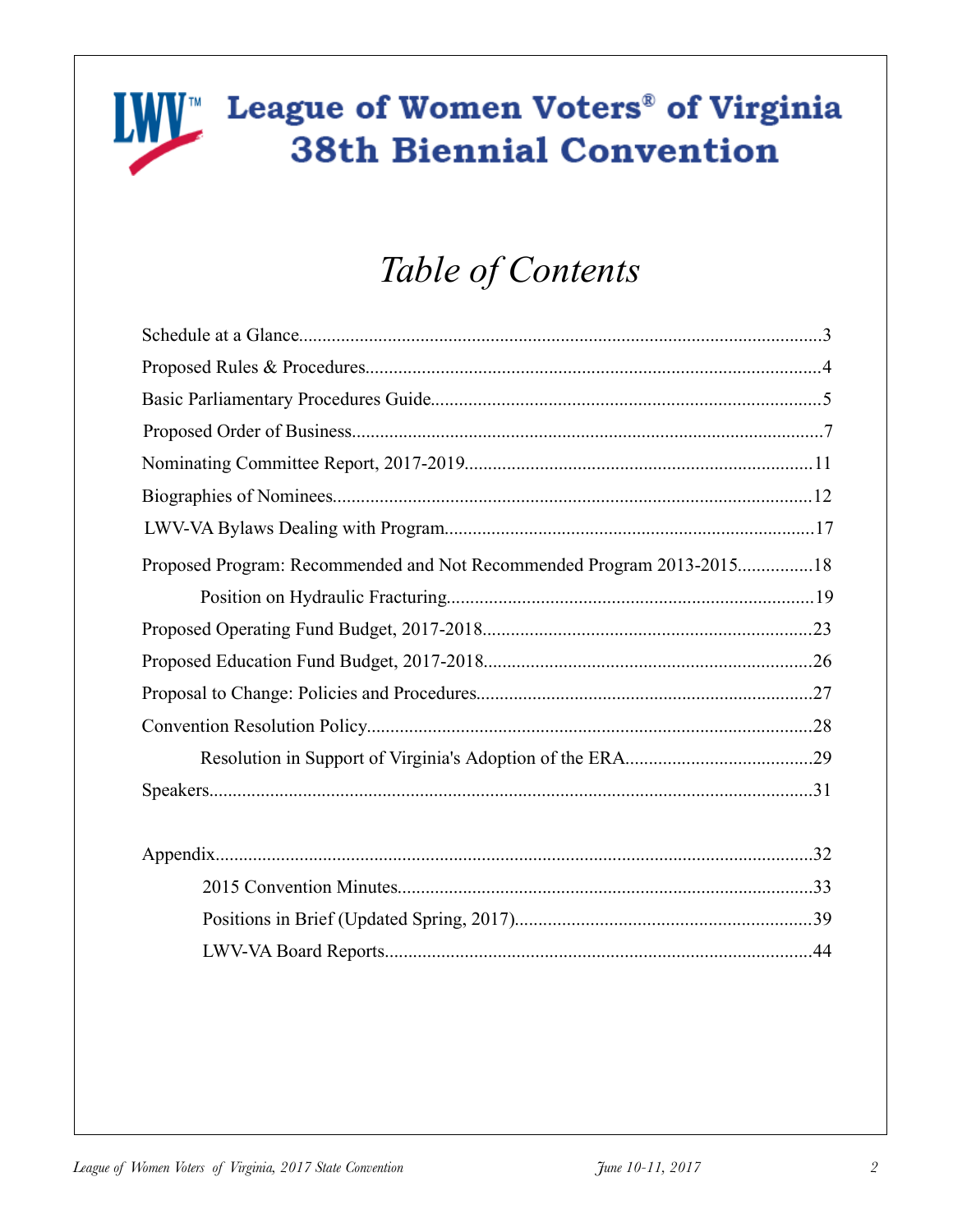# Schedule at a Glance

### *Saturday, June 10, 2017*

| $8:00$ a.m. $-9:30$ a.m.<br>$8:00$ a.m. $-12:30$ a.m.                                                                                                 | Registration & Delegate Check-In<br><b>Wares Tables</b>                                                   |
|-------------------------------------------------------------------------------------------------------------------------------------------------------|-----------------------------------------------------------------------------------------------------------|
| $9:30$ a.m. $-12:30$ p.m.<br>$11:45$ a.m. $-12:15$ p.m.                                                                                               | <b>Opening Plenary Session</b><br>Speaker: Jessica Jones Capparell,<br>Grassroots Advocacy manager, LWVUS |
| $12:30$ p.m. $-2:30$ p.m.                                                                                                                             | <b>No-Host Networking Lunch at area restaurants</b>                                                       |
| $2:30$ p.m. $-5:45$ p.m.                                                                                                                              | Wares Tables                                                                                              |
| <b>Breakout Sessions</b>                                                                                                                              |                                                                                                           |
| $2:30$ p.m. $-3:15$ p.m.<br>What's Next for Virginia Redistricting<br>Fracking in Virginia<br>$\bullet$<br>$3:30$ p.m. $-4:15$ p.m. Breakout Sessions | Engaging New Activists with Sips & Civility                                                               |

### **3:30 p.m. – 4:15 p.m. Breakout Sessions**

- Voting Rights and Civil Rights in Virginia.
- Report on United Nations Commission on the Status of Women 2017
- ERA: 2 AWAY!!

### **4:30 – 5:15 p.m. Breakout Sessions**

- Making Democracy Work with Action: LWV-VA's 2017-18 Budget
- Leadership for the League: Meet the LWV-VA Board Nominees
- Gun Safety: Can We Change the Tide?

### **6:00 p.m. – 9:00 p.m. Reception (cash bar) & Banquet**

| <u>oroo pana valoo pana</u> | reception (cash bar) ee Banquet             |
|-----------------------------|---------------------------------------------|
| $8:00$ p.m. $-9:00$ p.m.    | Speaker: Dahlia Lithwick, Sr. Editor, Slate |

## *Sunday, June 11, 2017*

| 7:45 a.m. - 9:00 a.m.   | Registration & Delegate Check-In |
|-------------------------|----------------------------------|
| 7:45 a.m. $-12:30$ p.m. | Wares Tables                     |

### **Breakout Sessions**

### **7:45 a.m. – 8:30 a.m.**

- Using Technology to Understand Members
- 2017 Transparency Virginia Report

| $9:00$ a.m. $-12:30$ p.m.  | <b>Closing Plenary Session</b>                            |
|----------------------------|-----------------------------------------------------------|
| $10:30$ a.m. $-11:00$ a.m. | Speaker: The Honorable Nancy Rodrigues,                   |
|                            | Virginia Secretary of Administration                      |
| $12:30$ p.m.               | <b>Convention Adjourns</b>                                |
|                            |                                                           |
| $1:00$ p.m.                | Passing the Torch to 2017-2019; Outgoing & Incoming Board |
|                            |                                                           |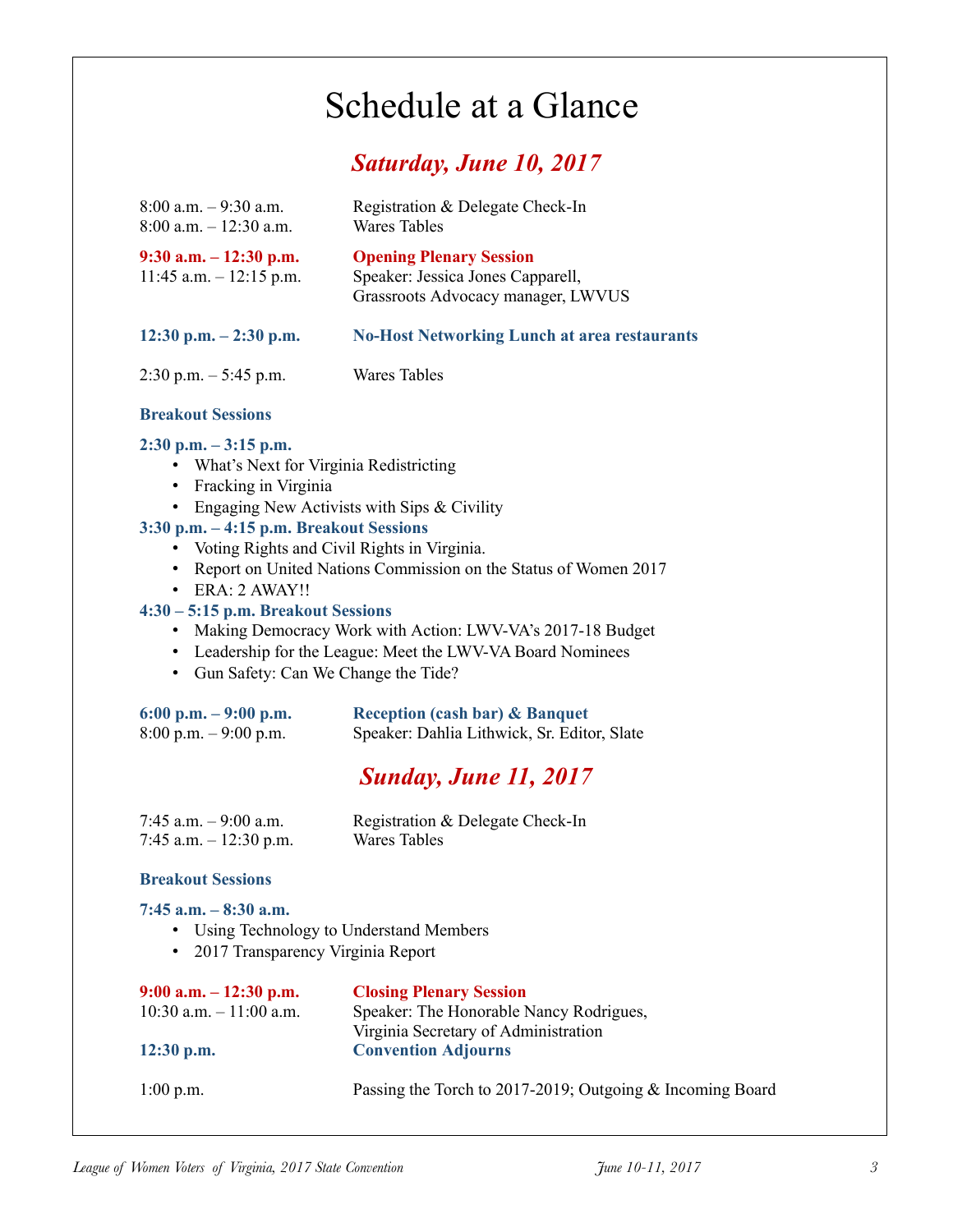# *Proposed Rules and Procedures*

**A motion to adopt these rules will be made at the opening plenary session. Amendments may be offered at this time and require a majority vote to adopt.** 

**The rules, as proposed or amended, require a two-thirds (2/3) vote for adoption. To suspend a rule at a later time requires a two-thirds vote (2/3).** 

- 1. Admission to the Convention shall be limited to persons displaying official badges, which must be worn at all meetings of the Convention.
- 2. Delegates, non-voting observers, and visitors shall sit in designated areas.
- 3. Only accredited delegates representing local Leagues, MAL (Member-at-Large) Units and ILO and LWV-VA Board members may vote.
- 4. Only accredited delegates and those authorized by the chair or the delegate body may address the Convention.
- 5. In debate, no person shall speak more than once until all others who wish to speak have done so; no person shall speak more than twice on the same motion; debate shall be limited to two minutes per speaker unless other procedure limits take precedence.
- 6. Each speaker shall use a microphone and announce their name and League when addressing the Convention.
- 7. Main motions and amendments of substantial length must be in writing on paper included in the folders or obtained from the ushers. One copy shall be sent to the presiding officer and one copy shall be retained by the maker of the motion.
- 8. When a vote is in progress, the doors to the meeting room shall be closed and no one may enter or leave.
- 9. Each delegate representing a local League or MAL Unit shall be entitled to vote only if that League has met its per member payment responsibilities. Representative from Leagues not paid in full will not have the privilege of the floor, the right to vote or the right to make motions unless a special consideration is given by the Convention. The Convention shall be the sole judge of whether a delegate is qualified to vote.
- 10. Thirty percent (30%) of the possible number of voting delegates, other than members of the state board, shall constitute a quorum provided that a majority of local Leagues are represented.
- 11. The minutes of the Convention shall be approved by the LWV-VA board after review by a committee appointed by the chair to review and correct the minutes.
- 12. Voting procedures during Plenary Sessions: Each delegate receives vote cards at the credentials table. The red and green vote cards are numbered 1-4, with green=yes and red=no. Generally, the first vote on an issue is a voice vote, or sometimes a standing vote. If the outcome is not clear, then there be a vote where delegates count off person by person. If the outcome still remains unclear, then there will be a card vote. The Presiding Officer will indicate the number of the card to be used and will announce the instructions for the vote. The appropriately numbered card must be used or your vote will be invalidated. The Elections Committee appointed at the first Plenary Session is responsible for collecting the voting cards, counting them, and reporting the result to the Presiding Officer.
- 13. Only announcements that relate to the business of the Convention or the welfare of the participants shall be made. Announcements shall be made only by persons designated to do so.
- 14. Cell phones shall be turned off or muted during Plenary, workshops, caucuses and the banquet.
- 15. The procedure for Program adoption shall be as follows: A program item that is submitted by a local league at least three months before convention, but not proposed by the state board, may be adopted only if its consideration is ordered by majority vote of the convention at the first Plenary session, and the proposal receives a three-fifths (3/5) vote at a subsequent session (this is considered a "not-recommended" program item).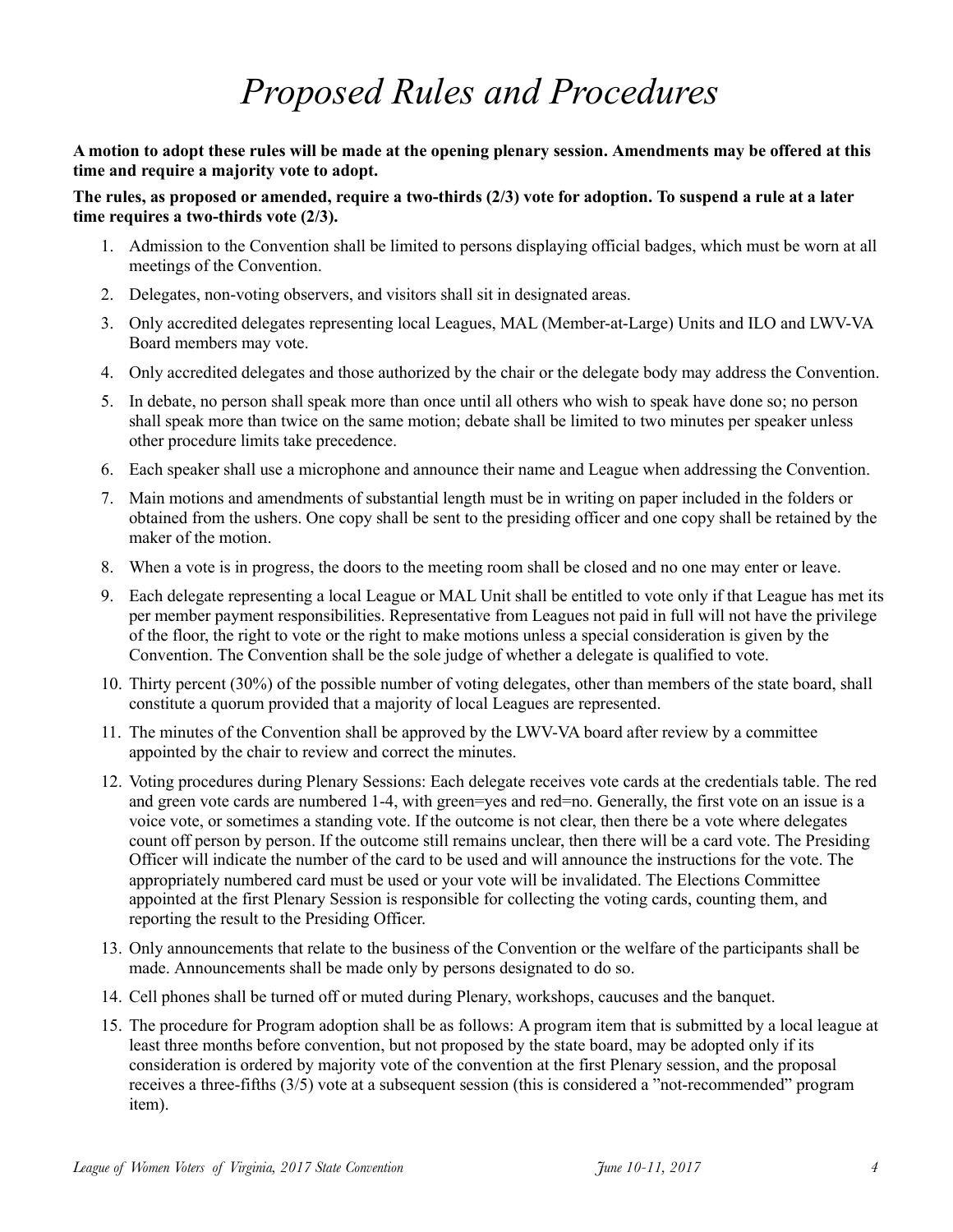- At the Plenary session on Saturday, the proposed {recommended} LWV-VA program shall be presented by an LWV-VA board member. Questions for clarification only will be in order. Delegates may move for consideration of not-recommended items, with their presentation limited to three minutes. A delegate may request a statement from an LWV-VA board member as to why an item was not recommended, with a limit of two minutes for the answer.
- After all of the not-recommended items have been offered, the vote for consideration of each item will be taken in the order in which the items were presented for consideration. Announcement of the vote result shall be made immediately after the vote on each item.
- Debate and action on not-recommended program items voted consideration and the proposed program will take place at the Sunday Plenary session. A three-fifths (3/5) vote is required to adopt nonrecommended items. A simple majority is required to adopt recommended program items.

# **Basic Parliamentary Procedures**

#### **Putting a motion on the Floor**

To make a motion or amend a motion, a delegate must go to a microphone, be recognized by the presiding officer, state her/his name and local League, then state the motion (or amendment to a motion). The motion (or amendment) is seconded from the floor. The presiding officer then places the motion before the assembly for discussion. The delegate may speak to the motion (or amendment) first. **Note:** Once a motion is placed before the assembly by the presiding officer, it is under the control of the assembly and does not belong to the delegate making the motion. For example, it cannot be withdrawn later without permission of the assembly.

#### **Seconds to Motions**

It is not necessary to agree with a motion to second it. A second only implies that there is more than one person who wishes to discuss the motion. Therefore, if a motion is coming from the Board or committee, it does not need a second from the floor.

### **Amendments to Motions**

A motion that is on the floor may have two amendments pending at one time. However, the first amendment must relate to the main motion and the second amendment must relate to the first amendment to the motion.

### **Refer or Postpone**

A motion to postpone or refer to a committee can be made while a main motion or an amendment to a main motion is pending.

### **Close Debate**

A delegate must go to a microphone and move to close debate (call the previous question). The motion needs a second. There is no discussion, and it takes a two-thirds (2/3) vote of the delegates present and voting to pass. After the motion to close debate is approved, there will be an immediate vote on the pending motion.

#### **Table a Motion**

A motion to table (lay on the table) should not be used to kill the motion on the floor and should not be used to postpone consideration of the motion.

#### **Point of Order**

If a delegate believes there was a breach of parliamentary procedures, she/he may rise to a point of order. If the point or order refers to an action made by someone other than the presiding office, the delegate should give the presiding officer time to correct the problem before interrupting with the point of order. If a delegate wishes to make a motion and is not sure how to proceed, the delegate should ask the presiding officer.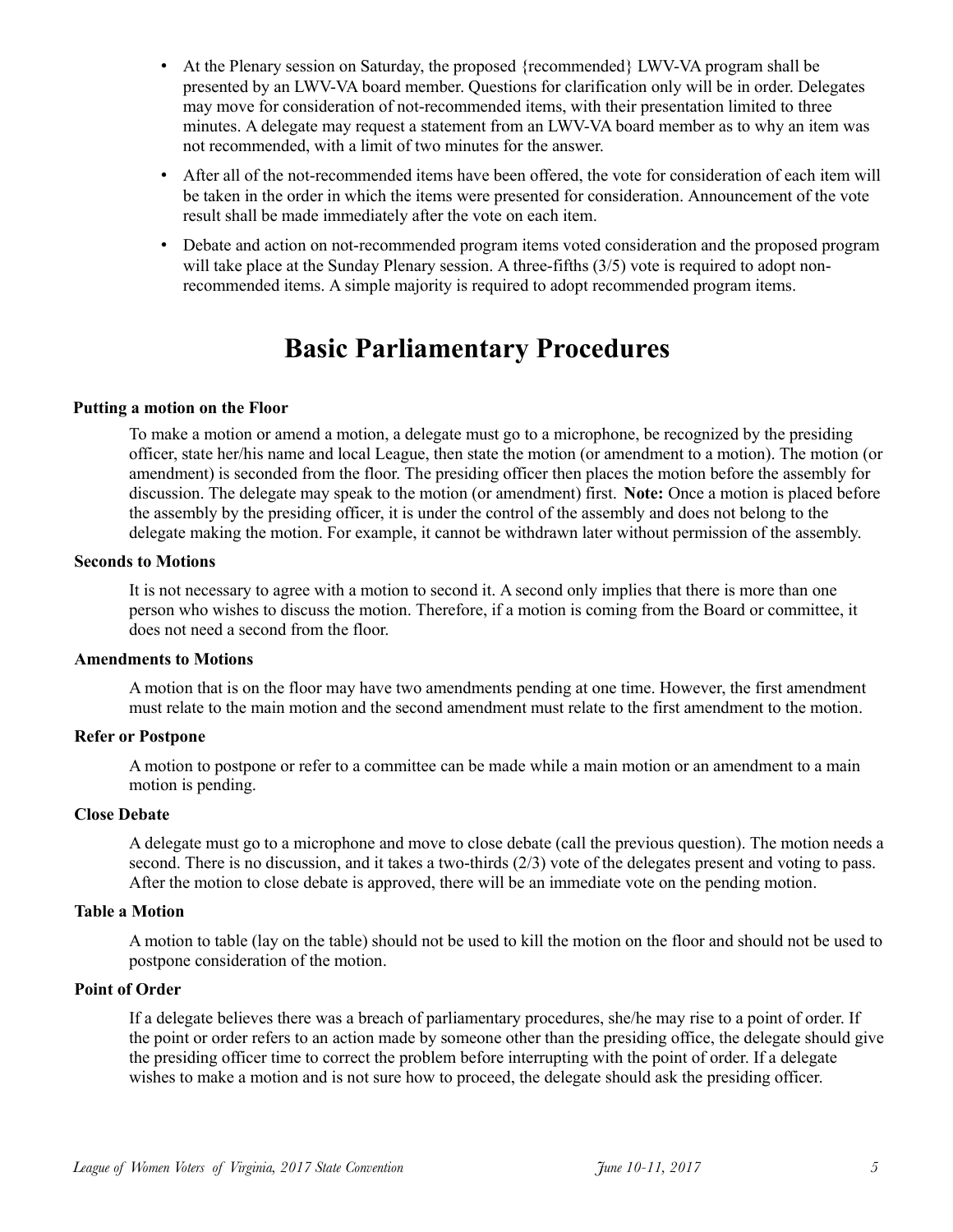### **To Limit or Extend Debate**

This motion is used when debate needs to be limited as to time or number who wish to be heard, or extended in tie, etc. It is debatable, and requires a two-thirds (2/3)vote. For example,

I move that debate: be limited to one minute per speaker (or) be limited to five speakers pro and five speakers con (or) be extended to ten more speakers with one minute each, etc.

### **Miscellaneous Motions**

The following motions have no rank and are usually incidental to the business pending or to Convention operations. Some may interrupt other business. There is no debate or vote, and motions are usually ruled upon by the presiding officer.

- **Question of Privilege**  this motion relates to the comfort of delegates or operation of the assembly.
- **Parliamentary Inquiry** this motion is used to ask for direction ore procedure to accomplish a parliamentary maneuver.
- **Point of Information** this motion is used to seek urgent information necessary before decisions can be made.
- **Division of the Assembly** this requires a standing vote if the voice vote seems inconclusive. A single delegate "calls for a division" and does not need to use a microphone but must be heard. If a counted vote seems necessary, the delegate makes such a motion, which requires a second and a majority vote.
- **To Reconsider a Vote**  This motion can be made only by a delegate who voted on the prevailing side and on the same or next day as the vote it proposes to reconsider. The motion can be moved within the time limits, although the vote on the motion may be delayed until a more appropriate time if other business is pending. This motion is usually debatable and requires a majority vote. If the motion to reconsider is adopted, the original motion is again before the delegate body as though a decision had not been reached. A vote can only be reconsidered once. Approved bylaws amendments may not be reconsidered.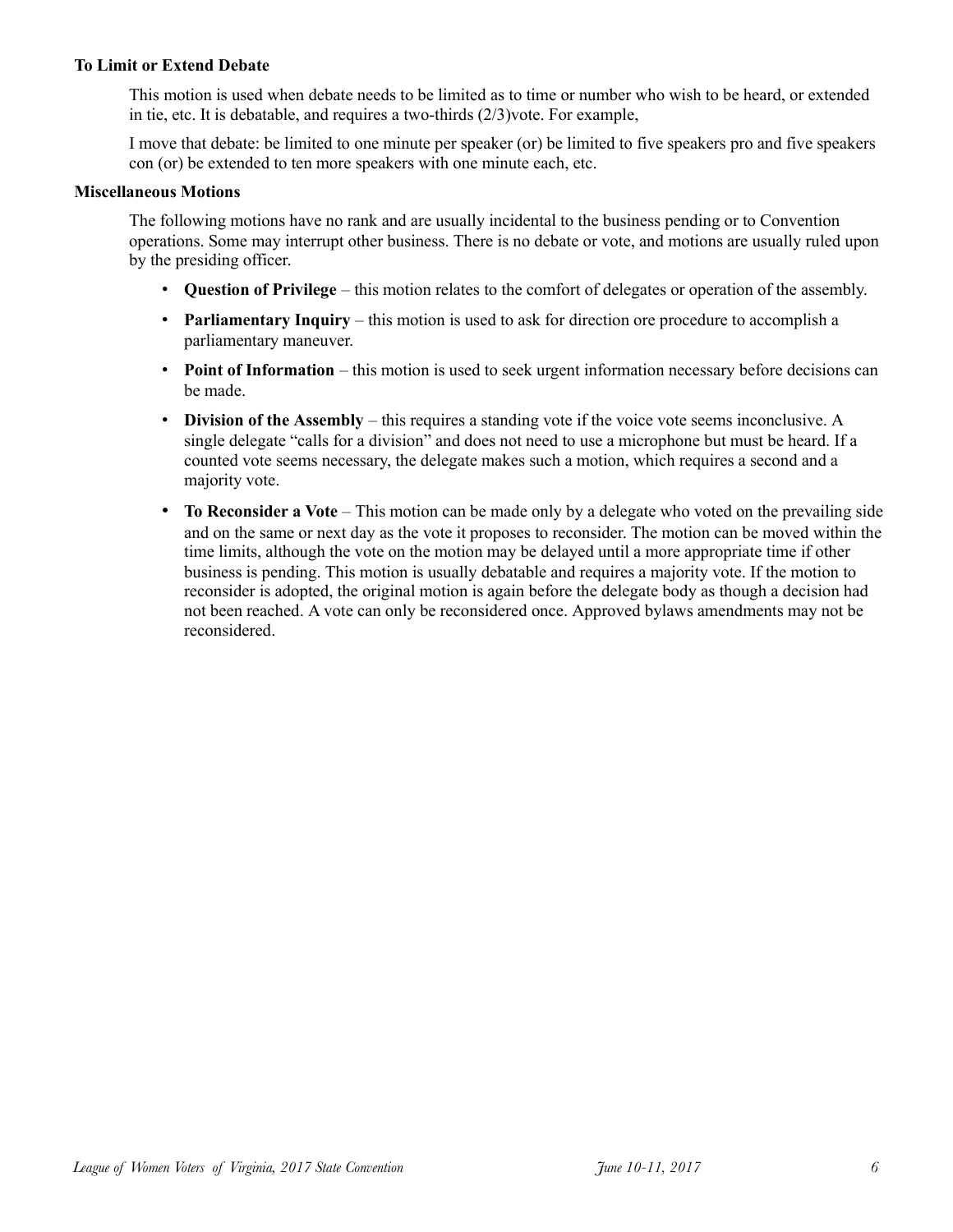# *Proposed Order of Business*

*Plenary Session Saturday, June 10, 2017 9:30 a.m. – 12:30 p.m.*

| <b>Call to Order &amp; Introductions</b>                                                                                                                                                                                                                                           | Lois Page, Co-President                                                                                                               |
|------------------------------------------------------------------------------------------------------------------------------------------------------------------------------------------------------------------------------------------------------------------------------------|---------------------------------------------------------------------------------------------------------------------------------------|
| <b>Welcome by Local League Co-Hosts</b>                                                                                                                                                                                                                                            | Linda Larsen, LWVPWA Co-<br>Chair, Local Arrangements &<br>Priscilla Godfrey, President,<br>LWVLC and Co-Chair, Local<br>Arrangements |
| Welcome to Loudoun County & Leesburg, VA                                                                                                                                                                                                                                           | Phyllis J. Randall, Chair,<br><b>Loudoun County Board of</b><br><b>Supervisors</b>                                                    |
| Parliamentarian                                                                                                                                                                                                                                                                    | Marty Rollins, LWV-VA<br>Secretary & Parliamentarian                                                                                  |
| <b>Introduction of LWV-VA Board Members</b>                                                                                                                                                                                                                                        | Dianne Blais, Co-President                                                                                                            |
| <b>Roll Call of Local Leagues</b>                                                                                                                                                                                                                                                  | Lois Page                                                                                                                             |
| • Each local League President will respond by introducing self,<br>stating number of current members, stating the number of<br>delegates and observers present from her local League                                                                                               |                                                                                                                                       |
| <b>Appointment of Committee</b>                                                                                                                                                                                                                                                    | Dianne Blais                                                                                                                          |
| Credentials - Pat Hurst & Ellen Heald                                                                                                                                                                                                                                              |                                                                                                                                       |
| Resolutions - Sherry Zachry, Frances Schutz, Elaine Head &                                                                                                                                                                                                                         |                                                                                                                                       |
| <b>Marty Rollins (adviser)</b>                                                                                                                                                                                                                                                     |                                                                                                                                       |
| Elections - Susan Pheiffer, Pat Widener & Mary Peskin                                                                                                                                                                                                                              |                                                                                                                                       |
| Reading – Mary Houska, Kay Olivera & Mileva Hartman                                                                                                                                                                                                                                |                                                                                                                                       |
| <b>Report of Convention 2015 Reading Committee</b>                                                                                                                                                                                                                                 | Dianne Blais                                                                                                                          |
| <b>Credentials Report</b>                                                                                                                                                                                                                                                          | Pat Hurst, LWV-VA Treasurer                                                                                                           |
| <b>Adopt Rules &amp; Procedures of Convention</b>                                                                                                                                                                                                                                  | Lois Page                                                                                                                             |
| A motion to adopt will be made; amendments may be offered<br>$\bullet$<br>at this time and require a majority vote to adopt. The rules,<br>as proposed or amended, require a two-thirds vote for<br>adoption. Suspension of a rule at a later time requires a two-<br>thirds vote. |                                                                                                                                       |
| Adopt Order of Business $-a$ majority vote is required                                                                                                                                                                                                                             | Lois Page                                                                                                                             |
| <b>Treasurer's Report</b>                                                                                                                                                                                                                                                          | Pat Hurst                                                                                                                             |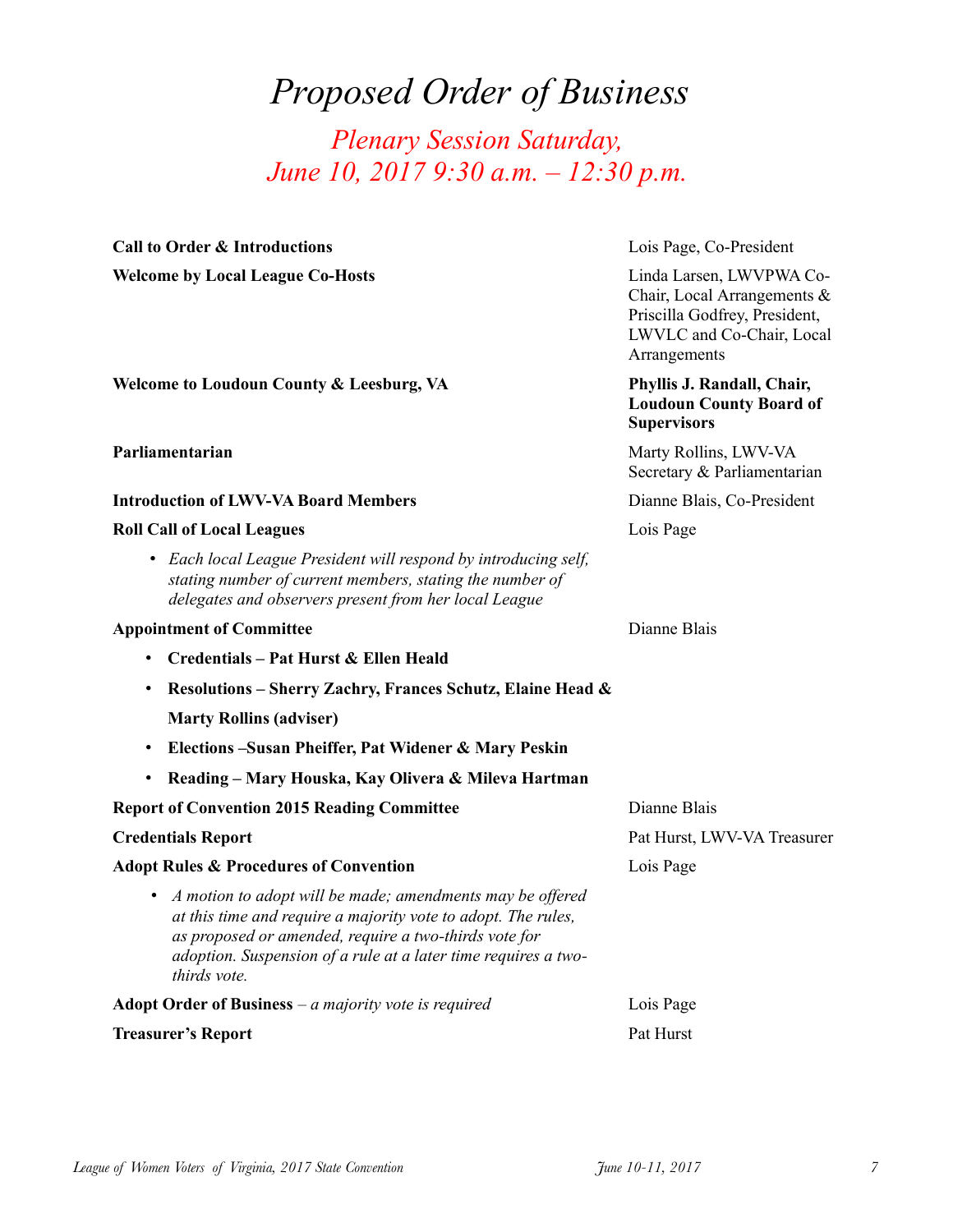### **Report of Nominating Committee** *Sherry Zachry, Chair,* **Sherry Zachry, Chair, Sherry Zachry, Chair, Sherry Zachry, Chair, Sherry Zachry, Chair, Sherry Zachry, Chair, Sherry Zachry, Chair, Sherry Zachry, Chair, Sherry Zachr**

• *Nominations may be made from the floor at this time, provided the nominee has consented. If more than one person is nominated for any one office, the Elections Committee will be in charge and paper ballots will be used.* 

### **Presentation of Recommended Program Exercise 2 Schutz, Program Director Frances Schutz, Program Director**

• *Refer to Rules for Program Management; questions for clarification will be answered. No amendments will be in order at this time.* 

10 minutes Frances Schutz, Program Director

#### Rosalie Simari, Budget Committee Member

### Pat Hurst

#### **Presentation of Not-Recommended Program** *Frances Schutz*

• *Refer to Rules for Program. Not-recommended items may be moved for consideration now. A majority vote is required for consideration.* 

### **Presentation of Proposed LWV-VA Operating <b>Rosalie Simari, Budget** Rosalie Simari, Budget **Budget** Committee Member

• *Questions for clarification will be answered. No amendments will be in order now. Delegates who would like more information & an opportunity for discussion are urged to attend the "Making Democracy Work with Action: LWV-VA's 2017-18 Budget" breakout session at 4:30 p.m.* 

### **Presentation of Proposed LWV-VA Education Fund** Pat Hurst **(EF) 2017-2018 Budget**

• *This budget is provided for information only; comments are welcomed. The LWV-VA Education Fund is an educational trust, with no members. Therefore, the budget is not voted on by the Convention; it is discussed, debated and adopted at the first meeting of the LWV-VA EF trustees after the convention.* 

#### **Presentation: Celebrating Our History; Envisioning Our Future Brenda Rogers, LWVUS Board**

#### **Presentation: LWV Grassroots Advocacy & Action Jessica Jones Capparell,**

#### **Recess 12:30 p.m.** No host lunch at local restaurants.

• *Networking Lunches. Delegates & observers are encouraged to join with representatives of other Leagues and have lunch at local restaurants (list provided by local League Arrangements Committee).* 

Nominating Committee

**Break:** 10 minutes

**Member & Liaison to LWV-VA**

**Grassroot Advocacy Manager, LWVUS**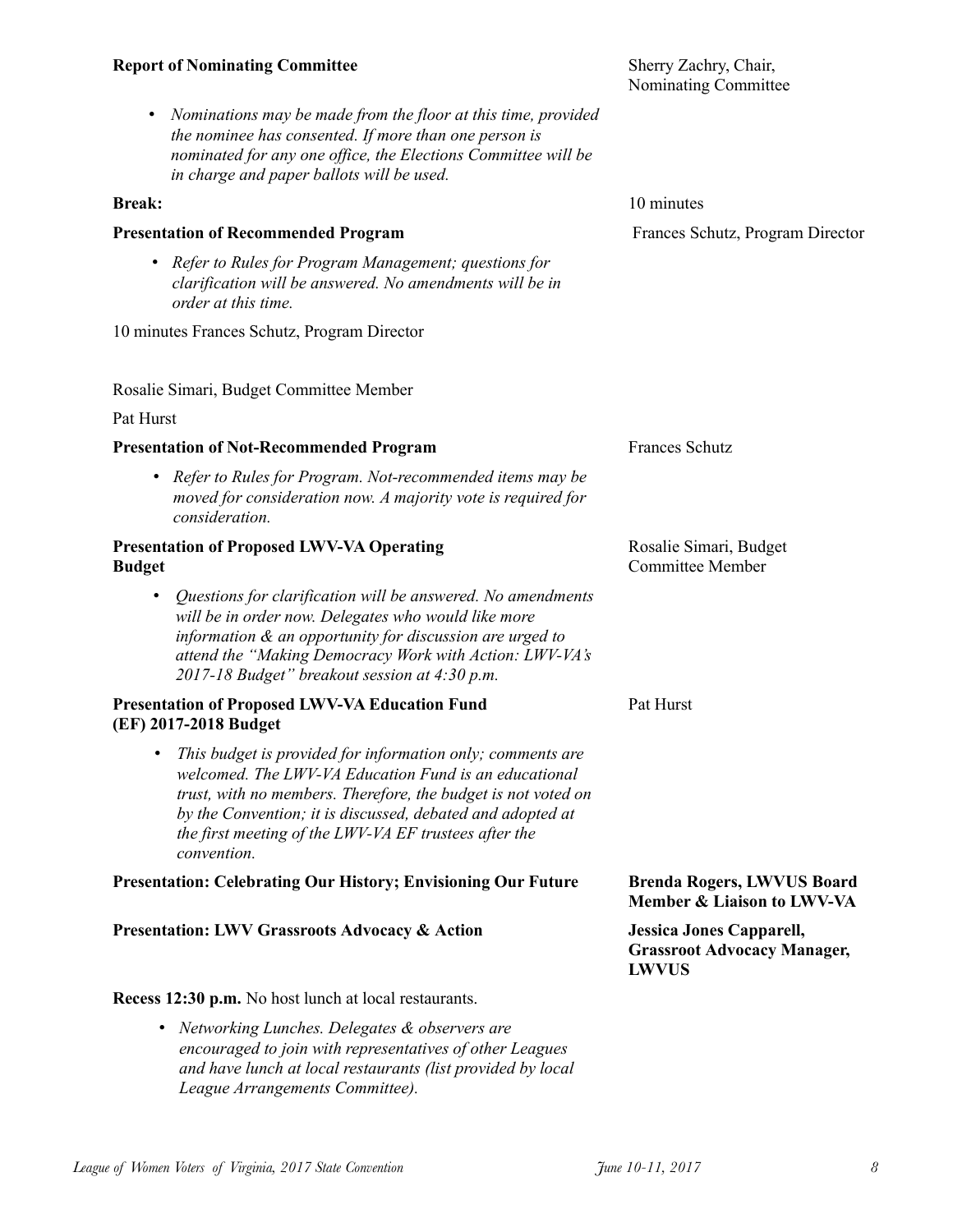# *Breakout Sessions Saturday, June 10, 2017 2:30 p.m. – 5:15 p.m.*

### **Choose One Session in Each Time Slot**

*See handout for room assignments*

| <b>Time</b>           | <b>Session 1</b>                                                                                                                 | <b>Session 2</b>                                                                                                                                                       | <b>Session 3</b>                                                                                                             |
|-----------------------|----------------------------------------------------------------------------------------------------------------------------------|------------------------------------------------------------------------------------------------------------------------------------------------------------------------|------------------------------------------------------------------------------------------------------------------------------|
| 2:30-3:15 p.m.        | What's Next for Virginia<br>Redistricting?<br>Brian Cannon,<br>OneVirginia2021                                                   | <b>Engaging New Activists</b><br>with Sips & Civility<br>Judy Parente, LWVFC                                                                                           | Fracking in Virginia<br>LWV-VA Fracking<br><b>Study Committee:</b><br>Meghan Dorsett,<br><b>LWVRMA</b>                       |
| $3:30 - 4:15$<br>p.m. | Voting Rights and Civil<br>Rights in Virginia<br>Carol Noggle, LWV-VA<br>& Claire Guthrie-<br>Gastanaga, Virginia<br><b>ACLU</b> | ERA: 2 Away!<br>Pat Fishback, LWVRMA<br>& Rally for Equal Rights                                                                                                       | Report on U.N.<br>Commission on the<br>Status of Women 2017<br>Jill Follows, LWVFC<br>& LWVUS Delegate to<br>U.N. Commission |
| $4:30 - 5:15$<br>p.m. | Gun Safety: Can the<br>Tide Be Turned? LWV-<br>VA Gun Safety Task<br>Force:<br>Ruth Hoffman, LWVFA<br>& Judy Helein, LWVFA       | Making Democracy<br>Work with Action: LWV-<br>VA's 2017-2018 Budget<br><b>Budget Committee:</b><br>Rosalie Simari, LWV<br>CVA & Pat Hurst, LWV-<br><b>VA</b> Treasurer | Leadership for the<br>League: Meet the<br>LWV-VA 20172019<br><b>Board Nominees</b><br>All Nominated Board<br>Members         |

**5:15 p.m. Recess to 7:45 a.m. on Sunday, June 11, 2017,** 

# *Saturday, June 10, 2017 Convention Reception & Banquet 6:00 p.m. – 9:00 p.m.*

• **Reception (cash bar)** • **Banquet: Italian Lovers' Extravaganza & Pasta Bar**

*Speaker: Dahlia Lithwick, senior editor, Slate* 

**9:00 p.m. Networking**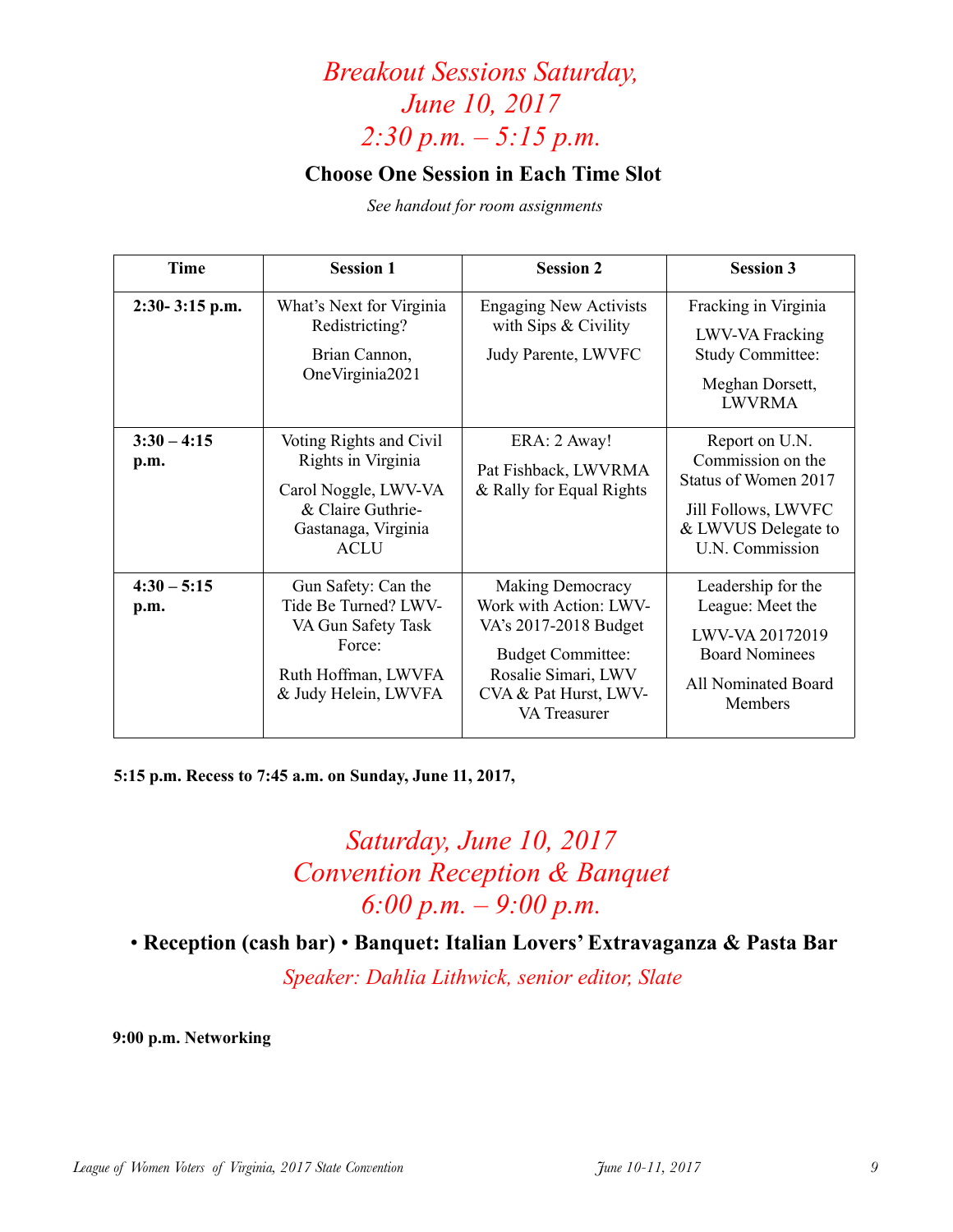# *Sunday, June 11, 2017 Breakout Sessions 7:45 a.m. – 8:30 a.m.*

### **Choose One Session**

*See handout for room assignments* 

| Time               | <b>Session 1</b>                                                      | <b>Session 2</b>                                                                               |
|--------------------|-----------------------------------------------------------------------|------------------------------------------------------------------------------------------------|
| $7:45 - 8:30$ a.m. | Using Technology to<br><b>Understand Members</b><br>Beth Tudan, LWVFA | Transparency Virginia Report<br>Becky Bowers-Lanier, Co-Chair,<br><b>Transparency Virginia</b> |

# *Closing Plenary Session Sunday, June 11, 2017 9:00 a.m. – 12:30 p.m.*

| Meeting of 2015-2017 and 2017-2019 Board members                                              | <b>Outgoing &amp; Incoming Board</b><br><b>Members</b> |
|-----------------------------------------------------------------------------------------------|--------------------------------------------------------|
| <b>2017 LWV-VA Biennial Convention Adjourns</b>                                               | 12:30 p.m.                                             |
| Date & Location for 2019 LWV-VA Biennial Convention                                           | Marty Rollins, LWVSHR                                  |
| <b>Incoming President's Remarks</b>                                                           | Sue Lewis                                              |
| <b>Guidance to the New Board</b>                                                              | Delegates                                              |
| Election of Officers & Board of Directors for 2017-2019                                       | Sherry Zachry                                          |
| <b>Recognition of Outgoing Board</b>                                                          | Lois Page & Dianne Blais                               |
| <b>Comments on the Health of the LWV of Virginia</b>                                          | Lois Page & Dianne Blais                               |
| <b>Speaker: The Honorable Nancy Rodrigues, Virginia</b><br><b>Secretary of Administration</b> |                                                        |
| <b>Report of Resolutions Committee</b>                                                        | <b>Frances Schutz</b>                                  |
| Adoption of LWV-VA Program, Recommended &<br><b>Not-Recommended</b>                           | <b>Frances Schutz</b>                                  |
| <b>Adoption of 2017-2018 Operating Budget</b>                                                 | Rosalie Simari                                         |
| <b>Credentials Report</b>                                                                     | Pat Hurst                                              |
| <b>Call to Order</b>                                                                          | Dianne Blais                                           |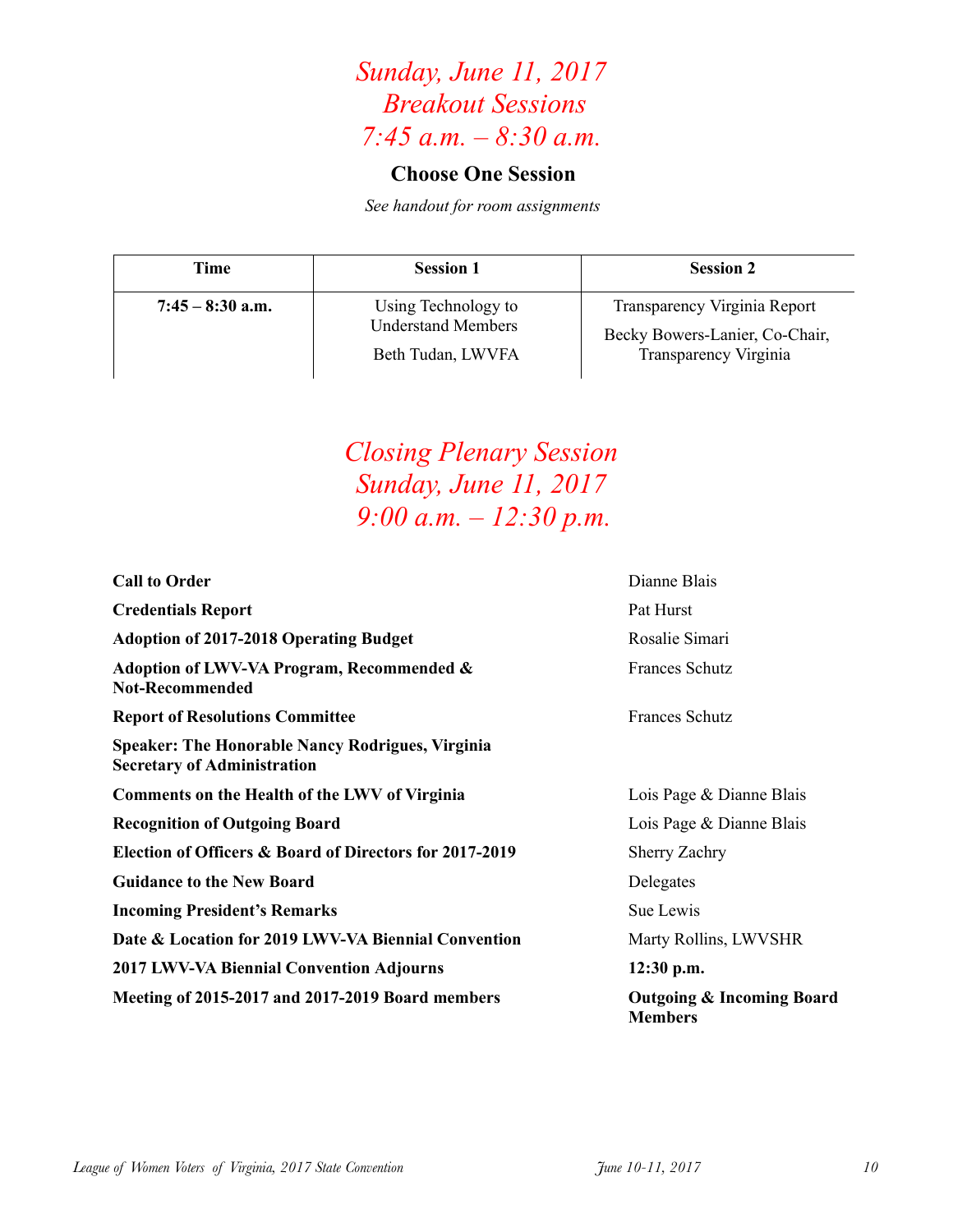# *Report of the Nominating Committee*

### **SLATE OF NOMINEES FOR LWV-VA 2017-2019 TO BE ELECTED AT LWV-VA CONVENTION, JUNE 11, 2017**

### **NOMINATED FOR A TWO-YEAR TERM BEGINNING JULY 1, 2017 and ENDING JUNE 30, 2019.**

#### **OFFICERS**

1<sup>ST</sup> VICE PRESIDENT 2<sup>ND</sup> VICE PRESIDENT

PRESIDENT Sue Lewis – LWVCVA (Charlottesville Area) Linda Garvelink- LWVFC (*will keep Membership portfolio*) Lynn Johnston - LWVRMA (*will keep Arrangements portfolio*) SECRETARY Martha (Marti) Rollins - LWVSHR TREASURER Patricia (Pat) Hurst – LWVCVA (Charlottesville Area)

#### **DIRECTORS**

*Vacant*

Meghan Dorsett - LWVRMA (Communications) Valarie Fillgrove - LWVRMA (Legislative Coordinator) Maggi Luca - LWVFA (Voter Service) Carol Lindstrom - LWVRMA (Communications) Adarsh Trehan - LWVFA (Public Relations)

### **2017-2019 NOMINATING COMMITTEE**

Kathy Matusiak – Chair (LWVAr) Dianne Blais – Member (LWVFA) Anne Sterling – Member (LWVRMA)

Respectfully submitted:

2015-2017 Nominating Committee Linda Garvelink, Mileva Hartman, Patricia Hurst, Melanie Perez-Lopez, Sherry Zachry, Chair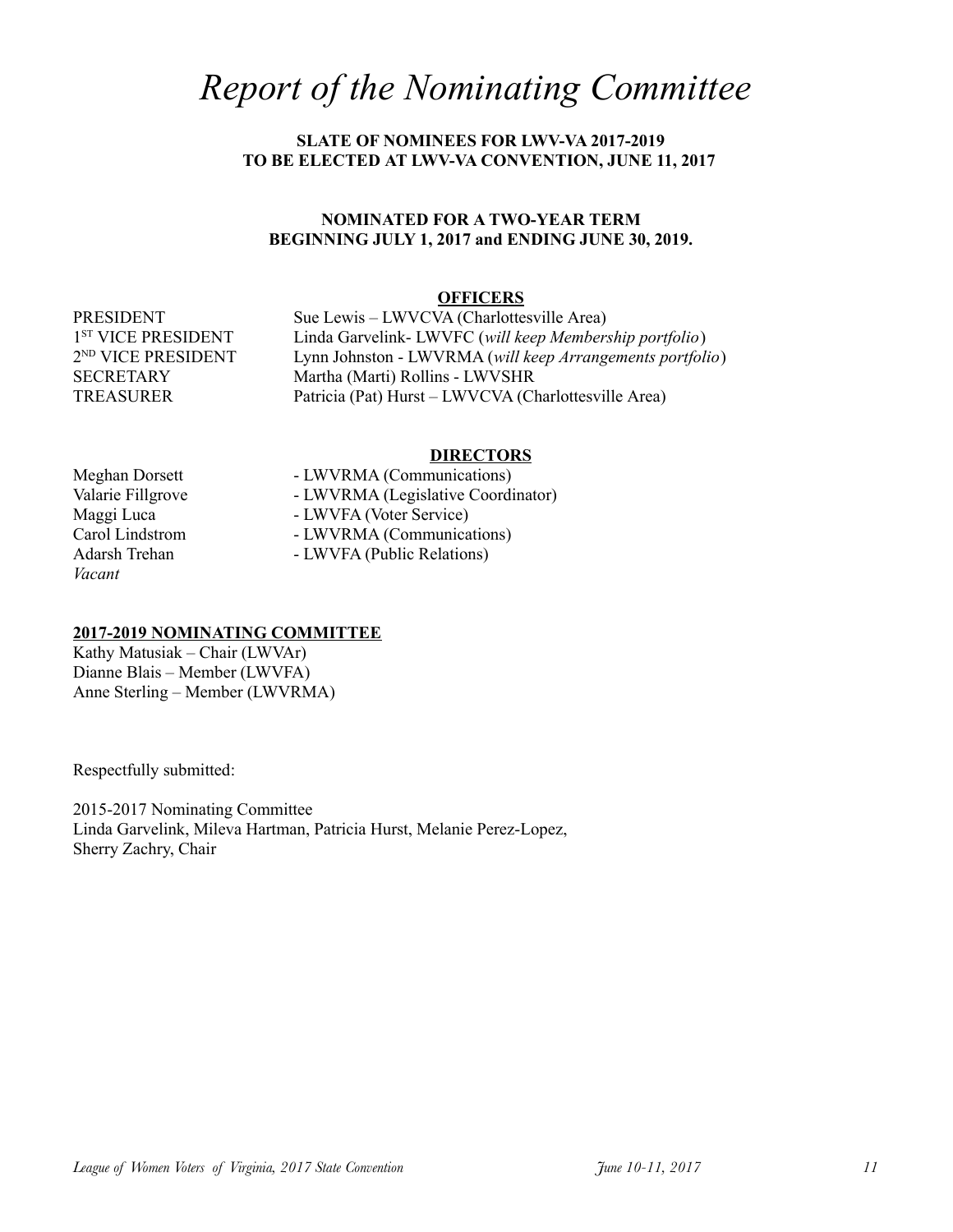# *2017-2019 Nominees Officers*

### **President Sue Lewis**



Sue Lewis has been a League member since she joined in Arkansas in the late '60's. She has served on both the Arkansas and Virginia State Boards, and on her local League boards in Camden AR and the Charlottesville Area. Her portfolios included Voter Service, Membership, Action, Treasurer, Bylaws, and Leadership Development. She has been the Virginia State Coordinator for the LWVUS MLD (Membership and Leadership Development) program and serves as a coach for the program. Sue is currently serving on the LWVUS Governance Committee. She is a retired Financial Advisor with 25 years of experience in that profession, and has computer programming and banking experience. She is a former chair of the Charlottesville Planning Commission, a Fellow of the Sorensen Institute for Political Leadership, a graduate of Leadership Charlottesville, and a member of the Charlottesville Human Rights Commission. She has two children, four adult granddaughters and two greatgrandchildren.

### 1<sup>st</sup> Vice President



### **st Vice President Linda Garvelink**

Linda Garvelink is a committed member of the League of Women Voters. She joined the LWV of Falls Church in the early 1990s. She served on the LWVFC board of directors as Vice President and Program Director (FY2011-2016) and, for the past year (FY2017), as part of the Management Team with the portfolio of Inter-League Liaison. Linda was elected to the LWV-VA board in 2015 as Membership Director, and served as Co-Coordinator of the MLD (Membership and Leadership Development) Program, and as a coach. From 2012-2014, she served on the LWV of the National Capital Area (LWVNCA) with the Program portfolio. Linda had a 30-year career in finance and administration and management and holds a BBA and MBA from the George Washington University.

### **2 nd Vice President Lynn Johnston**



Lynn Johnston served two previous terms as Arrangements Chair, in 2009-2011, and in 2011-12, Lynn came back on the LWV-VA Board in 2015 to serve again in the same capacity. All terms were demanding but exciting years and because of this greater involved experience, I look forward to being an Officer as 2nd VP and continuing with the same portfolio. My bio includes a rich family life, a marriage of 50 years, with 3 grown children and 6 grandchildren. My paid profession has always been in Eye Clinics as an ophthalmic tech, and now I am an active volunteer at the CrossOver Ministries Clinic for uninsured and I have done other urban and overseas missions. My other big volunteer hat is for the Interfaith Council, as former president, and now an active board member. I remain deeply involved in the activities of the League of Women Voters, Richmond Metro Areaand now serve as Healthcare Chair and on the Healthcare for All Virginians.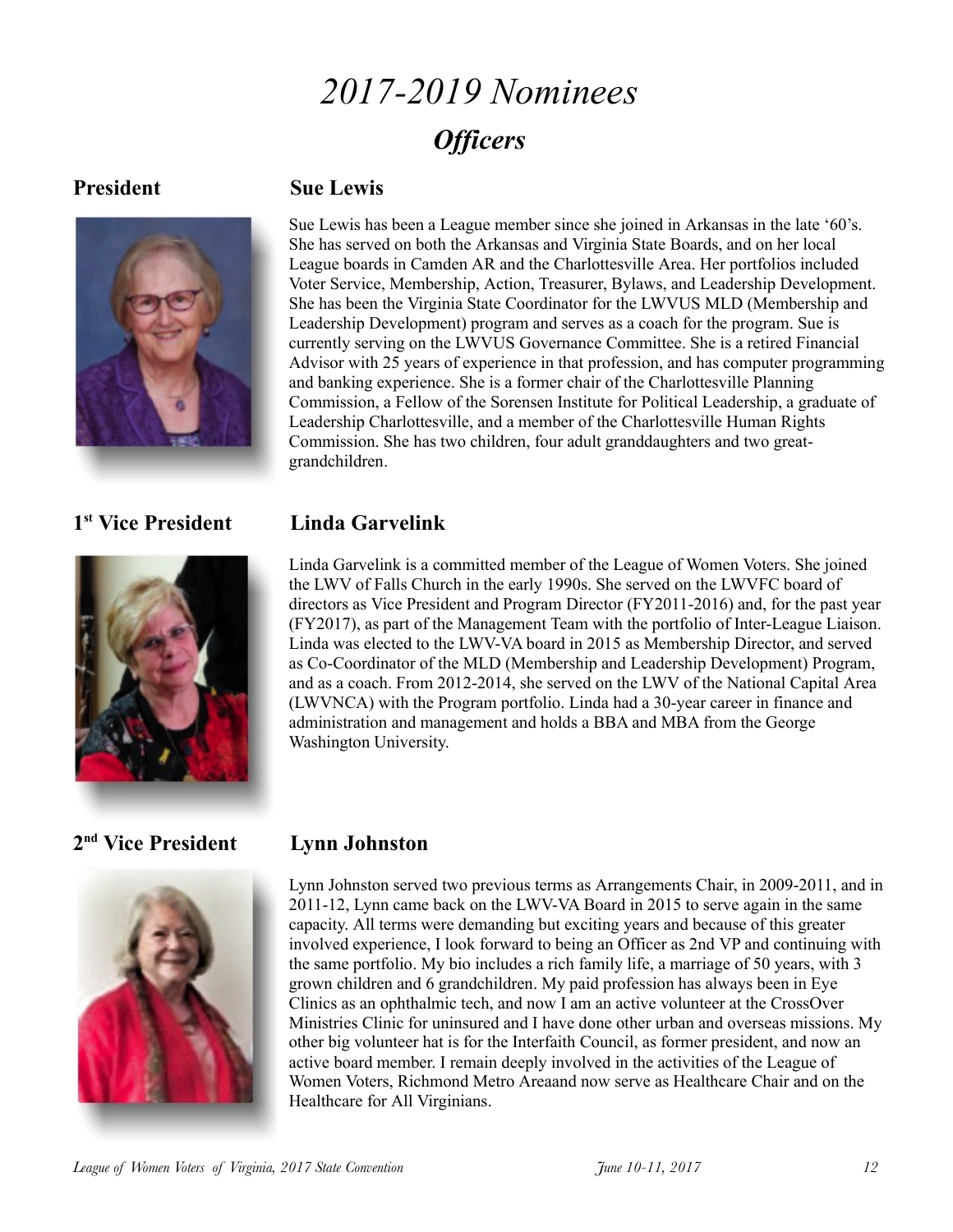

### **Secretary Martha (Marti) Rollins**

Martha Rollins joined the League after she and her husband moved from Syracuse University to join the history faculty at Old Dominion University in 1967--he as an Associate Professor and She as an adjunct. At Syracuse she earned a dual degreen in Political Science and Journalism and a master's in History. In Norfolk, she discovered friends who were dedicated to League. She was a charter organizer of the Breakfast Unit; she remains as Unit Leader. She is a member of the Virginia Bar and local Bar Associations. She earned her law degree from William and Mary and practiced law in the Norfolk City Attorney's Office for over thirty years. She also taught Constitutional History at Old Dominion University and served two terms as President of Friends of the Library. She was the District Governor of Toastmasters in Virginia. She is the current District Governor of Toastmasters in Virginia. She is the current President of the Chesapeake Unit of Parleamentarians and serves as parliamentarian for League meetings, including LWV-VA. She served as LWVUS Parliamentarian for the 2011 Council and the National Conventions from 2012 to 2016. She is nominated as the President of the SHR (South Hampton Roads) League for the upcoming term. She was elected to fill a vacancy as Secretary of LWV-VA in September 2016, and is pleased to be nominated for a full term.



### **Treasurer Patricia (Pat) Hurst**

Pat is currently completing a two-year term as Treasurer of LWV-VA, and is looking forward to another term, if elected. She has been a member of the LWV of the Charlottesville Area for eight years. During that time, she served as its President, Treasurer, and Secretary. She retired from a 40-year career in computer software engineering which began at NASA Langley in Virginia and ended with the SBA in Washington, DC. In between, she worked for various companies in California, Georgia, New York, and London. As an instructor in software engineering, she travelled extensively in the US and other countries. For the past sixteen years, she has owned and actively managed multifamily properties. Pat has two daughters who live in upstate New York and five grandchildren.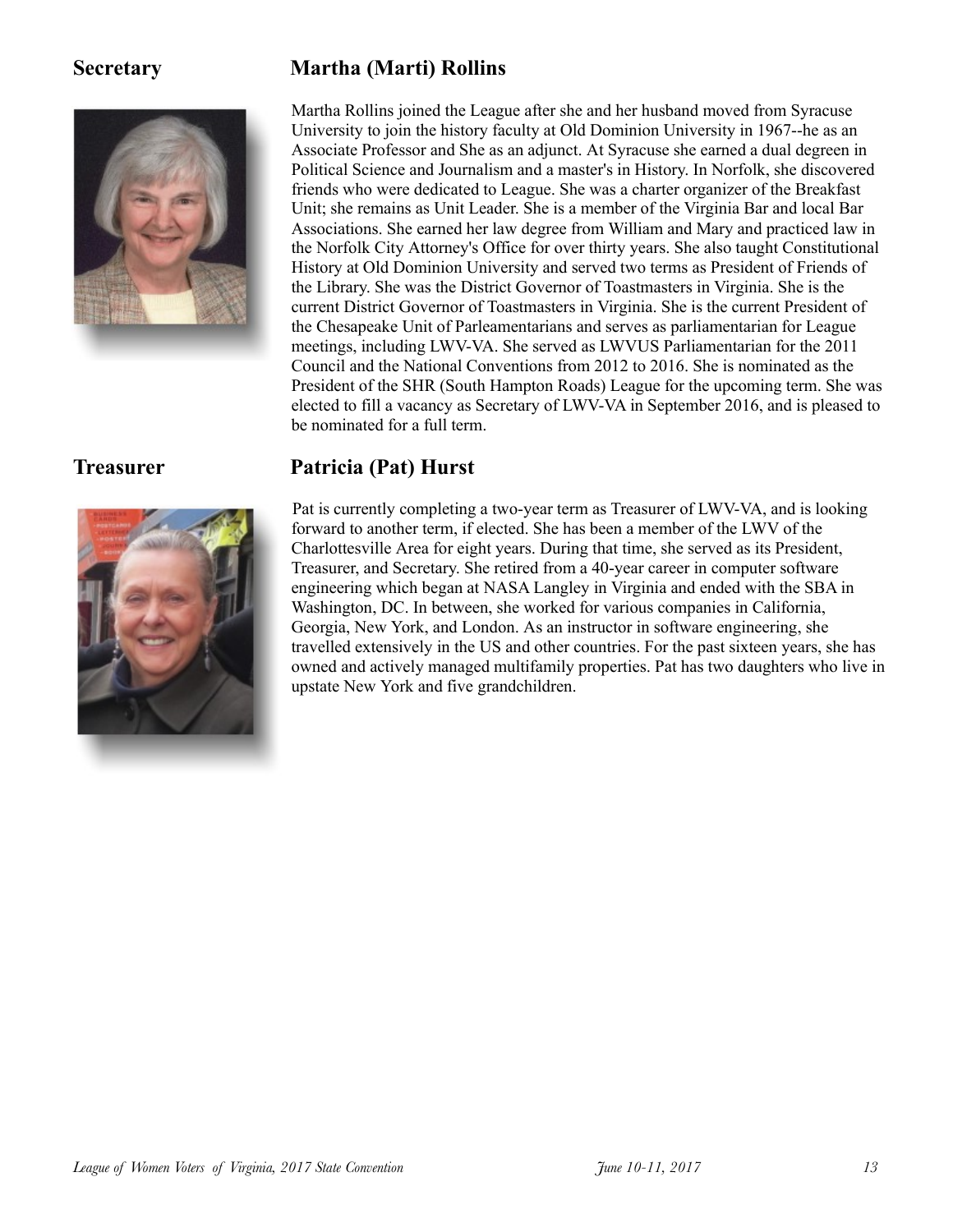## *Directors*



### **Valarie Fillgrove (Legislative Coordinator)**

Valarie is a third generation Leaguer, having joined in 1967 after membership was opened to those under 21. At age 23, she was President of a Provisional League in Ironton, Ohio! She has extensive experience with debates, having arranged several Congressional, Senatorial, Gubernatorial, state and local debates here in Virginia and elsewhere. She also was a panelist on a televised program on Debate Planning, sponsored by the LWVUS. She served on the Election Board of Posey County Indiana, and worked in the Voter Registrar's office in Virginia Beach. Valarie is a member of the Richmond Metropolitan Area LWV, and has served on their board.

### **Carol Lindstrom (Co-Communications)**

Carol's league experience is mostly in the technology area, having served as Webmaster and in social media management for LWV-VA and the Montgomery County League. She has a wealth of computer and internet knowledge, and is passionate about finding ways to effectively utilize all forms of social media to get our message out. She has served LWV-VA as Action Chair, WLRT management and tracking legislation. Carol has a BS in Nutrition from Bastyr University and graduate work in Health Psychology and Phenomenological Research through Saybrook Institute. She has worked as a Child Abuse Investigator and a Forensic Mental Health counselor in Florida. She is co-owner of a charming toy store and used book store in Christiansburg, and enjoys gardening. Carol is a member of the Richmond Metropolitan Area LWV.



### **Meghan Dorsett (Co-Communications)**

Meghan has served as the 2nd VP and Voter Service chair for the Montgomery County LWV,; the newsletter designer and current Editor for LWV-Richmond Metropolitan Area; and as the erstwhile graphic designer, newsletter editor and cartographer for LWV-VA (2011-2013). A comprehensive and environmental resource planner, she worked as the Senior Comprehensive Planner for Montgomery County VA, as well as a long-range planning consultant (environmental resources, tourism, park planning, and economic development) in Missouri, Arkansas, and West Virginia. She served as the newsletter editor and board member for the National Association of County Planners, and was a long-time member of the American Planning Association, the American Institute of Certified Planners, and the Virginia Planning Association. She spent four years on the Christiansburg Planning Commission, chairing the Comprehensive Planning Sub-Committee. Meghan co-owns Dorsett Publications, the Cambria Toy Station and Whistle Stop Books, all housed in the 150-year old Historic Cambria Depot in Christiansburg.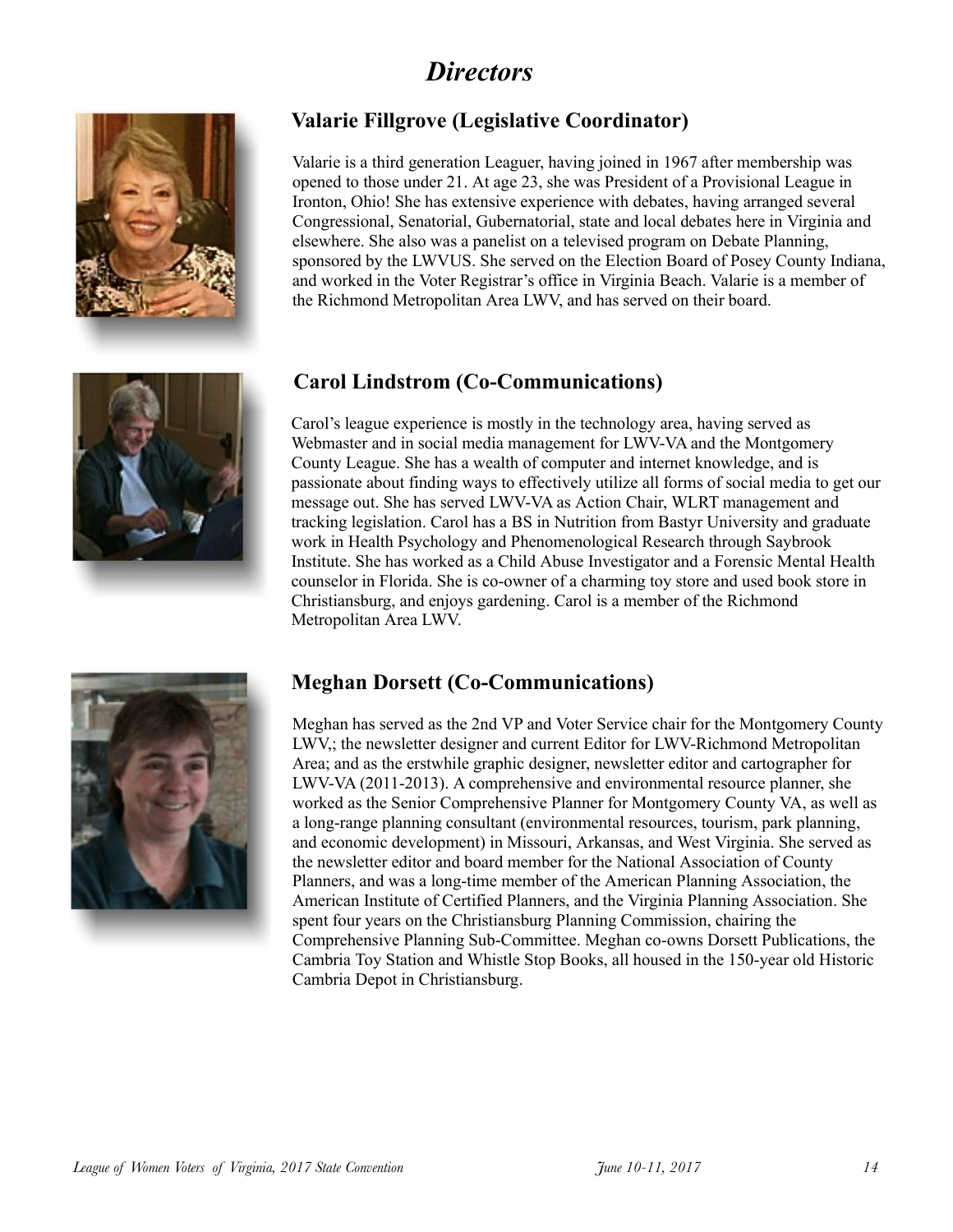

### **Adarsh Trehan (Public Relations)**

Adarsh Trehan is completing a 2-year term as Public Relations Director for LWVVA (2015-2017) and looks forward to continuing in this position, if re- elected. She has served on the Board of Directors of the LWV of the Fairfax Area as the Publicity Co-Chair, and as Co-Chair of the McLean Unit. She is the Branch Secretary for the AAUW McLean Area Branch (2016-2018). She is a member of: the Kennedy Center International Committee for the Arts, the Gerald R. Ford School of Public Policy Advisory Committee of the University of Michigan. Adarsh's other volunteer activities include working with Head Start and kindergarten students, tutoring adult students, and serving hospice patients. Her work experience includes stints as a college professor, research analyst at the MITRE Corporation, and information technology planner at the U.S. Departments of Commerce and Veterans Affairs. She is a graduate of Philippine Women's University, (B.A in Social Work), University of the Philippines, (M.A. in Public Administration), and the University of Michigan (M.A. Political Science).



### **Margaret (Maggi) Luca (Voter Service)**

Maggi Luca was elected to the LWV-VA Board as the Voter Service Director at the convention in 2015, and looks forward to continuing with that portfolio, if re-elected. She has been a member of the LWV since 1965. Joining the League, first in Williamsburg, VA, moving to Leagues in Maryland, California, and then, finally, to Fairfax in 1978. She feels the LWV was, and is, the most important way to be involved in your community. Maggi was the Secretary of the Fairfax County Electoral Board from 2002-2011. When she retired from Fairfax County Government, she again became an active member of LWV-FA and chose to edit Facts for Voters because she valued the publication so much as an election official. Maggi grew up on Long Island in Lynbrook, NY, graduated from Lynbrook High School, and from Duquesne University with a Bachelor of Education. She taught school for over 20 years. She served as Chief of Staff on the Hill and as a legislative aide for two Senators in the General Assembly. She has been on several State and County Boards and Commissions.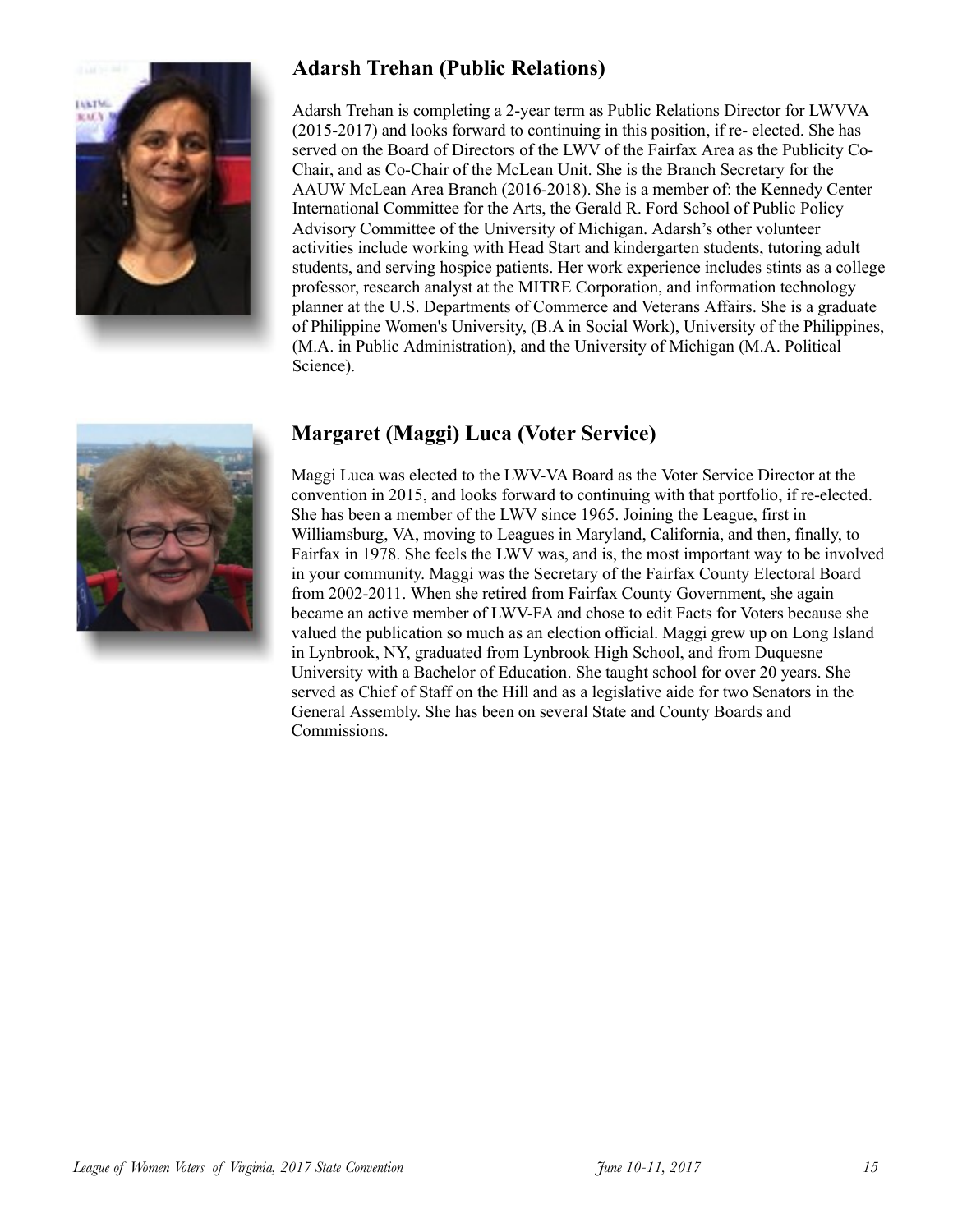# *Nominating Committee*



### **Chair Kathleen (Kathy) Matusiak**

Kathy Matusiak first joined the League in 1972 after being part of a voter registration drive. For several years, she has served the board of directors of the LWVAR (Arlington) as co-chair of Voter Service, and for two years as Vice President for Administration. She is continuing on the board at President of LWVAR. Kathy is a research consultant with the firm of Lescaut and Walderman. She has a degree in Business Administration and has 30 years of executive experience in Accounting Statistical Analysis, Data Computation, and Membership Services. Kathy is a widow, with two daughters and six grandchildren.



### **Dianne Blais**

Dianne has been active in the League for 15 years, and is completing a two-year term as one of our first Co-Presidents. A member of the Fairfax Area LWV, she served on its board and chaired both the Fairfax Redistricting Committee and the LWV-VA Redistricting study. Dianne is an active AAUW member, serving as Branch president severs times and as the AAUW-Virginia president in 2008-2010. She has served on the General Federation of Women's Clubs (GWFC) committees and Fairfax county Advisory boards. She ran as an Independent candidate for the Virginia House of Delegates in 2011 and the United States Congress in 2014. She was a church organist, PTA president, Girl Scout leader, and an emergency foster mother for over 100 children. She is currently involved as a Dining for Women (DFW) mentor active at two local universities (George Mason and Virginia International).



### **Anne Sterling**

After serving on the LWVUS Nominating Committee, Anne is happy to run for the same job here in Virginia. A former president of our state League (2013-2015) she learned to know and admire many LWV members. She organized the initial meetings of our new MAL Unit, Fredericksburg Area. She's also aware of how our LWV-VA Board functions. Starting out as a journalist (Hollister Newspapers, Gannett Papers and Columbia University publications) Anne's favorite job was Community Editor of the Rhinebeck Gazette-Advertiser. Her interest in public policy has tied together various volunteer jobs. She has served as president of: Bel Air Middle School, School Board of Harford County MD, Gifted Advisory Council of Henrico County, American Library Trustees Association, International Association of Torch Clubs and Friend of Boatright Library, University of Virginia. She co-founded and chaired Transparency Virginia, currently serves on the C-4 board of OneVirginia 2021, and as president of the Henrico County Parks and Recreation Commission.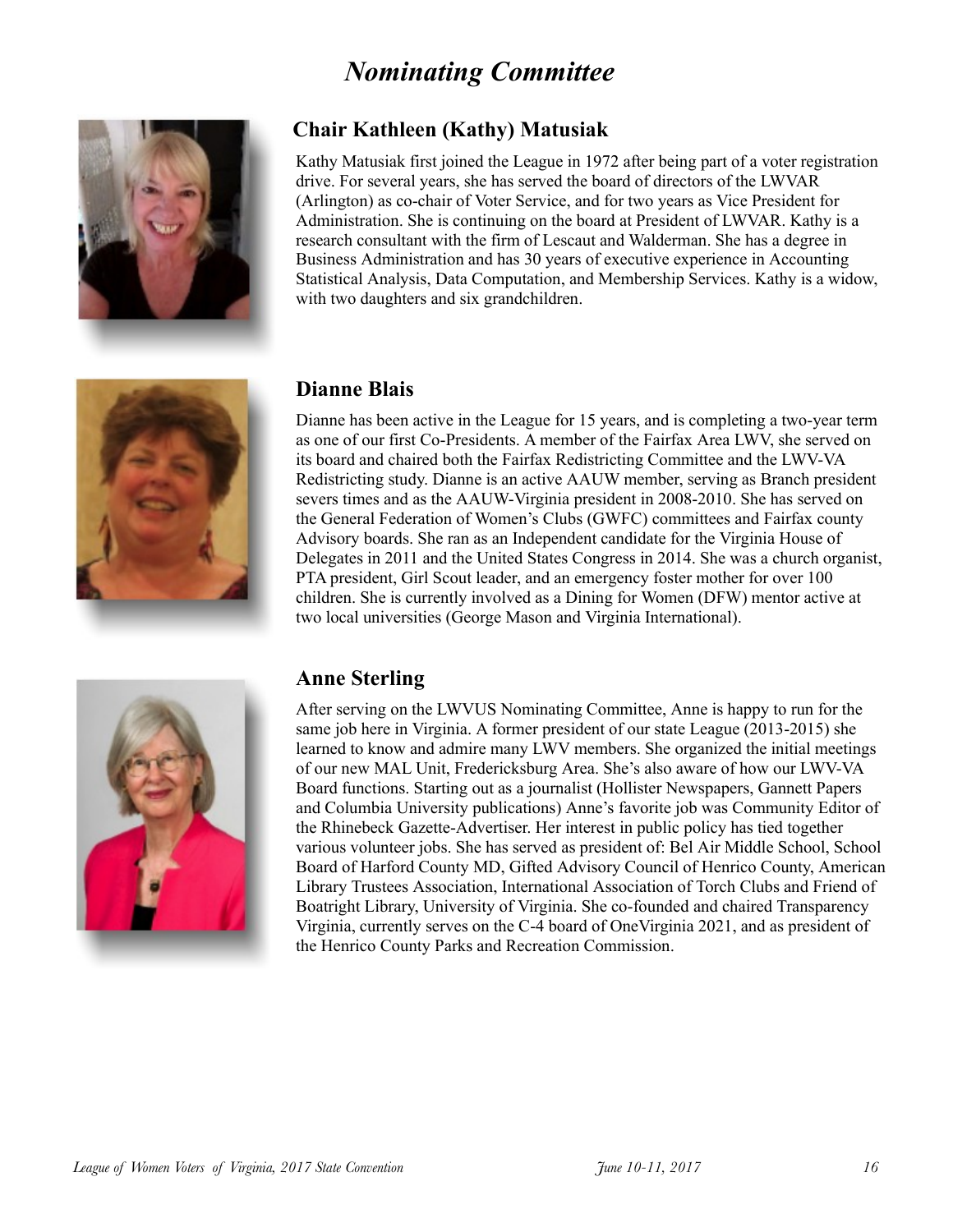# *LWV-VA Bylaws Dealing with Program*

### **ARTICLE X. Principles and Program**

**Sec.1. Principles.** The governmental Principles adopted by the national convention and supported by the league as a whole constitute the authorization for the adoption of program.

**Sec.2. Program.** The program of the LWV-VA shall consist of action to implement the Principles and those state governmental issues chosen for concerted study or concurrence and action by the convention or, if recommended by the board, the council. Information on governmental issues designed for member information and education may be prepared and disseminated by the board at any time.

### **Sec.3. Program Adoption.**

- a) LWV-VA committees and task forces, local League boards, and voting members of the LWV-VA may make recommendations for new issues for study, amendment or elimination of current LWV-VA positions or concurrence with a new support position. Recommendations must be submitted to the state board at least three months before convention or council.
- b) Any such League board, LWV-VA study committee, task force or voting member shall send to the board accompanying background information on the issue proposed for study, concurrence, amendment or action, including the timing, need and importance of the issue for study or action, and the rationale for seeking the proposed form of obtaining member agreement.
- c) The board shall consider all properly submitted recommendations and formulate a proposed program, which shall be sent to the presidents of local Leagues and ILOs and to the chairs of member-at-large units at least four weeks before convention or, if the board recommends, the council.
- d) The convention or council shall adopt or amend the program proposed by the board by a majority vote of those present and voting.
- e) A program recommendation properly submitted by the deadline but not proposed by the board may be adopted by the convention only if its consideration is ordered by a majority vote of the convention and the proposal receives approval by a three-fifths vote of the convention delegates present and voting at a subsequent session of the same meeting.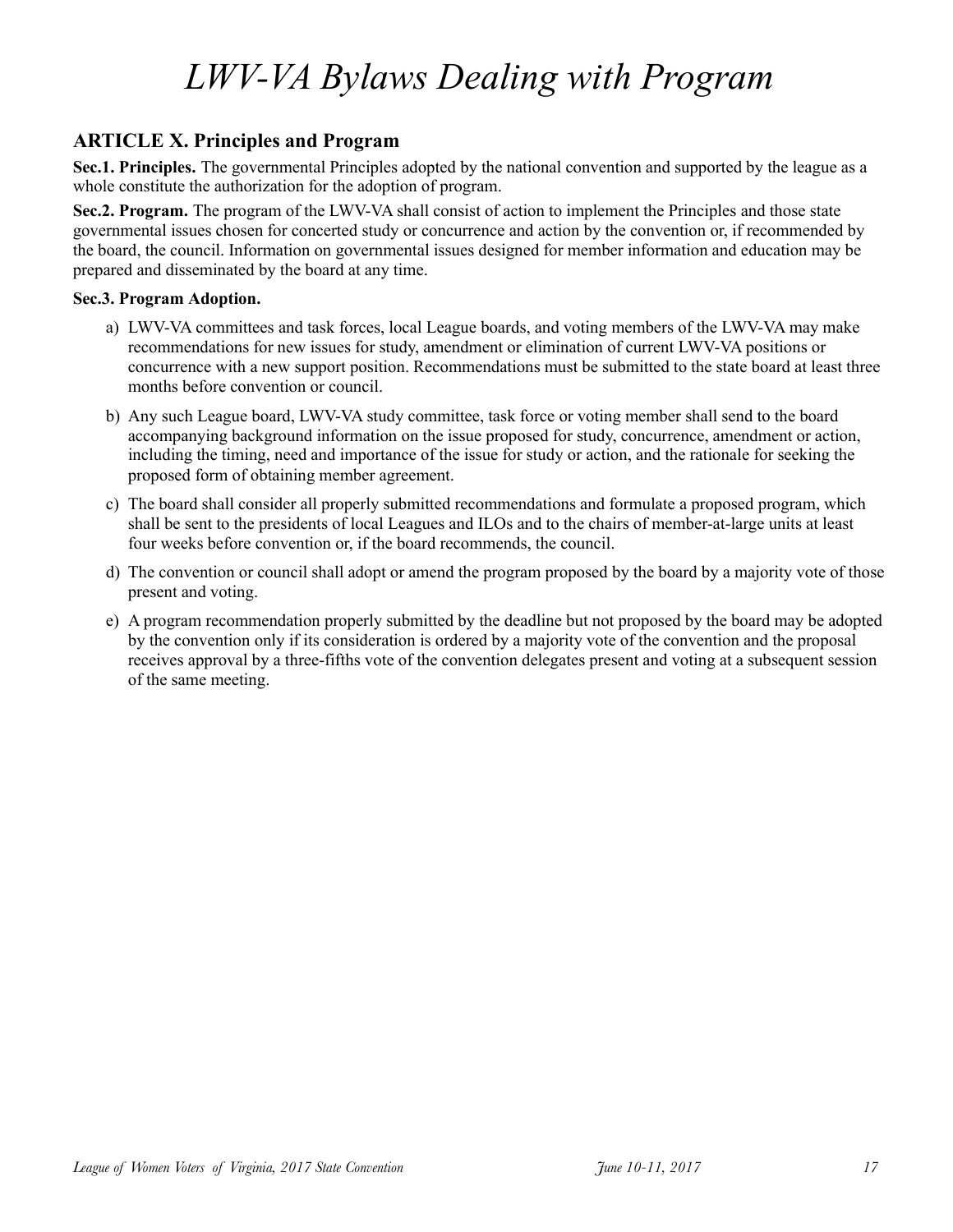# *Proposed Program, 2017-2019*

### **Retain all current positions.**

### **Board Recommended changes:**

- Mental Health [WA] major update/restudy to include substance abuse, group homes, changes in courts to put mentally ill in treatment facilities not jails and inclusion of broader services provided by Department of Behavioral Health and Developmental Services
- Women's Rights & VA Law [FA  $&$  CVA] task force to update based on current laws

### **Non-Recommended changes:**

- Access to Women's Health Care Facilities [PWA]
- Air Quality [RMA] pollution, greenhouse gas emissions, incl.

particulate matter from land disturbances  $\&$  gases from volatile

chemicals

• Climate Change [WC] Look at the effect of rising temperatures on

health, environment, and species, on weather, on rising sea levels

- Delegation of Power [WA] add Transparency: **LWV-VA is partnering to improve transparency of GA proceedings. Position must include need for meeting notices, hearings on bills and recorded votes in subcommittee and committee hearings. Audio recordings of committee deliberations should also be supported.**
- Education [PWA] impact of vouchers and charter schools on public education Election Laws [CVA]; paper ballot backups available everywhere.
- Election Laws [RMA] voting machines should be protected from electronic interference from outside sources
- Gerrymandering [FRE MAL] independent commission
- Natural Resources [FA] outdated; include energy and energy transport modes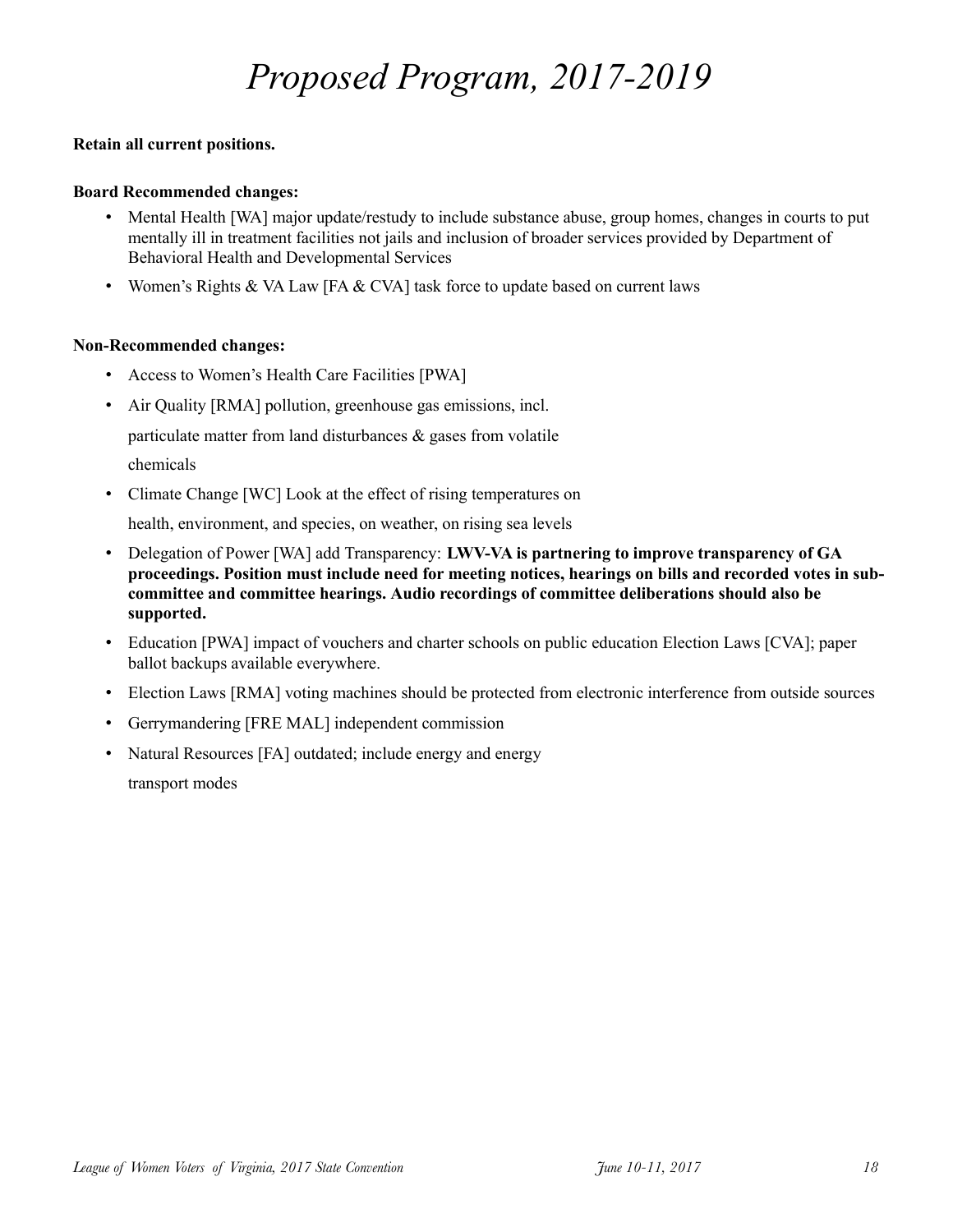# **NATURAL RESOURCES EXTRACTIVE INDUSTRIES: HYDRAULIC FRACTURING**

### **Position in Brief:**

The League of Women Voters of Virginia supports a moratorium on hydraulic fracturing in the Commonwealth of Virginia, until there have been sufficient studies to show that hydraulic fracturing will not have a negative impact on the health, safety, and well-being of citizens, local jurisdictions, or the natural environment.

Absent that, the League of Women Voters of Virginia believes that Commonwealth of Virginia, including all relevant state departments and state agencies, and local governments have a responsibility to safeguard Virginia's critical features and insure the public's safety, health, and welfare by: 1) adopting strict systems for monitoring, regulation, and oversight of the hydraulic fracturing, including all related facilities, and fracking impacts on critical features (e.g. ground and surface water resources and recharge areas; geologic resources and seismic zones; historic sites and districts), public facilities (e.g. recreation areas, schools, wildlife preserves), local and regional infrastructure, and local and regional economies; 2) developing systems of financial assurance so all fracking-related expenses incurred by the Commonwealth and the local jurisdictions are borne by the industry; 3) granting localities authority to regulate hydraulic fracturing operations; 4) providing state funding to local governments to offset the costs incurred by local governments; 5) developing a state-level system for long-term monitoring of local impacts and enforcement of regulation throughout the full life cycle of the hydraulic fracturing operation; and 6) creating programs and policies designed to help local jurisdictions address the long-term economic and social impacts of hydraulic fracturing and boom and bust cycles.

### **The League History**

Neither the LWVUS nor the LWV-VA currently had a specific position on fracking. Both used their existing positions on natural resources. The study committee determined that these were insufficient given the variety of geologic regions found within Virginia and the greatly expanded potential complications created by horizontal drilling. Also, the study found that there were statements within the existing positions that could work counter to any efforts to control the impact of hydraulic fracturing in that the use of natural gas was encouraged as a way in which to address air quality concerns.

### **League of Women Voters of Virginia**

In May of 2013, the League of Women Voters of Virginia was asked to sign on to the LWVPA Comments on the EPA Fracking Study. It was found that the Technical Round Tables done by the EPA focused on Marcelus Shale but, did not cover the impact of fracking on downstream locations. The recommendation to the LWV-VA President was that LWV-VA sign on to the comments in an effort to help improve the understanding of and the regulation of fracking operations. The Board did submit a letter of support.

The LWV of Virginia membership voted during their 2015 Convention to study the Impacts of Fracking in Virginia

Reason for Study of Fracking: The current LWV-VA natural resource positions do not address recent developments in Virginia of hydraulic fracturing ("fracking") and energy pipelines. Fracking affects health as well as natural resources. Fracking and pipeline effects go beyond the current LWV-VA positions. The effects should be included in Virginia positions and in the background/history.

The scope of the study may include: Impacts of water withdrawal on ground water and surface water supplies; impacts of inadequate treatment of wastewater from fracking on drinking water; health, safety and ecological effects of natural gas pipeline and/or rail transport of shale oil through Virginia.

The concluding thoughts of the committee responsible for the hydraulic fracturing study were:

"Hydraulic fracturing is a moving target. Every day, new legislation, lawsuits, and technologies are created. Every geology [and geologic formation] and well requires a different extraction method. Every piece of data has advocates and opponents. Industry, government, and citizens struggle to find a balance that will provide low- cost, environmentally clean energy in quantities that will support our current lifestyles and future energy requirements. The public's right to know, protection and management of natural resources, social and economic justice, and health and safety are all issues to be considered when examining hydraulic fracturing."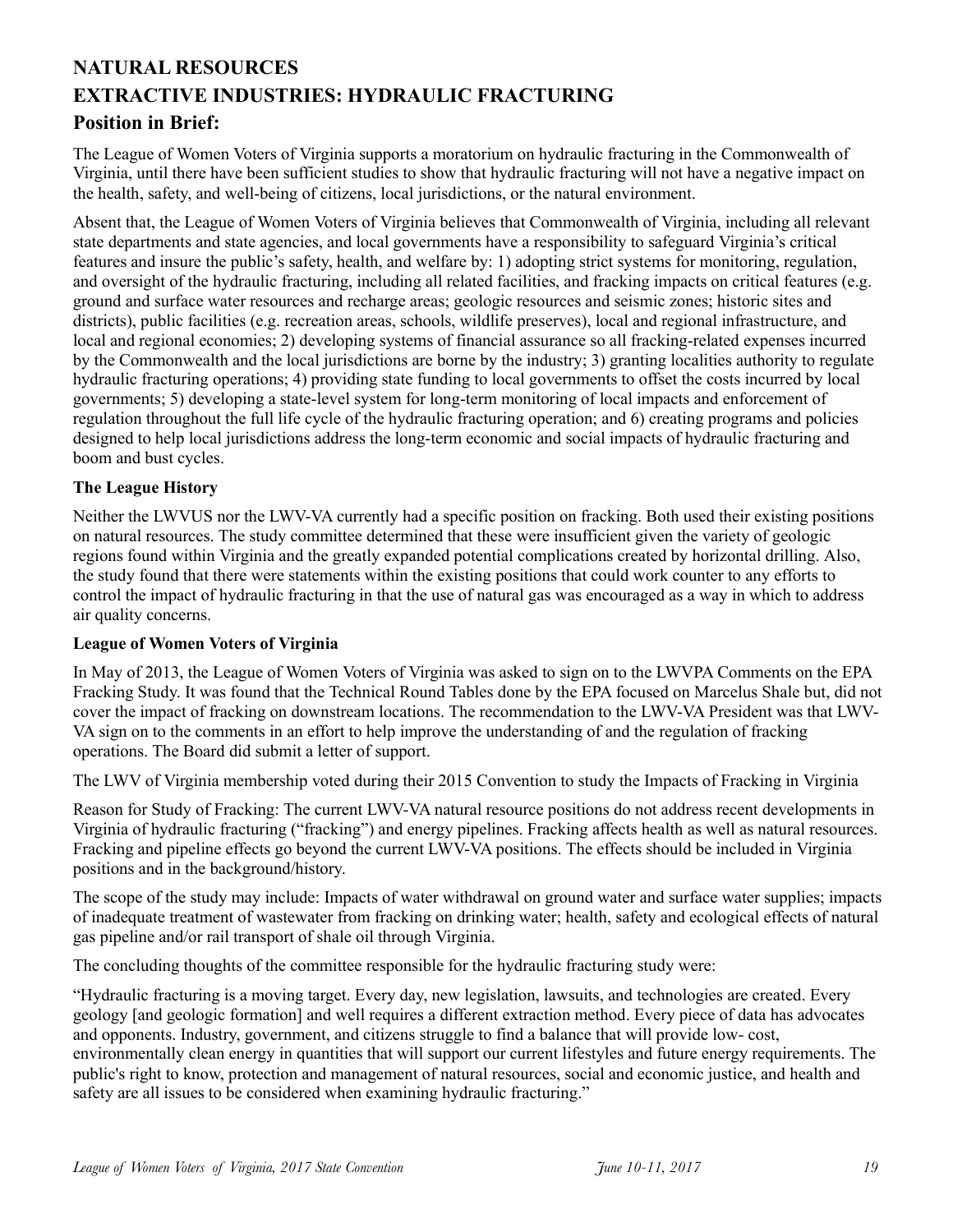### **League of Women Voters of United States**

In 2010 Delegates at the 2010 Convention of the LWVUS shared information about fracking. It was noted that State Leagues were using existing LWVUS positions on natural resources, particularly clean water and drinking water to reduce the environmental impact of mining processes that contaminate and pollute.

In 2012, the LWVUS responded to the EPA (Environmental Protection Agency), the BLM (Bureau of Land Management) and the FERC (Federal Energy Regulatory Commission) through testimony and letters.

In 2015, the LWVUS supported a set of five bills referenced to as the "Frack Pack"

### **The League's Position:**

The League of Women Voters of Virginia supports a moratorium on hydraulic fracturing in the Commonwealth of Virginia, until there have been sufficient studies to show that hydraulic fracturing will not have a negative impact on the health, safety, and well-being of citizens, local jurisdictions, or the natural environment.

The Commonwealth of Virginia should prohibit fracking in state parks, state forests, and areas of state-recognized historic significance. The Commonwealth of Virginia should also insure that localities are free to exempt waterways, areas near waterways, and other sensitive areas such as schools, residential areas, parks, and places of historic significance from fracking operations. For those areas where hydraulic fracturing might occur, the Commonwealth and local jurisdictions should develop a system for the monitoring, regulation, and oversight of the hydraulic fracturing industry, including all related facilities and the impact on the critical features (ground and surface water resources, public and private drinking water recharge areas, historic sites, and public facilities), public parks, recreation areas; and wildlife reserves, geologic formations, local and regional infrastructure, and local and regional economies. Systems of financial assurance should be developed so all fracking-related expenses incurred by the Commonwealth and the local jurisdictions are borne by the industry.

- 1. The League of Women Voters of Virginia (LWV-VA) believes the Commonwealth of Virginia and the Department of Mines, Minerals, and Energy and other applicable state agencies must adopt strict review processes and permitting standards for hydraulic fracturing in all areas of Virginia. The minimum review and permitting requirements for the hydraulic fracturing process, should include, but are not limited to, the following:
	- a. Environmental impact statements for each well pad and specific drill site;
	- b. Geologic impact statement;
	- c. Infrastructureimpactstatement;
	- d. Economic impact statement, and a detailed cost/benefit analysis;
	- e. Baseline data for water and air quality;
	- f. A plan and methodology for periodic monitoring of water and air quality;
	- g. A detailed hazard mitigation plan and an emergencyresponse plan;
	- h. Full disclosure of chemicals and the processes to be used, including any changes in these in perpetuity;
	- i. Sources of water, sand, and other resources used during the hydraulic fracturing process, including letters of approval from affected jurisdictions, including any changes in these in perpetuity:
	- j. A detailed plan for the disposition of waste water and other "after" products, renewed annually, along with letters from impacted jurisdictions where the waste water and "after" products will be disposed, including any changes in these in perpetuity;
	- k. GIS maps and full GIS data that show the precise location of the proposed well-pad, specific drill sites, and the location, depth, and extent of all horizontal wells, including any changes in these in perpetuity;
	- l. List of all property owners directly or indirectly (adjacent or abutting owners) impacted by the well pad, drilling sites, and horizontal wells, along with letters of approval from property owners directly impacted by the hydraulic fracturing facilities.
- 2. All costs of hydraulic fracturing, both direct and indirect, should be borne by the corporations, companies, and individuals who benefit from hydraulic fracturing. The State and all local jurisdictions in Virginia, regardless of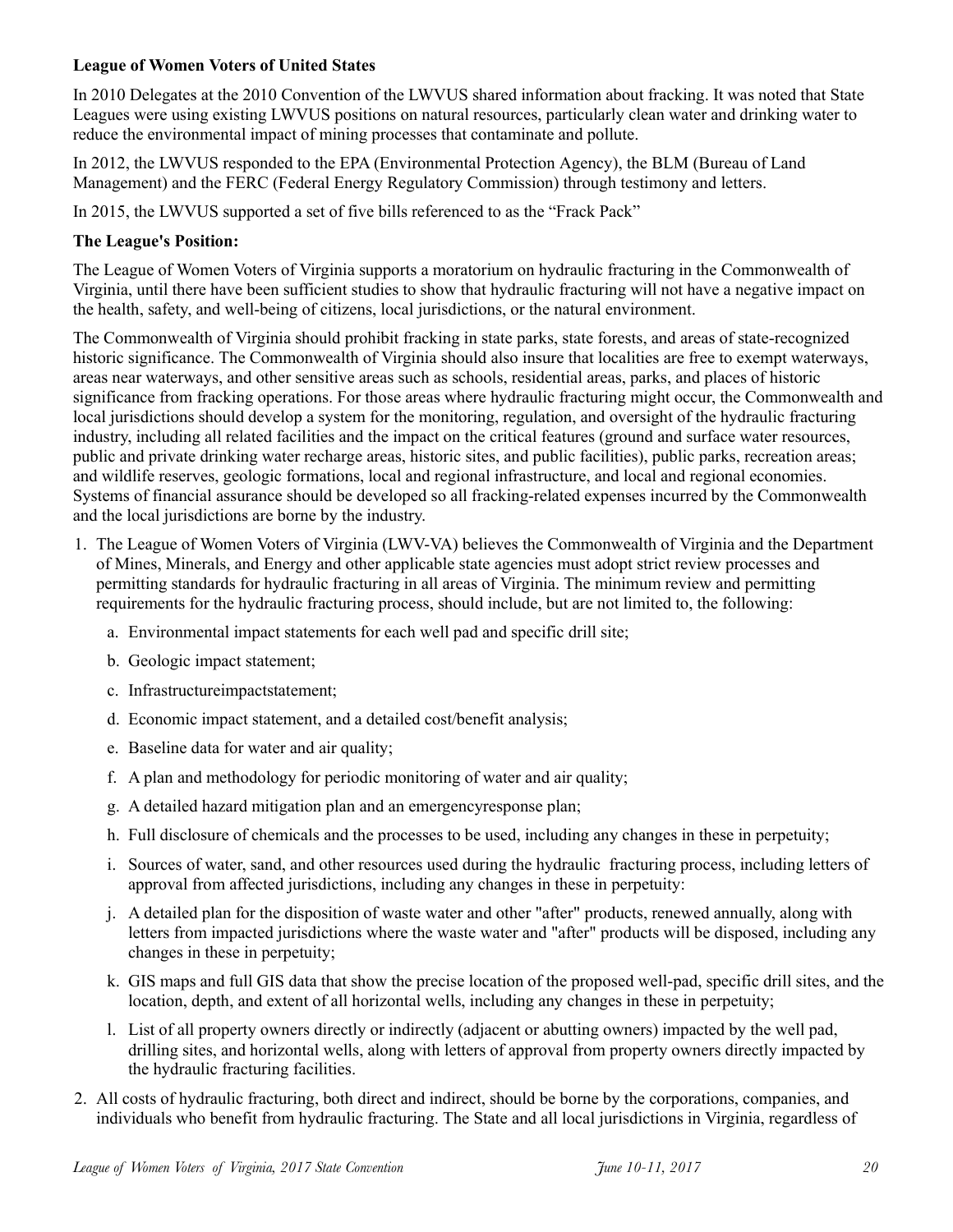population or rate of growth, should be allowed to impose, but are not limited to, taxes, impact fees, performance bonds, other applicable bonds (sufficient blanket bonds, surety bonds, per-well bonds, etc.), and other financial tools to insure that the costs of siting, testing construction, operation, environmental restoration, and "in perpetuity monitoring and impact mitigation" are covered by the individuals and company or companies involved in the hydraulic fracking operations. The financial obligations go with the operation (attached to the property), regardless of transfer of ownership of the site. In addition, financial assurance mechanisms should include growth mechanisms (i.e. annual payments adjusted to the rate of inflation or the consumer price index) in order to assure adequate financial coverage for future mitigation. All funds generated through taxes, fees, and bonds and paid directly to the State and local jurisdictions should be sufficient to cover the costs of site restoration and hazard mitigation, should be held in a dedicated fund, and should not devolve to the general fund for the Commonwealth or locale.

- 3. The most effective method for control and oversight of hydraulic fracturing is through the regulatory authority of the local jurisdictions, including through comprehensive plans, zoning, and other land use ordinances; and construction, operational, and post-operation inspections. Planning and zoning tools include, but are not limited to:
	- a. Special use/conditional use permits;
	- b. Land disturbance permits; performance standards;
	- c. Strict setback and buffer requirements, not subject to variances, from ground and surface water resources, public and private drinking water sources, historic sites and viewsheds, public facilities, and residences;
	- d. Nuisance provisions (light, sound, traffic, hours of operation); and
	- e. Other applicable local codes ands tandards.

When a hydraulic fracturing operation is proposed within a specific jurisdiction, the State and the Department of Mines, Minerals and Energy should provide all relevant studies to local jurisdictions, including all impact statements, mitigation documents, economic and health related information, including applicable GIS data.

In addition, local jurisdictions, which provide most of the "on the ground" oversight of fracking operations, should be allowed to offset local and operational costs, including post-production monitoring and reclamation costs. Financial assurance mechanisms include, but are not limited to: local taxes; application, inspection, and impact fees; performance bonds; and proffers.

Because hydraulic fracturing is occurring primarily in lower population jurisdictions that do not always have access to the full range of planning and zoning tools in the toolbox, the Code of Virginia should be updated to provide uniform access across jurisdictions, rather than limiting access based on location, population size, or rate of growth.

- 4. Given that local governments rarely have the financial resources to cover the expenses incurred from the long-term impacts of hydraulic fracturing and longterm monitoring of post-production and reclaimed well sites, LWV-VA believes that the State should partner with and provide funding to local governments to cover the expenses incurred by local jurisdictions. Possible funding mechanisms nclude, but are not limited to:
	- a. Impact fees
	- b. Performance bonds
	- c. Permittingfees
	- d. Land disturbance permit fees
- 5. LWV-VA believes that the State and the Department of Mines, Minerals, and Energy should monitor and enforce regulation of the effects of the hydraulic fracturing processes from permitting through post-reclamation monitoring using the following sources of information:
	- a. Water sampling;
	- b. Water level monitoring;
	- c. Surface and ground water quality monitoring botho nsite and within a proscribed buffer surrounding the site;
	- d. Seismic monitoring;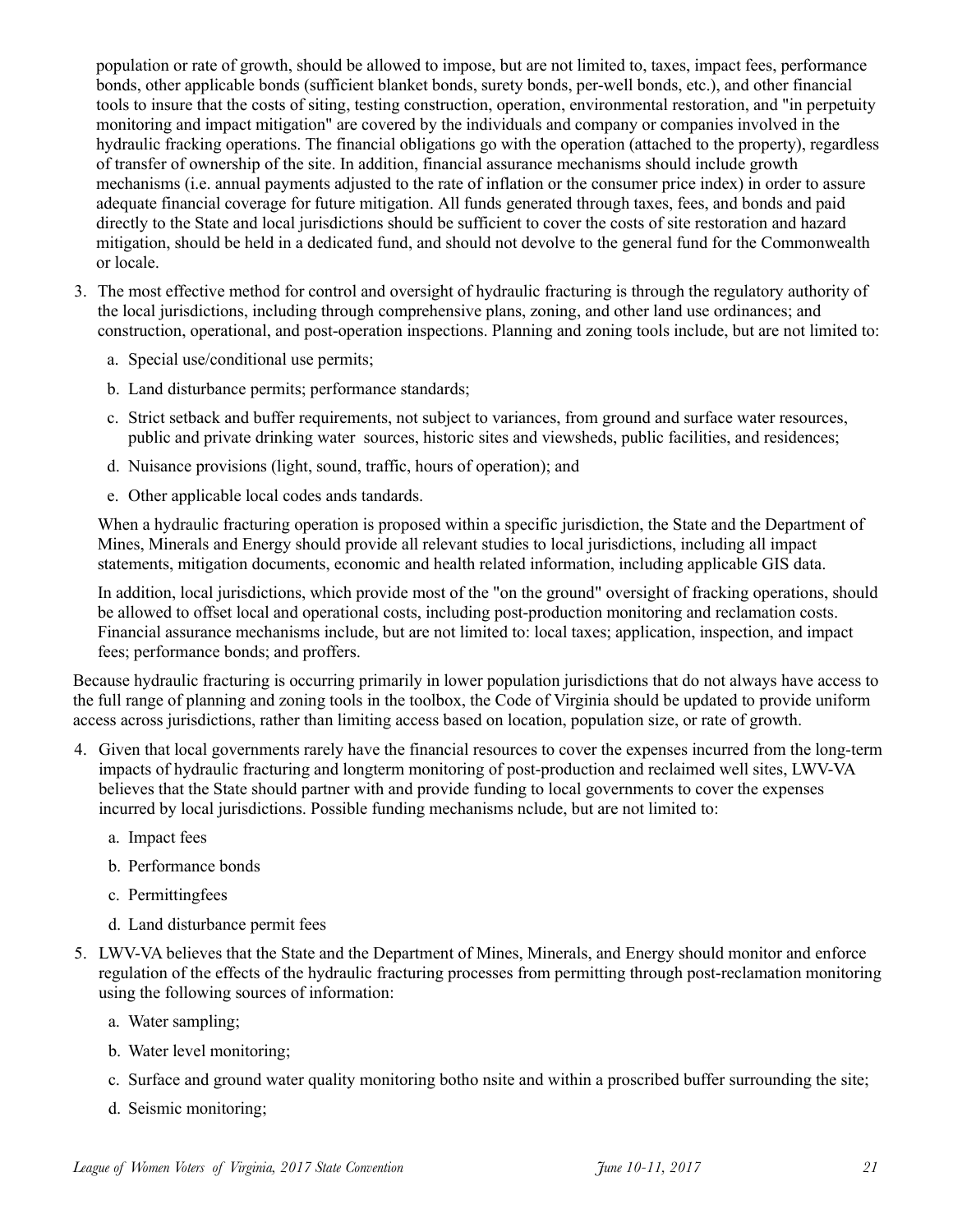- e. Well integrity monitoring both during hydraulic fracturing operations and after well closure, including for abandoned and inactive wells;
- f. Air quality monitoring;
- g. NORM (Naturally Occurring Radioactive Materials) levels;
- h. Compliance with wastewater recycling/disposal plan
- i. Periodic inspection and maintenance reports;
- j. Tests determined as appropriate by future scientific analysis;
- k. Infrastructure and community impact reports

6. Hydraulic fracturing operations, and other extraction industries, run the risk of creating "boom and bust" cycles in local economies and communities, creating potential social and economic damage. LWV-VA believes that the impact on the long-term health of communities can be minimized by implementing a range of proactive programs, developed in partnership between the local jurisdictions, regional planning district commissions, and the Commonwealth of Virginia, including, but not limited to:

- a. The creation of dedicated accounts, funded in part by state monies, as well as local extraction fees, taxes and other applicable fees, that help local jurisdictions plan for both potential industrial growth and eventual decline (boom and bust cycle);
- b. Development of local economic development programs to prepare jurisdictions for a future after the wells shut down;
- c. Provision of information on the life expectancy of the wells to local jurisdictions.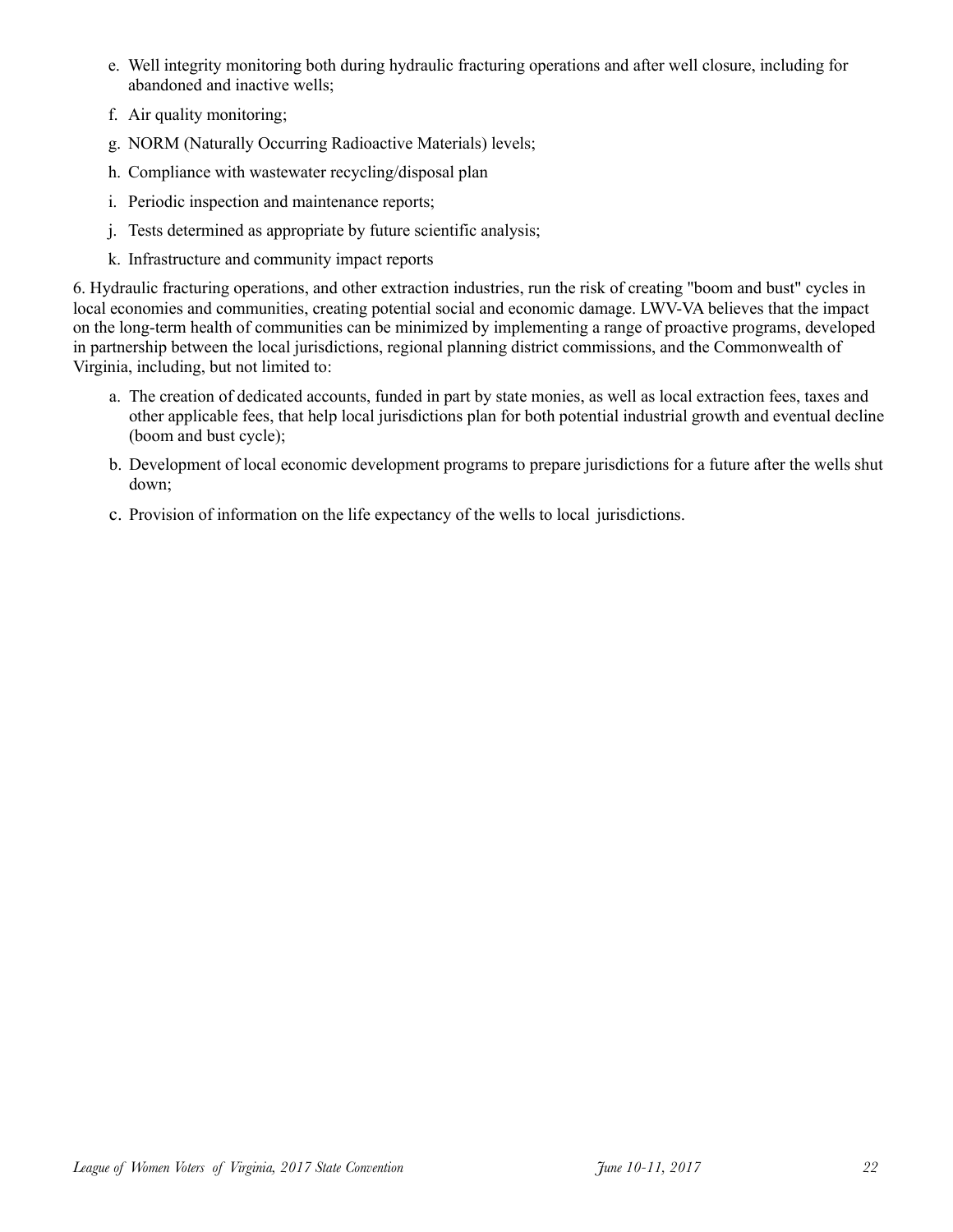# *LWV-VA Operating Fund Proposed Budget for Fiscal Year 2017-2018*

|    |                                          |        | 2016-2017             | 2017-2018     |          |
|----|------------------------------------------|--------|-----------------------|---------------|----------|
|    |                                          |        | <b>Actual 6-30-17</b> |               |          |
|    |                                          | Budget | (estimate)            | <b>Budget</b> | Note:    |
| 1  | <b>REVENUES</b>                          |        |                       |               |          |
| 2  | <b>Affiliations</b>                      |        |                       |               |          |
| 3  | <b>MAL Units/Individuals Dues</b>        | 1,787  | 775                   | 1,293 *1      |          |
| 4  | <b>PMP LLs</b>                           | 14,424 | 15,704                | 17,200        | *2       |
| 5  | Shared Insurance                         | 448    | 469                   | 480           |          |
| 6  | <b>Bequests &amp; Memorials</b>          | 200    | 0                     | 0             |          |
| 7  | Donations                                |        |                       |               |          |
| 8  | Members                                  | 3,700  | 2,965                 | 3,000         |          |
| 9  | Nonmembers                               | 25     | 236                   | 200           |          |
| 10 | <b>Special Events</b>                    | 0      | 0                     | 0             |          |
| 11 | <b>Wares Sales</b>                       |        |                       | 200           |          |
| 12 | Grants                                   |        |                       |               |          |
| 13 | <b>AVR Grant</b>                         | 0      | 6,175                 | 0             | *3       |
| 14 | EMP grant                                | 0      | 1,101                 | 0             | *4       |
| 15 | Interest                                 | 10     | 7                     | 10            |          |
| 16 | <b>Statewide Meetings</b>                |        | 0                     |               |          |
| 17 | LWV-VA Convention (odd yrs)              | 6,000  | 6,000                 | 0             |          |
| 18 | LWV-VA Council (even yrs)                | 0      | 0                     | 3,200         |          |
| 19 | Fall Workshop LWV-VA                     | 1,740  | 2,382                 | 2,300         |          |
| 20 | <b>WLRT Pre-session Lunch</b>            | 2,550  | 2,562                 | 2,500         |          |
| 21 | LWV-VA Ed Fund Expense Reimb.            | 1,833  | 1,833                 | $2,943$ *5    |          |
|    | 22 Miscellaneous                         | 100    | 350                   | 100           |          |
| 23 | In-Kind Income                           | 2,000  | 1,090                 | 1,000         |          |
|    | Carryover nonrestricted funds from Check |        |                       |               |          |
|    | 24 Acct                                  | 300    | 2,293                 | 7,818         | *6       |
|    | 25 Transfer from Savings                 | 4,347  | 0                     | 7,413         |          |
| 26 | <b>TOTAL REVENUES</b>                    | 39,464 | 43,942                | 49,657        |          |
| 27 |                                          |        |                       |               |          |
|    | 28 EXPENSES                              |        |                       |               |          |
|    | 29 Board & Administration                |        |                       |               |          |
| 30 | Administrative Committees                | 700    | 200                   | 300 * 7       |          |
| 31 | LL Liaisons Travel & Support             | 1,000  | 360                   | 1,000 *8      |          |
| 32 | LL Advocay Rewards Program               |        |                       | 100 * 9       |          |
| 33 | Membership & Organization                | 500    | 182                   | 500           |          |
| 34 | Meetings - BOD                           | 7000   | 5,065                 | 5,650         | *10      |
| 35 | President                                | 200    | 456                   | 500           | *11      |
| 36 | Public Relations/Media                   | 200    | 0                     | 200           |          |
| 37 | Secretary & Treasurer                    | 50     | 26                    |               | $50*12$  |
| 38 | LWV-VA Leadership Directory              | 525    | 150                   | 300           | *13      |
| 39 |                                          |        |                       |               |          |
| 40 | <b>Office Operations</b>                 |        |                       |               |          |
| 41 | Equipment Purchase & Repair              | 200    | 595                   | 500           |          |
| 42 | Equip Supplies & Desktop Software        | 150    | 72                    | 100           |          |
| 43 | General Copying/Printing                 | 400    | 205                   |               | 725 * 14 |
| 44 | General Supplies & Postage               | 800    | 165                   | 175           |          |
| 45 | Insurance                                | 1325   | 1,325                 | 1,350 * 15    |          |
| 46 | Telephone&Internet tools/services        | 700    | 1,199                 | 2,120 *16     |          |

 $4/20/17$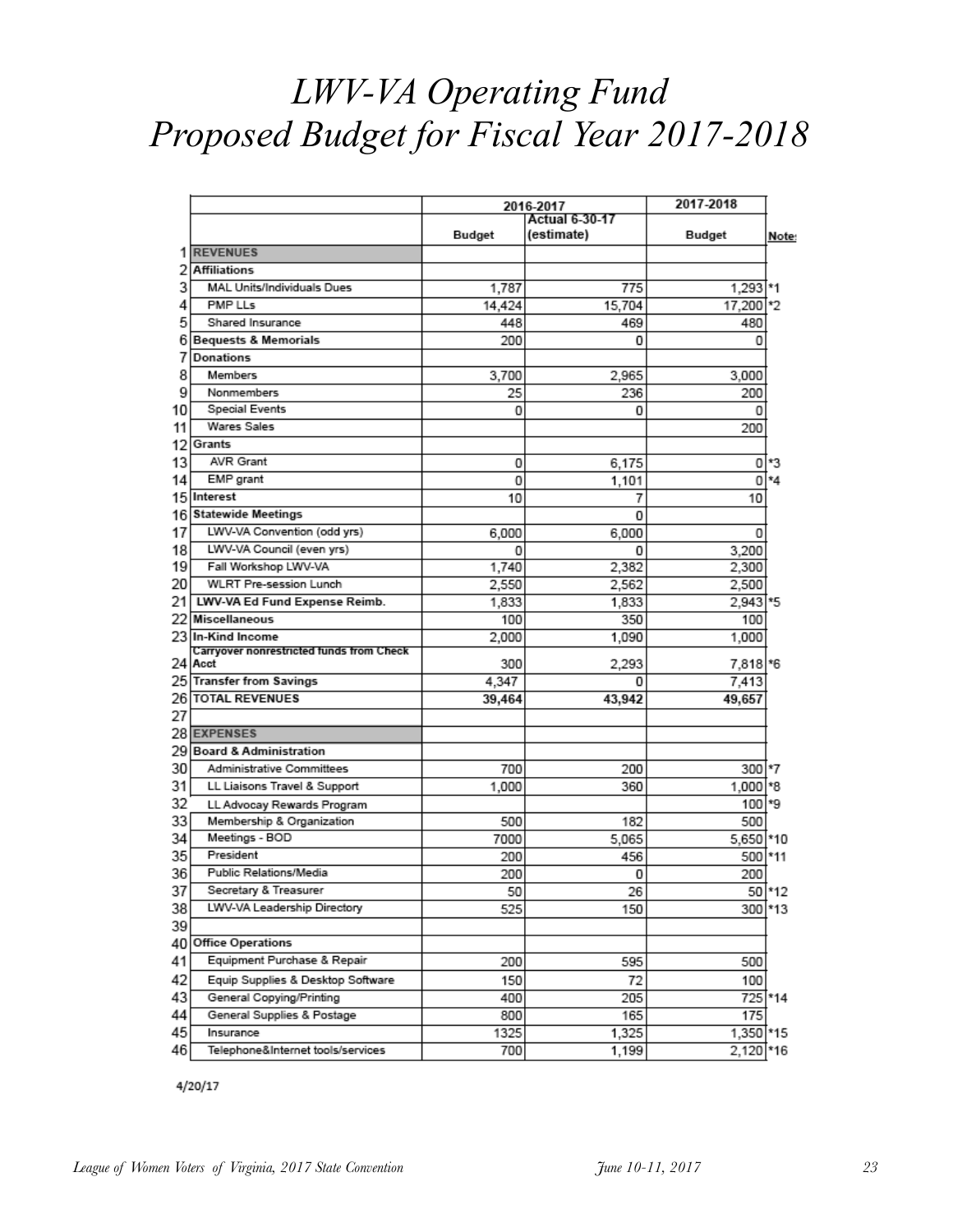| 2016-2017                                                                                                                  |        | 2017-2018             |               |       |
|----------------------------------------------------------------------------------------------------------------------------|--------|-----------------------|---------------|-------|
|                                                                                                                            |        | <b>Actual 6-30-17</b> |               |       |
|                                                                                                                            | Budget | (estimate)            | <b>Budget</b> | Notes |
| 47<br>Office Rent                                                                                                          | 4500   | 3.004                 | 2,209         | *17   |
| 48<br>State Corporation Fee/Solicitation Fee                                                                               | 80     | 55                    | 55            |       |
| Admin Assistant<br>49                                                                                                      | 0      | 3,536                 | 13,600 * 18   |       |
| <b>Total Admin &amp; Ops Expenses</b><br>50                                                                                | 18,330 | 16,594                | 29,434        |       |
| 51                                                                                                                         |        |                       |               |       |
| 52<br>Development                                                                                                          |        |                       |               |       |
| 53<br>Donations Solicitation                                                                                               | 500    | 660                   | 650           | *19   |
| Special Events<br>54                                                                                                       | 0      | 0                     | 0             |       |
| 55<br>Wares Purchases                                                                                                      |        |                       | 300           |       |
| 56<br>Other (inc travel & mileage)                                                                                         | 200    | 0                     | 0             |       |
| 57                                                                                                                         |        |                       |               |       |
| 58 Meetings (LWV)                                                                                                          |        |                       |               |       |
| 59<br>LWV-VA Convention (odd yrs)                                                                                          | 7700   | 7,700                 | 0             | *20   |
| 60<br>LWV-VA Council (even yrs)                                                                                            | 0      | 0                     | 3,700         | *20   |
| 61<br>LWV-VA Workshops                                                                                                     | 1400   | 2,024                 | 2,000         |       |
| 62<br>LWVUS Convention (even yrs)                                                                                          | 0      | o                     | 3.000 *21     |       |
| 63<br>LWVUS Council (odd yrs)                                                                                              | 2300   | 2,300                 | 0             | *21   |
| 64                                                                                                                         |        |                       |               |       |
| 65 Position Support                                                                                                        |        |                       |               |       |
| 66<br>Advocacy & Action Coordination                                                                                       | 50     | 20                    | 25            |       |
| 67<br>Coalition Dues/Support/Meetings                                                                                      | 600    | 701                   | 700 22        |       |
| 68<br>Legislative Coordinator/Lobbyist                                                                                     | 1500   | 1,610                 | 1,600 23      |       |
| 69<br>Positions in Brief & Other Publications                                                                              | 300    | 0                     | 300           |       |
| 70<br><b>WLRT/League Day</b>                                                                                               | 1700   | 1.500                 | 5,550 *24     |       |
| 71<br>WLRT Pre-session Lunch                                                                                               | 1600   | 1,455                 | 1.500         |       |
| 72                                                                                                                         |        |                       |               |       |
| 73 VA MALs PMP TO LWVUS @ \$32                                                                                             | 1184   | 1,876                 | 848 * 25      |       |
| 74 Voter Express & Other Publications                                                                                      | 1850   | 0                     | 0             | *26   |
| 75 Miscellaneous                                                                                                           | 50     | 0                     | 50            |       |
| Carryforward nonrestriced funds to                                                                                         |        |                       |               |       |
| 76 Checking Acct                                                                                                           | 200    | 7,818                 | 0             | *27   |
| <b>77 TOTAL EXPENSES</b>                                                                                                   | 39,464 | 44,258                | 49,657        |       |
| 78                                                                                                                         |        |                       |               |       |
| 79 Net Activity                                                                                                            | 0.00   | $-316$                | 0             |       |
| 80 Notes: 2017-2018 Budget<br>.81 *1. Income MAL unit Dues: 15 full @ \$48, 2 half@ \$24, MAL individual dues: 10 full @50 |        |                       |               |       |
| and 1 half @25, 1 life @\$0                                                                                                |        |                       | 1,293<br>s.   |       |
| 82 *2. Income LL PMP for 1219 total; 996 primary@ \$16,                                                                    |        |                       |               |       |
| 83<br>140 additional@ \$8, 65 life @ \$0, 18 student @\$8                                                                  |        |                       | s<br>17,200   |       |
| 84 *3. AVR - Automated Voter Registration grant                                                                            |        |                       |               |       |
| 85 *4. EMP - Electronic Modernization Project grant                                                                        |        |                       |               |       |
| 86 *5: Transfer from Ed Fund: Based on 10% of Expenses for Office Operations and Board & Admin                             |        |                       |               |       |
| 87 *6. At beginning of year, non-restricted funds in cking account were carried-forward as income for current year         |        |                       |               |       |
| 88 *7. Financialo Review/Audit, Nominating, Budget                                                                         |        |                       |               |       |
| 89 *8. Travel/support to local LWVs; reimbursed for fees when attending LL annual meeting                                  |        |                       |               |       |
| 90 *9. Potential program to reward LL for ALERT calls made                                                                 |        |                       |               |       |
| 91 *10. Reimbursement to Directors: Mileage, Hotel (shared room)I, Parking for BOD meetings                                |        |                       |               |       |

92 Reimburse registration fees for LWV-VA Council/Convention (no other expenses covered)

93 Council year \$13 Directors \*\$50 \$ 5,650

 $4/20/17$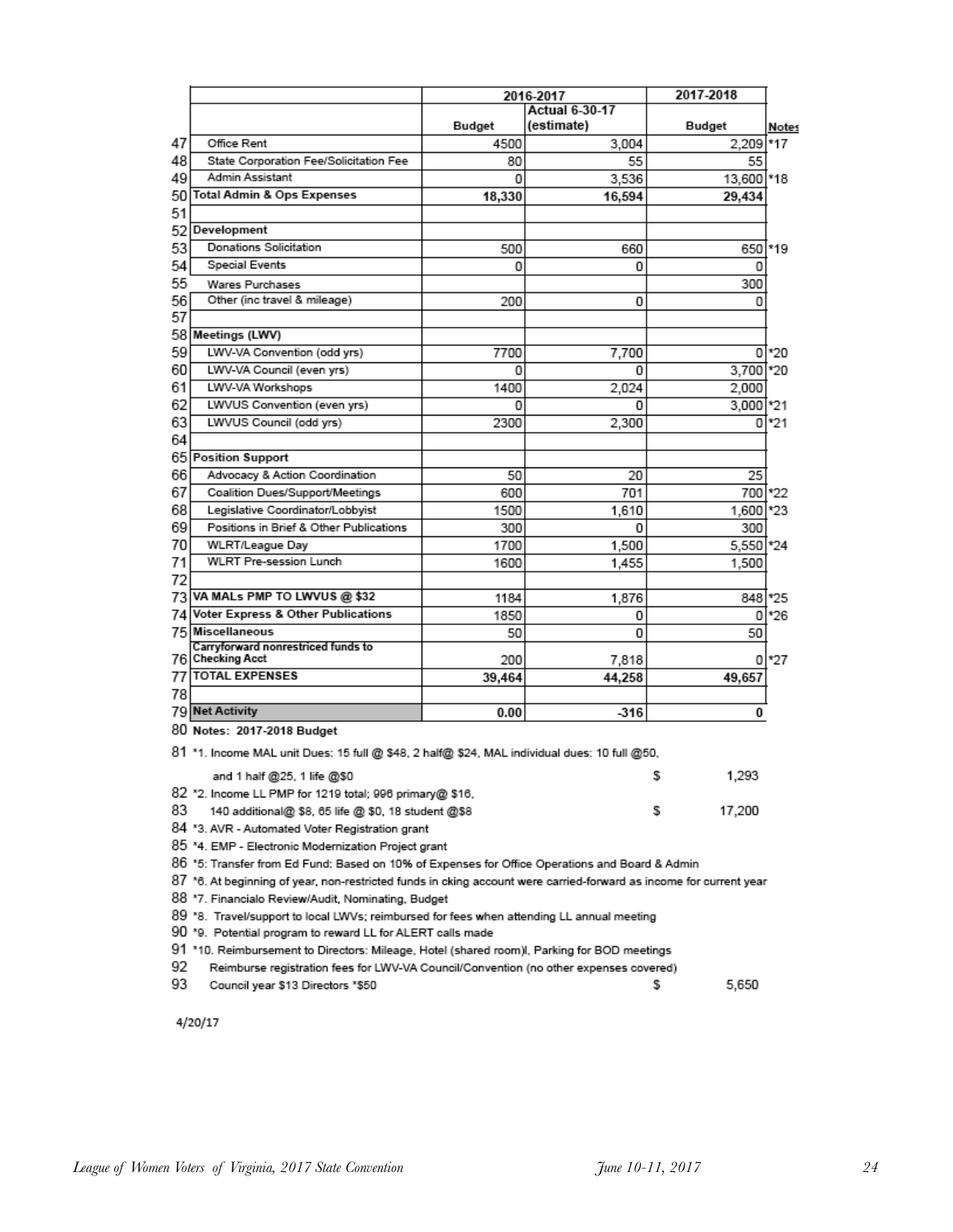|     | 94 *11. Travel in capacity as Prsident, Discretionary expenditures                                                      |   |        |
|-----|-------------------------------------------------------------------------------------------------------------------------|---|--------|
|     | 95 *12. Bank fees, discretionary expenditures                                                                           |   |        |
|     | 96 *13. For Directory, printing costs & postage: mail to 1/LL and 1/Director (30 copies)                                |   |        |
| 97  | *14. General Copying/Postage: \$225 General copying/postage                                                             |   |        |
| 98  | Copy/mail Voter Express issues for events to members without email addresses (50):                                      |   |        |
| 99  | 2 pp <sup>x</sup> 50 people <sup>x</sup> 5 events so allow \$150 postage, \$150 copying                                 | s | 725    |
|     | 100 *15. D&O Liability; Liability/Property                                                                              |   |        |
|     | 101 *16. Comcast phone & internet \$110/mo,\$30 Moniker Domain names, \$250 LEW Server/Website for VA & LLs             |   |        |
| 102 | MailChimp \$25/mo, SignUpGenius 9.99/mo, other \$100                                                                    | s | 2,120  |
|     | 103 *17. Rent \$180 plus 3% increase in Oct.                                                                            | s | 2,209  |
|     | 104 *18. contractor 8 hrs/ wk average for Admin work and 8 hrs/wk average Treas support                                 |   |        |
| 105 | For 50 wks @ \$17/hr                                                                                                    | s | 13,600 |
|     | 106 *19. includes, letter print, stuff, mail, postage                                                                   |   |        |
|     | 107 *20. VA Council/Convention; includes registration fees for Board members                                            |   |        |
|     | 108 *21. US Council/Convention includes expenses for 2 Delegates (registration, travel, hotel, parking)                 |   |        |
|     | 109 *22. Includes VPCC * VCOG dues, special events & Meeting Travel                                                     |   |        |
|     | 110 *23. includes Lobbyist-in-a-box (\$600) and lobby badge (\$50)                                                      |   |        |
|     | 111 *24. 6-wks legislative session. Includes \$1500 for member's local accomodations                                    |   |        |
| 112 | and \$300 for Facebook boost (\$185 was used in 2017)                                                                   | s | 5,550  |
| 113 | Includes \$500/wk for am room rental (1.5 hrs) and \$125/wk for am coffee/pastries                                      |   |        |
|     | 114 *25. Expense: 25 full MAL @\$32 and 3 half @\$16                                                                    | s | 848    |
|     | 115 *26. Voter Express is not mailed to members without email addresses except as noted under General Copying/Posting   |   |        |
|     | 116 *27. At end of year, non-restricted funds remaining in cking account will be carried forward to next year as Income |   |        |
|     |                                                                                                                         |   |        |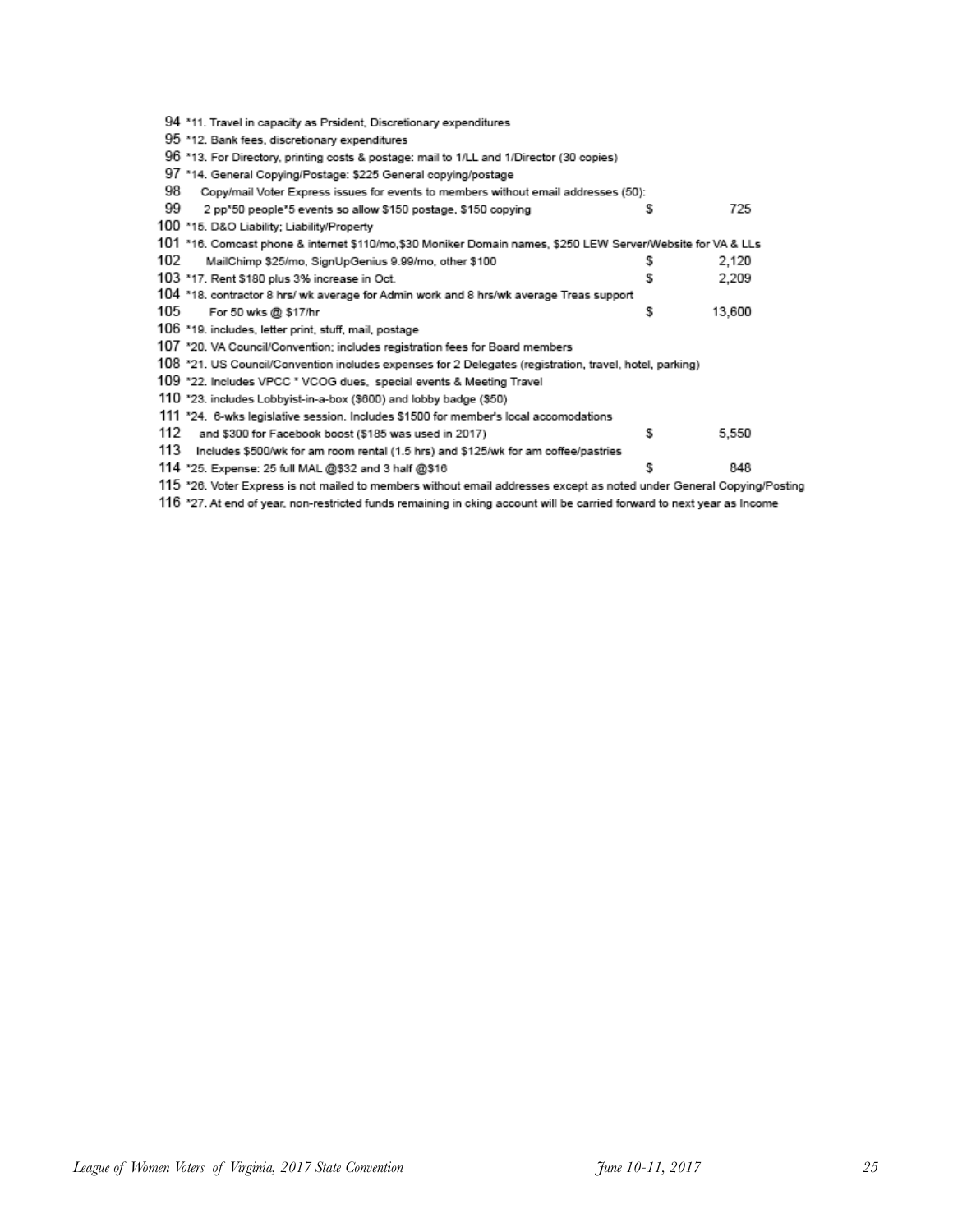# LWV-VA Education Fund Budget, 2017-2018

#### **LWV-VA Education Fund**

**Budget 2017-2018** 

|          |                                                | 2016-2017      |                    | 2017-2018     |                   |
|----------|------------------------------------------------|----------------|--------------------|---------------|-------------------|
|          |                                                | Budget         | 6-30-17 (estimate) | <b>Budget</b> | Notes             |
| 1        | <b>REVENUES</b>                                |                |                    |               |                   |
| 2        | <b>Bequests &amp; Memorials</b>                | 100            | 50                 | 50            |                   |
|          | <b>3 Donations</b>                             |                | $\bf{0}$           |               |                   |
| 4        | <b>Members</b>                                 | 5,100          | 5.403              | 5.400         |                   |
| 5        | Nonmembers                                     | 10             | 99                 | 100           |                   |
| 6        | <b>Special Events</b>                          | 100            | 220                | 100           |                   |
| 7        | <b>Grants</b>                                  |                | 0                  |               |                   |
| 8        | Virginia G. Young Bequest Projects             | 200            | 295                | 600           |                   |
| 9        | <b>EMP Grant</b>                               | 1.250          | 1,250              | O             | *2                |
| 10       | <b>AVR Grant</b>                               | 25,000         | 25,000             | 0             | *3                |
| 11       | Interest                                       |                |                    | 1             |                   |
|          | 12 Miscellaneous                               | 5              | o                  | 5             |                   |
|          | 13 In-Kind Income                              | 10             | 223                | 200           |                   |
|          | 14 Transfers & Prior Year Balances             |                | o                  |               |                   |
|          | Carryover nonrestricted funds from Checking    |                |                    |               | *4                |
|          | 15 Acct<br>Transfer from LWV-VA Savings        | 8.070          | 5,386              | 6,103         |                   |
| 16<br>17 | <b>TOTAL REVENUES &amp; TRANSFER</b>           | $\overline{0}$ | 0                  | 0             |                   |
| 18       |                                                | 39,846         | 37,928             | 12,559        |                   |
|          | 19 EXPENSES                                    |                |                    |               |                   |
|          | 20 Administrative Expenses                     |                |                    |               |                   |
| 21       | Reimburse Admin Expense to LWV-VA              | 1.834          | 1.833              | 2,943 5       |                   |
| 22       | State Corp. Commission/Solicitation Fees       |                |                    |               |                   |
| 23       | <b>Development Expenses</b>                    | 30<br>200      | 55<br>0            | 55<br>200     |                   |
|          | 24 Grants                                      |                |                    |               |                   |
| 25       | <b>EMP Grant Expenditures</b>                  | 1.250          | 1,250              | o             |                   |
| 26       | AVR Grant Expenditures                         | 25,000         | 25,000             | O             |                   |
| 27       | <b>Educational Activities</b>                  |                | 0                  |               |                   |
| 28       | LWV-VA Studies                                 | 400            | O                  | 200           |                   |
| 29       | <b>LWV-US Studies</b>                          | 100            | o                  | 100           |                   |
| 30       | Other Projects                                 |                | $\overline{0}$     | 1             |                   |
| 31       | <b>Voters Service Activities</b>               |                |                    | 5             |                   |
| 32       | Informational Handouts/Online                  | 1.500          | 100                | 100 7         |                   |
|          | 33 Candidate Debates                           | 1.000          | o                  | $5.000$ $*8$  |                   |
| 34       | Election Guides/Vote411                        | 2,500          | 2,500              | $2.500$ *9    |                   |
|          | 35 Legislative Directory                       | 100            | 195                | 600 *10       |                   |
| 36       | Voters Service Coordination                    | 100            | 321                | 350           |                   |
| 37       | Voter Protection Coordination                  | 800            | 458                | 500           |                   |
|          | 38 Miscellaneous                               | 50             | o                  | 5             |                   |
|          |                                                |                |                    |               |                   |
|          | 39 Carryforward nonrestricted to Checking Acct | 4,981          | 6,103              |               | 0 <sup>x</sup> 11 |
|          | <b>40 TOTAL EXPENSES</b>                       | 39,846         | 37,815             | 12,559        |                   |
| 41       |                                                |                |                    |               |                   |
|          | 42 Net Activity                                | 0.00           | 113                | $\bf{0}$      |                   |
|          |                                                |                |                    |               |                   |

43 Notes: 2017-2018 Budget

44 \*1. VGY funds available for print full Legislative Directory \$600 (revision was \$195 in 2017)

45 \*2 EMP- Election Modernization Project Grant

46 \*3 Added Dec 2016; Automatic Voter Registration grant from NVMEF - income accouns for OF AVR grant reimbur

47 \*4. At beginning of year, non-restricted funds in cking account were carried-forward as income for current year

48 \*5. 10% of OF Office & Admin. 2017-2018

49 \*6. AVR expenditures specific to grant;

expenses that would normally be paid without grant are charged to those Accounts

50 \*7. Includes videos produced

51 "8 Oct 9 Governor Debate (partner with AARP)

52 \*9 Vote411 state fees for fall 2018 election

53 \*10 Legislative Directory printed for office, postage to mail some to LLs

54 \*11. At end of year, non-restricted funds remaining incerious agree introduce paymed forward to next year as income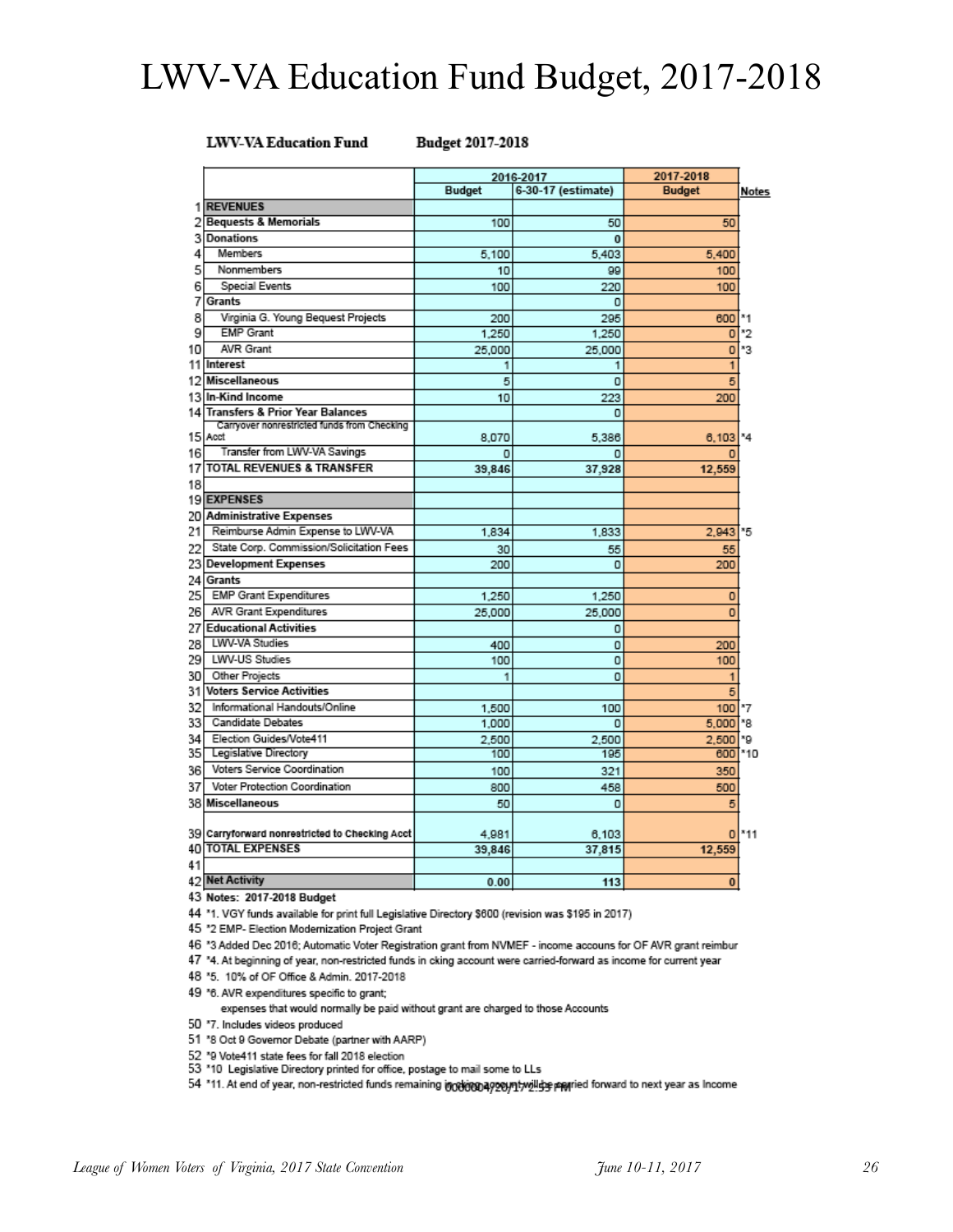# *Proposal to Change: Policies & Proceedures July 2015 edition Guidelines for Statewide Debates (starting on page 11)*

*It is proposed that this section be replaced in its entirety by a new policy stated as follows:* 

### **Statewide Debate/Forum Policy**

The League of Women Voters of Virginia may give consideration to organizing and holding candidate debates or forums for statewide and national offices (Governor, Lieutenant Governor, Attorney General, U.S. Senator, or U.S. Representative). Every effort should be made to choose dates that are agreeable to candidates and not in conflict with other public meetings or events. All event locations will be neutral to candidates in the view of LWV-VA and all events are free and open to the public. In addition, the event may be videotaped and broadcast on community television and online via YouTube, Facebook, Twitter and other web locations.

All candidates qualified in accordance with Virginia law to have his or her name printed on the ballot shall be invited to participate in all candidate debates or forums, and similar events, sponsored by LWV-VA. If one qualified candidate is invited to an event sponsored by LWV-VA then all qualified candidates shall be invited to the event. If requested, a candidate must provide proof of meeting the above condition.

It is our policy to hold these events as scheduled and as planned if at least one invited candidate attends. If no invited candidate attends, the LWV-VA may cancel the event at their sole discretion.

Local Leagues may organize and hold candidate debates or forums, and similar events, for local offices in their region. A local league is expected to follow this LWV-VA policy as applicable. This includes policies for qualified candidates to be invited and when events may be cancelled.

*DRAFT 9/13/16*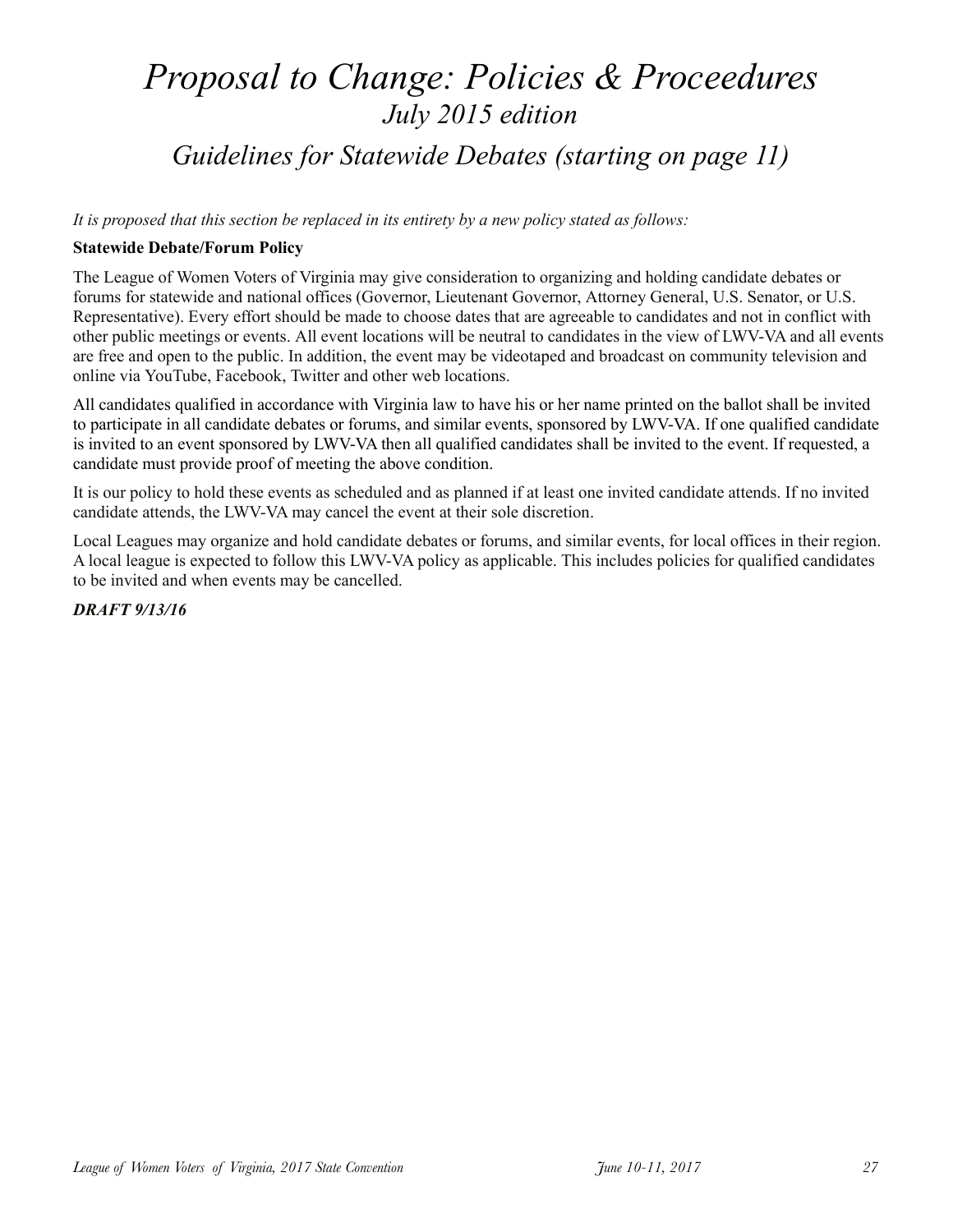# *Convention Resolutions Policy*

Resolutions, other than of a courtesy nature, may be offered by any registered delegate to an LWVVA state Convention. Delegates are strongly encouraged to submit proposed resolutions together with background material at least three weeks prior to the start of Convention. Submitted material shall include:

- Wording for the proposed resolution;
- Background material, including both pros and cons for the issue addressed in the resolution;
- Explanation of rationale for this form of member understanding and agreement.

If material is not received in time for inclusion in Convention packets, it shall be the responsibility of the proposer to provide review copies for the Resolutions Committee by 2:00 p.m. on the afternoon of the first day of Convention, plus sufficient copies for all delegates by the start of the Sunday plenary session of the two-day Convention.

### **Resolutions Committee**

Two weeks prior to Convention, the President of the LWV-VA shall appoint a Resolutions Committee consisting of one member of the LWV-VA Board of Directors and two registered Convention delegates with local or state board experience. The LWV-VA President will name the chair.

### **Action by Resolutions Committee**

The Resolutions Committee shall meet between the two plenary sessions of the Convention to consider whether the proposed resolutions meet the following criteria:

- The resolution is consistent with League Principles and with LWV-VA and LWVUS positions,
- The resolution does not circumvent normal League program processes,
- The resolution addresses a single, topical issue pertinent to Virginia,
- The resolution either (a) requires governmental action at the state level, or (b) pertains to the internal administration of the League, and
- The resolution can be implemented using existing League resources.

The maker of the resolution may make a presentation to the committee. The Resolutions Committee shall make an advisory report of its findings. The chair of the Resolutions Committee shall announce the committee's findings to the Convention at the outset of the Sunday plenary. The committee shall provide a written report to the Secretary.

### **Action by Convention**

Motions to adopt resolutions shall be made at the Sunday plenary, following debate and action on proposed program. Any resolution that has been properly presented to the Resolutions Committee may be moved at that time. The President may rule a motion out of order. The delegates may override, by a two-thirds vote, the decisions of the President regarding the motions. A majority vote is required to adopt a resolution.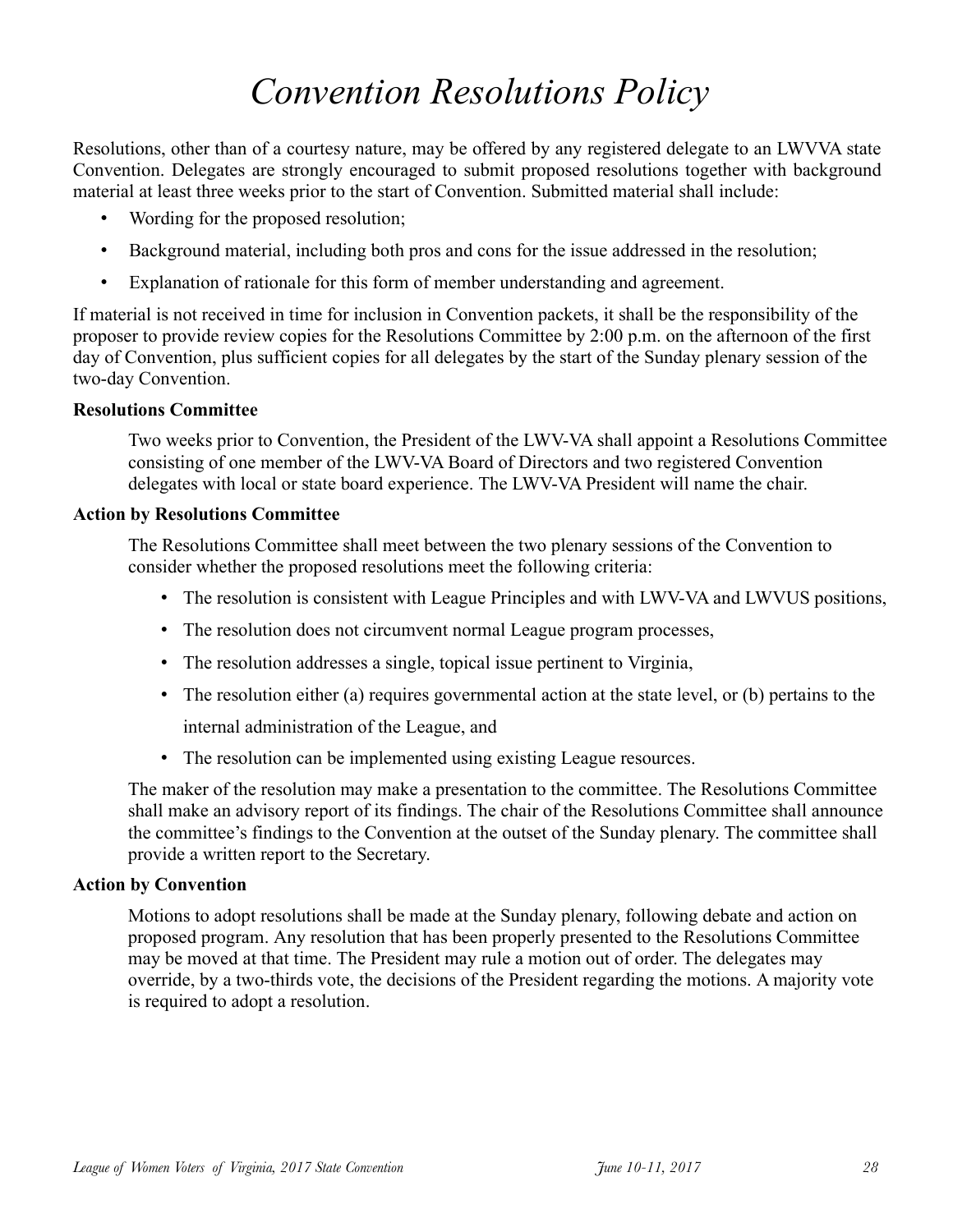# *Vote "YES" for the Resolutions Committee report!*

*It includes a resolution in support of ratifying the Equal Rights Amendment in Virginia.* 

### "**Equality of rights under the law shall not be denied or abridged by the United States or by any state on account of sex."**

**Today, contrary to popular belief, there is no gender equality protection in the U.S. Constitution.** The Equal Rights Amendment, which passed overwhelmingly in both houses of Congress, with bipartisan support, in 1972, never finished the ratification process. Nevada recently voted for ratification but 2 more states are needed to make this the law of the land. **Virginia remains an unratified state!** 

### **WHAT WILL CHANGE WHEN THE EQUAL RIGHTS AMENDMENT IS RATIFIED?**

- The Equal Rights Amendment would add strict judicial scrutiny and enforcement to existing legislation. Justice Ruth Bader Ginsberg has also affirmed that the 14th Amendment (the post-Civil War amendment ratified to grant full citizenship to freed black male slaves) was never intended to convey gender equality.
- Women will be able to demand equal pay for equal work*. In 2011, the United States Supreme Court rejected* the largest class action suit against gender based pay discrimination *(Dukes v Walmart)*. The basis for this decision was the fact that gender discrimination is not a constitutionally enshrined principle. The lack of gender equality is affirmed by Justice Antonin Scalia, who said, "*Certainly the Constitution does not require discrimination on the basis of sex. The only issue is whether it prohibits it, It doesn't."* - Hastings College of Law, September 17, 2010.

### **WHY HAS THE ERA NEVER BEEN RATIFIED IN VIRGINIA?**

In recent years, the Equal Rights Amendment joint resolution has passed in the Virginia Senate five times in a row with bipartisan support, only to be stonewalled in the House of Delegates. Their reason was the deadline for ratification imposed by Congress. Currently, there are bills in both houses of Congress to remove this artificial deadline, co-sponsored by Virginia's Democratic senators and representatives. With the recent ratification of the ERA by Nevada, Congress now has actionable reason to move the ratification process forward.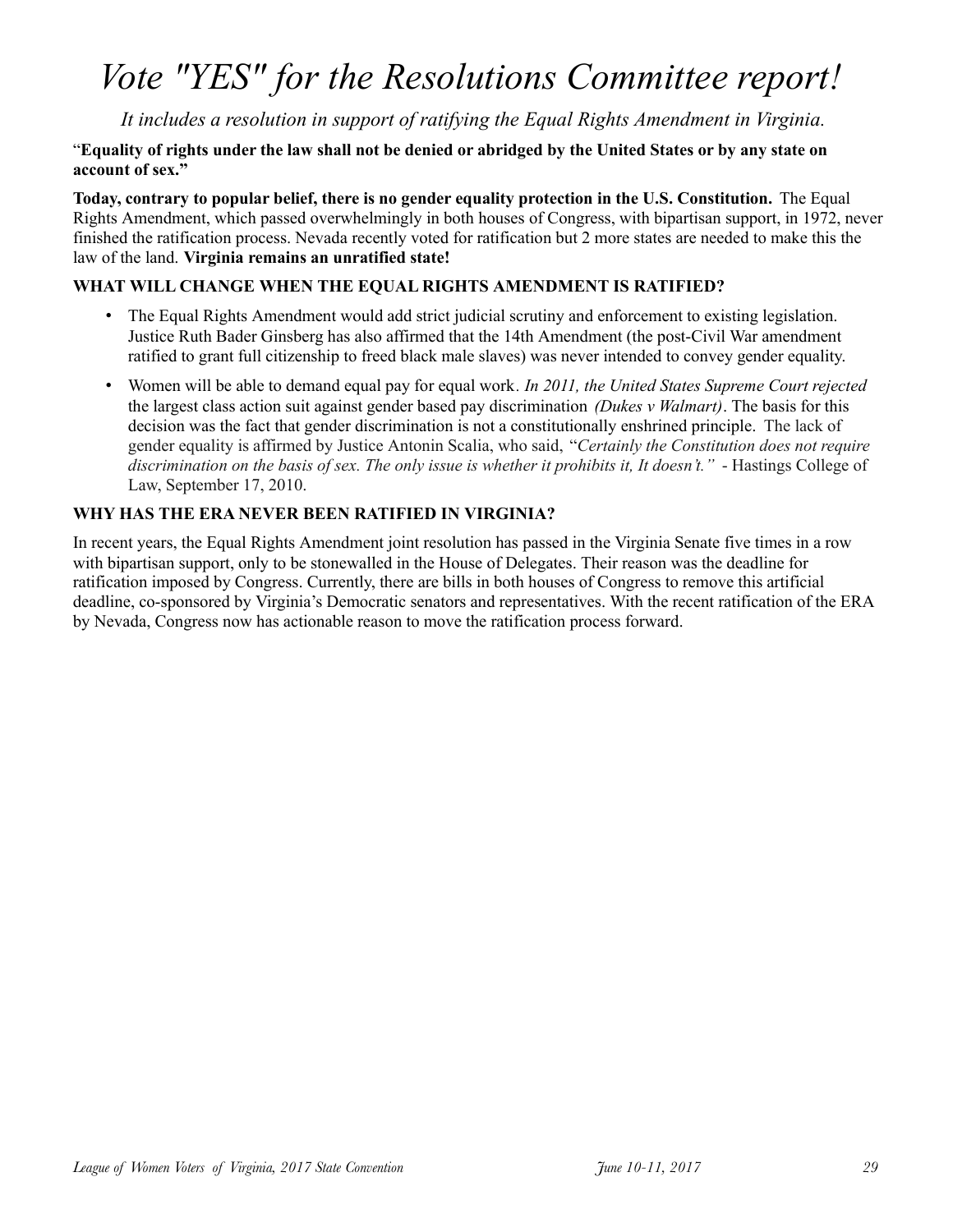# *Resolution Proposing Endorsement of the Ratification of the Equal Rights Amendment*

WHEREAS, the United States Congress adopted the 27th Amendment to the United States Constitution, the socalled Madison Amendment, and

WHEREAS, the Madison Amendment was proposed by our first Congress and only recently ratified by three-fourths of the states, 203 years after it was first proposed; and

WHEREAS, the restricting time limit for the Equal Rights Amendment ratification is in the resolving clause and is not a part of the amendment proposed by Congress and already ratified by 36 states; and WHEREAS, constitutional equality for women and men continues to be a timely issue in the United States and worldwide, and a number of other nations have achieved constitutional equality for their women and men; and

WHEREAS, since Congress passed a time extension for the Equal Rights Amendment on October 27, 1978, Congress has demonstrated that a time limit in a resolving clause can be disregarded if it is not a part of the proposed amendment; and

WHEREAS, Congress is in a unique position to judge the tenor of the nation, to be aware of the political, social, and economic factors affecting the nation, and to be aware of the importance to the nation of the proposed amendment; and

WHEREAS, if an amendment to the United States Constitution has been proposed by two-thirds of both houses of Congress and ratified by three-fourths of the state legislatures, it is for Congress to determine the validity of the state ratifications occurring after a time limit in the resolving clause, but not in the amendment itself; now, therefore, be it

RESOLVED that the League of Women Voters of Virginia endorses ratification of the Equal Rights Amendment to the United States Constitution proposed by the United States Congress on March 22, 1972, and ratified by 36 state legislatures, upon ratification by 2 more states. "Equality of rights under the law shall not be denied or abridged by the United States or by any State on account of sex." and be it

Resolved further that the League of Women Voters of Virginia will advocate for the ratification of the Equal Rights Amendment at the local, state and national levels.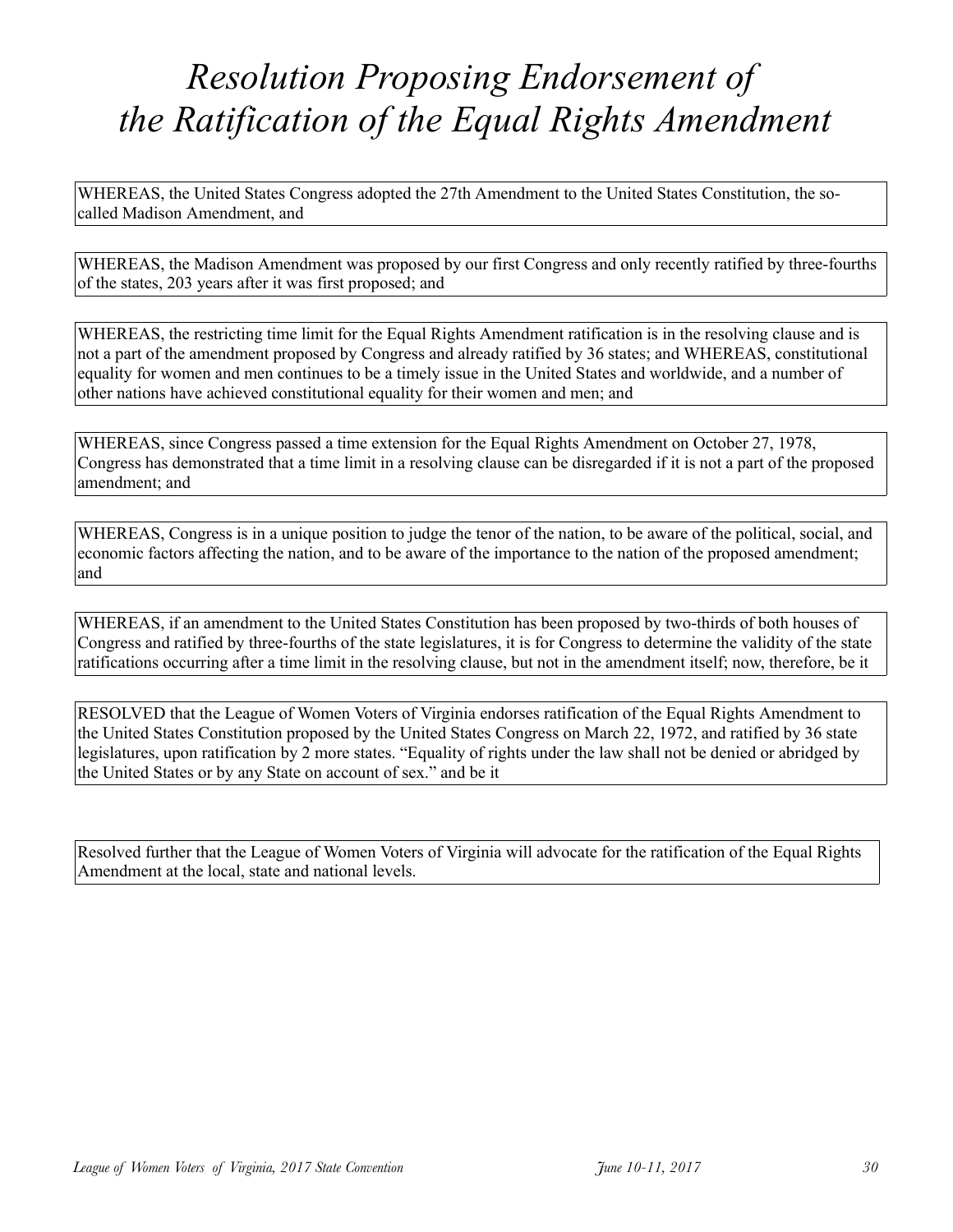# *Speakers*



### *Brenda Rogers*

A NC native, Brenda attended the University of NC at Chapel Hill where she was Phi Beta Kappa and earned a degree in English. After working as a social worker, she pursued advanced degrees at North Carolina State University, earning a M.Ed. in Adult and Community Education and a Ph.D. in Psychology with an emphasis in vocational psychology and research. Brenda joined the Wake LWV after retiring in 2001 and served on its board before moving to Chapel Hill where she joined the Orange, Durham, Chatham (ODC) League. She served on the LWVNC board (2005-2009) and was vice-president for three years. From 2011-2013 she was a SHUR Fellow with LWVUS. In 2012 she became leader of the local league and president from 2013-2015. LWVDODC received the award for the largest percentage increase in membership for large Leagues at the 2014 LWVUS convention. She received the Gertrude Wiel Award at the 2015 LWVNC convention for "leadership, dedication, vision, courage, and commitment to LWVNC". She was elected to the LWVUS board at the 2016 convention and is board liaison to Virginia.



### **Jessica Jones Capparell**

Jessica Jones Capparell is the Grassroots Advocacy Manager for the League of Women Voters of the United States. She works closely with the LWVUS senior staff and members on issues related to the League's Priority Federal Issues, including Campaign Finance Reform, the Voting Rights Act, Natural Resources, Clean Energy, and the Paris Accord.



### **Nancy Rodrigues**

In December 2013, Nancy Rodrigues was appointed the Secretary of Administration by Governor Terry McAuliffe. With an impressive record of more than 30 years in public service, Ms. Rodrigues has a wealth of executive expertise and strategic planning experience. Ms. Rodrigues served as Secretary of the Virginia State Board of Elections from 2007 to2011, overseeing the largest election in Virginia history in 2008. For nearly a decade, she served as Executive Director of DRIVE SMART Virginia, a nonprofit organization. Ms. Rodrigues has previously served on the Board of Directors for the Virginia Association of Chiefs of Police Foundation, as a member of the Virginia State Bar's Unauthorized Practice of Law committee, and is a former Girl Scout. She currently serves on the Women's Monument Commission and is an active member of both the Virginia Museum of Fine Arts and the YMCA. She graduated with honors from Rutgers, the State University of New Jersey, where she received a BA in Political Science. She attended graduate school at the College of William and Mary.



### **Dahlia Lithwick**

Dahlia Lithwick is a senior editor at Slate, and in that capacity, writes the "Supreme Court Dispatches" and "Jurisprudence" columns. Her work has appeared in the New York Times, Harpers, the New Yorker, the Washington Post and Commentary, among other places. She won a 2013 National Magazine Award for her columns on the Affordable Care Act. She has been twice awarded an Online Journalism Award for her legal commentary and was the first online journalist invited to be on the Reporters Committee for the Freedom of the Press. Ms. Lithwick has testified before Congress about access to justice in the era of the Roberts Court. She has appeared on CNN, ABC, The Colbert Report, and is a frequent guest on the Rachel Maddow Show. Ms.Lithwick earned her BA from Yale University and her JD from Stanford University.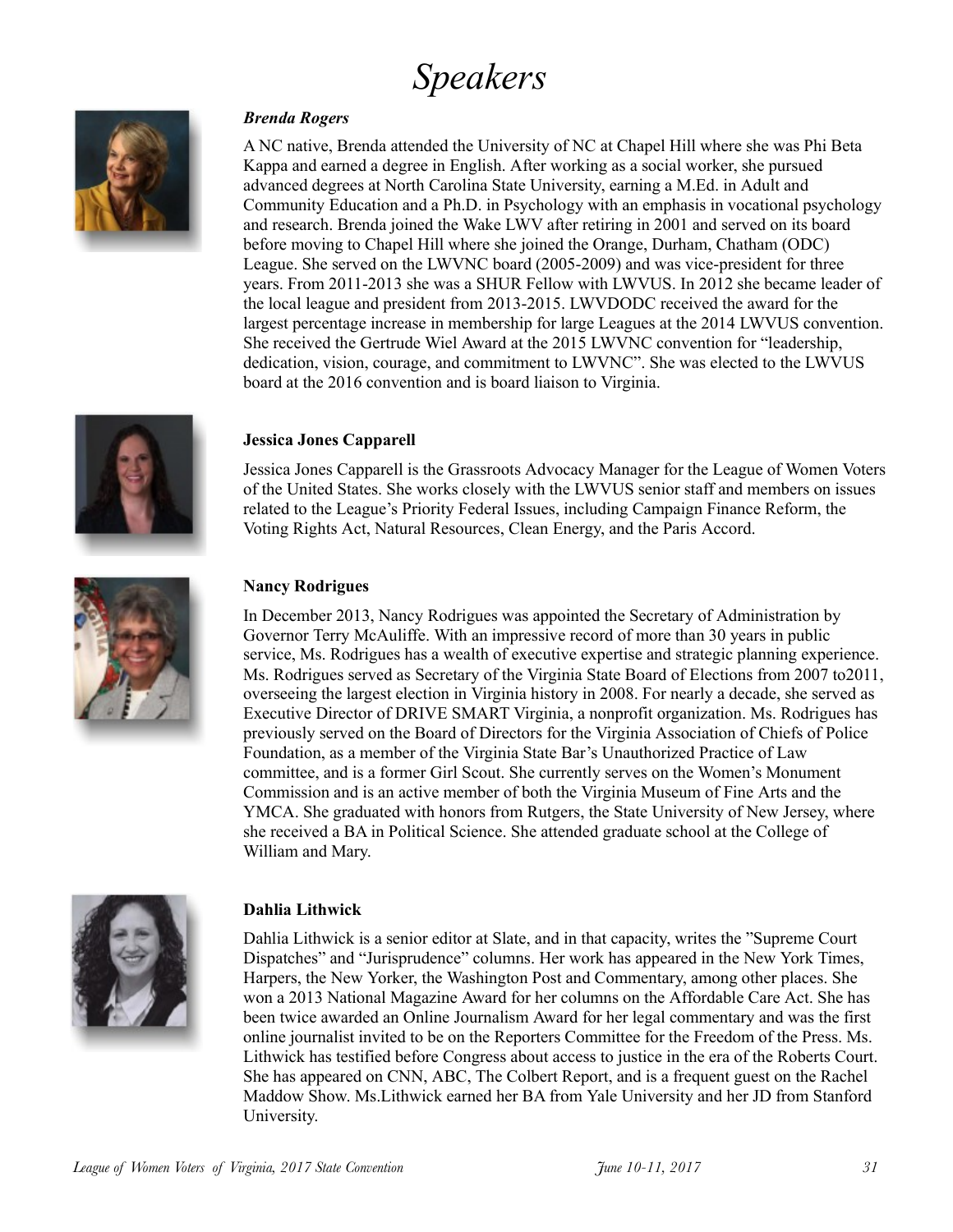# Appendix

### **Board Reports**

| Presidents               |  |
|--------------------------|--|
| Development              |  |
|                          |  |
| Legislative Cooridinator |  |
| Membership               |  |
| Program                  |  |
| Voter Services           |  |
| <b>Public Relations</b>  |  |
|                          |  |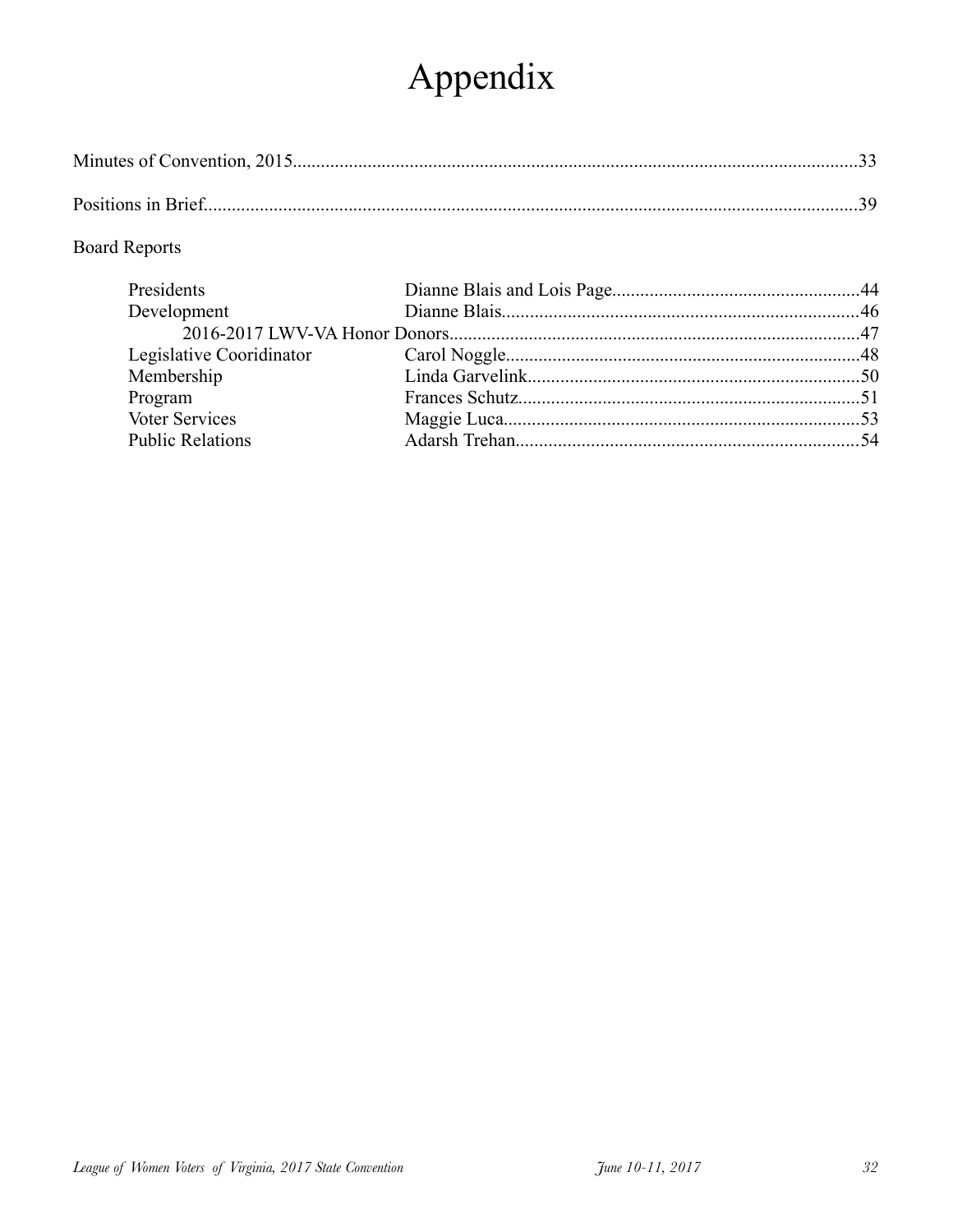# *2015 Convention Minutes*

LEAGUE OF WOMEN VOTERS OF VIRGINIA MINUTES OF THE 37TH BIENNIAL CONVENTION May 30 and 31, 2015

Holiday Inn – University Area Charlottesville, Virginia

Plenary Session – Saturday, May 30, 2015, 9:30 a.m.

#### **Call to Order**

**LWV-VA President Anne Sterling** called to order the 37th LWV-VA Convention at 9:30 a.m. at the Holiday Inn – University Area Hotel, 1901 Emmet Street North, Charlottesville, Virginia, 22901. The theme of the 2015 Convention was "Redistricting Reform: What It Is, Why It Is Needed, and How You Can Help."

#### **Introductions and Recognitions**

**President Sterling** introduced **Sue Lewis,** LWV-VA 1st Vice President and Conference Chair, and **Martha Rollins**, Conference Parliamentarian.

**President Sterling** recognized LWV-US Liaison **Peggy Appler** and LWV-US intern **Elizabeth Ehrens**, as well as past LWV-VA President **Olga Hernandez**, current and incoming local League Presidents, and LWV-VA and local League officers.

Conference Chair **Sue Lewis** introduced **The Honorable Ann Mallek**, member and former chair of the Albemarle County Board of Supervisors who welcomed the Convention attendees to Charlottesville.

**Kerin Yates**, LWV-Charlottesville/Albemarle President, welcomed the Convention attendees, reminding everyone of the importance of the League's mission and commitment to public service, noting that three members of the LWV-CA are currently serving as members of the Albemarle County Board of Supervisors.

**Ron Page** introduced the members of the LWV-VA Board.

### **Roll Call of Local Leagues**

**Sue Lewis** led the Roll Call of the Leagues; the local League President or her representative by introducing herself and stating how many delegates and visitors were present from her local League, as follows:

Arlington LWV (LWVAR): **President Kristin Goss**, four delegates

Charlottesville Area LWV (LWVCA): **President Kerin Yates**, eight delegates and many visitors

Fairfax LWV (LWVFA): eleven delegates and one visitor

Falls Church LWV (LWVFC): **Linda Garvelink**, two delegates

Loudoun LWV (LWVLC): **Priscilla Godrey**, one delegate

Lynchburg LWV (LWVLY): **Joan MacCallum,** one delegate

Montgomery County LWV (LVWVMC): seven delegates

Prince William County LWV (LWVPW): **President Carol Noggle**, two delegates

Richmond Area LWV (LWVRMA): **President Virginia Cowles**, six delegates

South Hampton Roads LWV (LWVSHR): three delegates

Williamsburg Area (LWVWA): **President Linda Rice**, six delegates

Washington County MAL Unit (WC MAL): **Mary Jennings**, 1 delegate

National Capital Area LWV (LWVNCA): **Sherry Zachary** (for the President), 1 delegate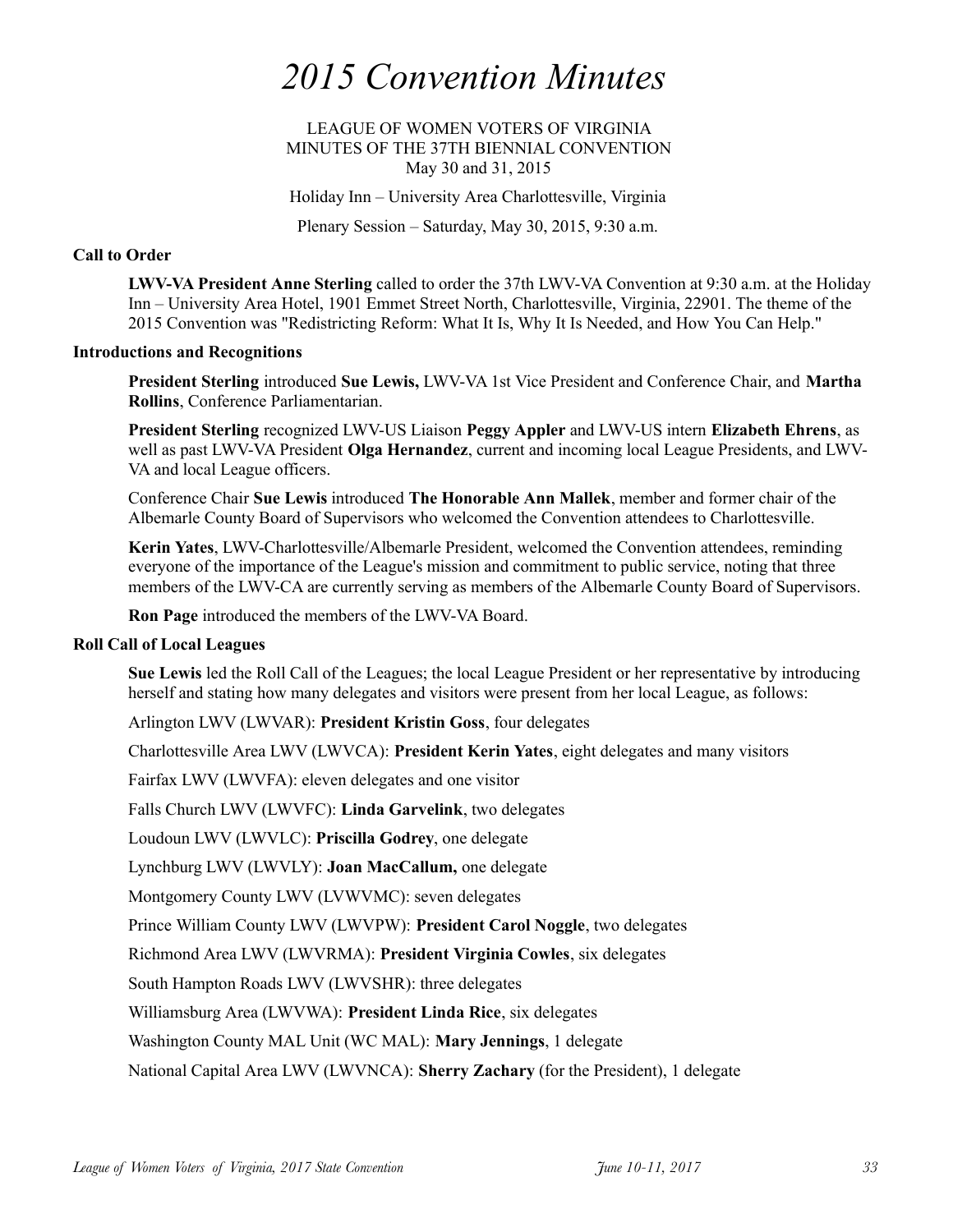### **Appointment of Committees**

Committees were appointed as follows:

Credentials Committee: **Elaine Head**, **Jo Soloman** 

Resolutions: **Sue Lewis, Doris Tillman, Julia Lewis**

Elections: **Evelyn Glazier, Carolyn Caywood, Peggy Knight** 

Reading Committee for the 2015 Convention Minutes: **Ann Thomas, Bonnie Franklin, Susan Roberts** 

### Credentials Report

Chair **Elaine Head** reported that there were 91 possible delegates / 82 possible delegates excluding members of the LWV-VA Board and, therefore, 25 delegates were required for a quorum (30% of possible delegates excluding LWV-VA Board members. **63 delegates were present**, thus establishing a quorum. The Credentials Report was adopted as presented.

### Adopt Rules and Procedures of Convention

**Sue Lewis** moved for adoption of the Proposed Rules and Procedures as set out on pages 4-5 of the LWV-VA 2015 Convention Workbook (hereafter "Convention Workbook" and made a part of these minutes) with paragraph 10 amended as follows:

10. The procedure for program adoption shall be as follows:

A program item that is submitted by a local League at least three months before convention, but not proposed by the state board, may be adopted only it its consideration is ordered by majority vote of the convention at the first plenary session and the proposal receives a three-fifths (3/5) vote at a subsequent session (this is considered a "not-recommended" program item)

- At the plenary meeting on Saturday, the proposed [recommended] LWV-VA program for 2013- 2015 shall be presented by an LWV-VA board member. Questions for clarification only will be in order. No motions or debate are in order at this time. Delegates may move for consideration of not-recommended issues received by the deadline with their presentation limited to three minutes. A delegate may request a statement from a LWV-VA board member as to why an item was not recommended, with a limit of two minutes for the answer.
- After all of the not-recommended items have been offered, the vote for consideration of each item will be taken in the order in which the items were presented for consideration. Announcement of the vote result shall be made immediately after the vote on each item.
- Debate and action on not-recommended program items and the proposed program will take place at the Sunday plenary session. A three-fifths (3/5) vote is required to adopt notrecommended items. A simple majority vote is required to adopt recommended program items.

Motion passed.

### **Adopt Order of Business**

**President Sterling** moved for the adoption of the Proposed Order of Business as set out on pages 7-8 of the Convention Workbook; motion passed.

### Treasurer's Report

**Treasurer Elaine Head** presented the Statements of Financial Position as of April 30, 2015 for the Operating Fund (OF) and Education Fund (EF) and the OF and EF Actual vs. Budget Statement YTD as of April 30, 2015 (copies of reports attached). Fiscal year- to-date, as of April 30, 2013 the OF has had \$45,613.08 in revenues and \$24,060.31 in expenses. Head noted that this has been an unusual year for revenues due to a \$10,000 anonymous donation and the dissolution of the Alexandria League resulting in \$8,314.91 being transferred to the OF. On the expense side, the Presidents' Summit held earlier this year was not included in the OF budget.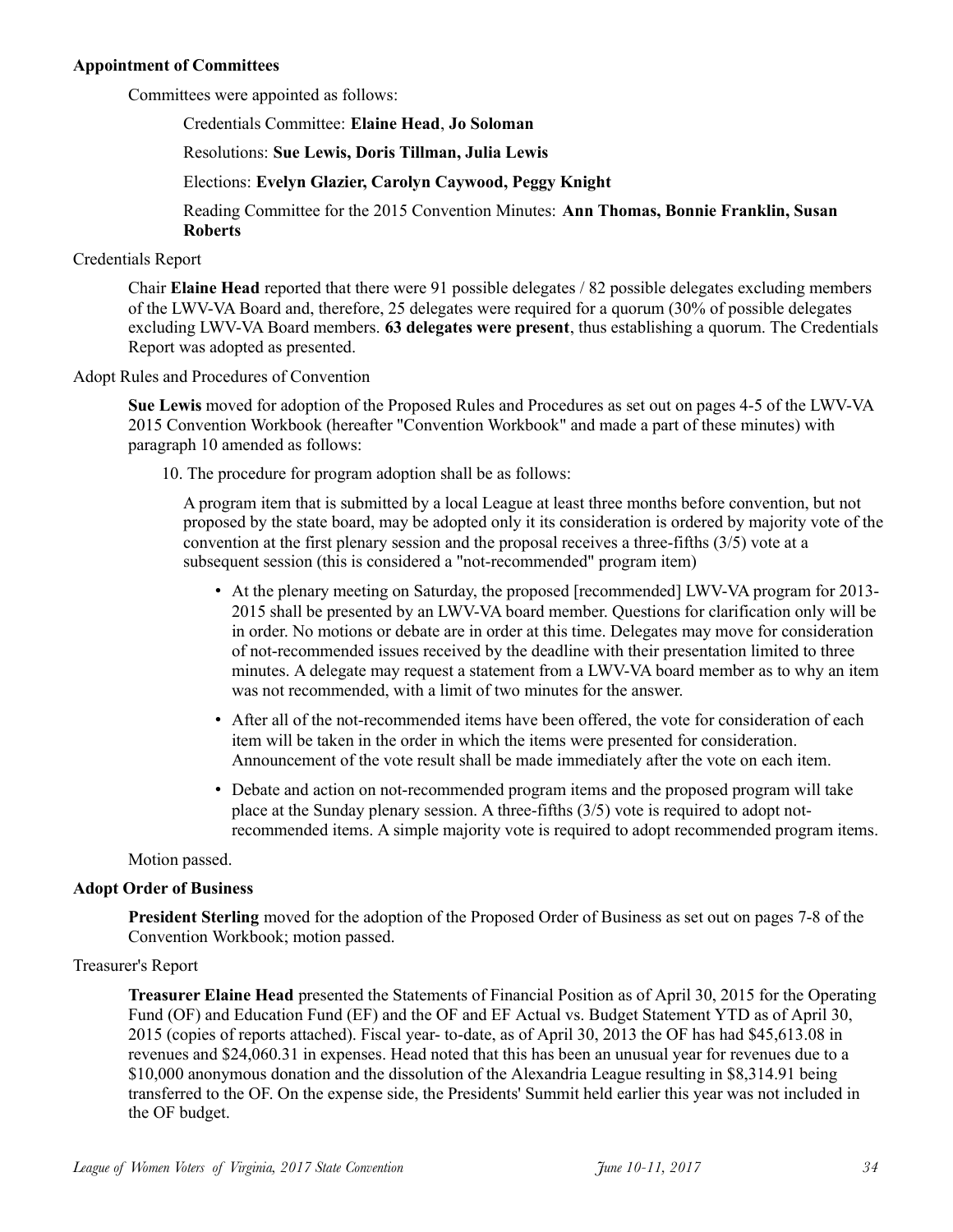### **Presentation of the Nominees**

Chair of the Nominating Committee **Mary Houska** presented the Nominating Committee Report and read the slate of nominees for Officers and Directors of the LWV-VA for 2015-17 as shown on page 18 of the Convention Workbook. No nominations for Officers and Directors were made from the floor. **Sherry Zachary** was nominated from the floor to serve as Chair of the Nominating Committee. No other nominations for Nominating Committee members were made from the floor.

### **Presentation of the Proposed LWV-VA Operating Fund Budget**

**Budget Chair Bill Thomas** presented the proposed budget for 2015-16 as set out on pages 16 and 17 of the Convention Workbook. Thomas noted that the unexpected revenue from nonrecurring items has been directed toward special events. The proposed budget draws \$3,555.00 from reserves. The budgeted administrative expenses are expected to be quite accurate. Question from the floor regarding the budgeted amount for special events and whether that means that LWV-VA is committed to have such events; Thomas responded that it does not. Thomas indicated that he would participate in a caucus on the budget. Thomas thanked the members of the Budget Committee: **Penelope Anderson** (LWVRMA) and **Elaine McBeth** (LWVWA) and ex-officio member **Elaine Head**.

### **BREAK**

### **Presentation of Recommended Program**

**Program Director Linda Rice** moved for the adoption of the Recommended Program for 2015-2016 as set out on pages 23 – 27 and 29 – 32 in the Convention Workbook. Rice noted that the Recommended Program, including updates and edits and the Social Policy Position for Concurrence, are based on feedback received from local Leagues. Having volunteers willing to work on studies is very important and influences whether the LWV-VA Board recommends particular programs. The recommended Program, set out on page 23 of the Convention Workbook, is related to fracking in Virginia. Members from LWVCA and LWVWA have volunteered to restudy the issue. A question was asked as to whether the issue of fracking is covered by the LWV-US program. Rice noted that the LWV-US position does not address the transport of the products from fracking and related human health and safety issues. Rice emphasized the importance of reviewing the current LWV-VA and LWV-US positions on a regular basis.

### Presentation of Non-Recommended Programs

**Program Director Linda Rice** presented the Not Recommended Programs, set on pages 23 – 24 of the Convention Workbook, noting that the reasons for not recommending programs include the lack of volunteers to participate in a study; topics that are more action-oriented than study; and, in the case of uranium mining, a topic that has previously been considered and discussed. The floor was opened for motions to reconsider and debate non-recommended Programs during the 5/31/15 Plenary session. Motion to reconsider major expansion or restudy of women's rights program seconded and passed by voice vote. Motion to reconsider and debate uranium mining program seconded; results of voice vote unclear, passed by rising vote. Motion to consider the updates to the election law position prepared by **Therese Martin** (LWVFA) in accordance with the terminology currently in use and set out on pages  $24 - 27$  of the Convention Workbook seconded and passed. Rice noted the concurrence position regarding removing barriers to employment set out on pages  $30 - 32$  of the Convention Workbook will be brought forward for consideration because recommended by LWV-VA Board.

### **Remarks by President on Health of League**

**President Sterling** noted that the one great asset of the League is the legacy from our hard working predecessors. The League has a reputation of integrity, honesty, intellectual rigor, non-partisanship and courage that is earned everyday as the League goes about its business, refusing to cut corners. That reputation is especially important today. The League operates with little money. While we once had corporate donors, that is no longer the case; the League is essentially self-funded through member donations. The League has no endowment fund to rely on. Past gala fundraisers result is relatively small returns for the effort required. The League must reject a number of initiatives each year because of lack of funding. President Sterling has spoken with a consultant regarding the possibility of using direct mail as a fundraising vehicle and will pass the information on to the incoming LWV-VA Board. President Sterling noted that League membership has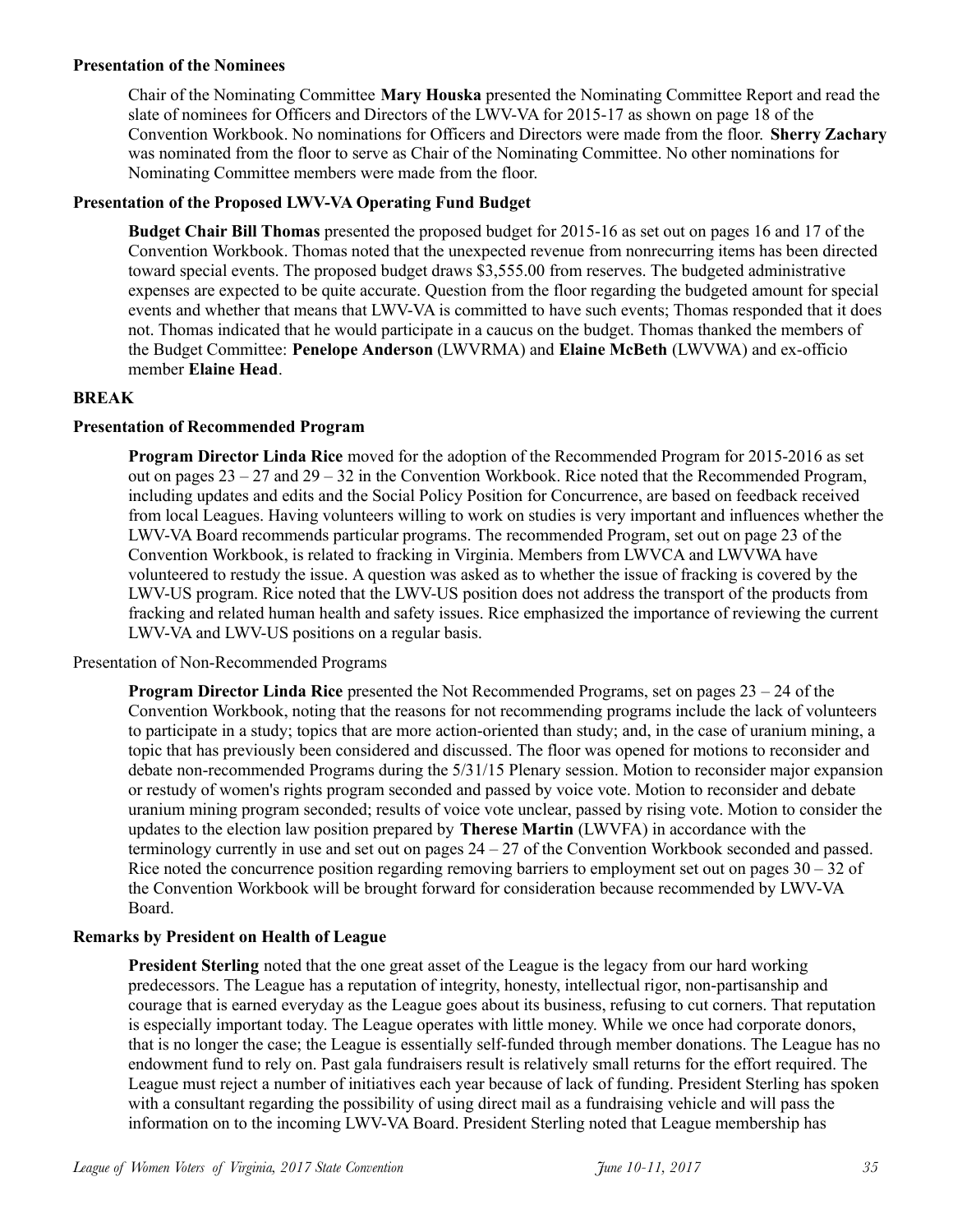declined by 3% and the Alexandria League and Virginia Peninsula MAL have disbanded. We cannot allow this trend to continue. Everything else pales in comparison to the need to increase membership and form new local Leagues. President Sterling commented on the highlights during her term as President, including the Fall Forum, Senate debate, luncheon at Lewis Ginter, Pre-Session at the General Assembly, and a visit from the President of the LWV-US. The League has had increased visibility and involvement in the General Assembly and had three bills introduced and supported during the 2015 Session. LWV-VA co-founded and chaired Transparency Virginia and was involved with OneVirginia2021. The League was heavily involved in informing voters about the photo identification law and gave serious consideration to participating in litigation challenging the law. While the League ultimately chose not to participate, it may do so in the future. LWV-VA actively participated in many coalitions. With funding from the PAVP grant, the League was able to commission a report prepared by students at the College of William & Mary regarding early absentee voting. President Sterling urged support of the incoming LWV-VA Board.

### **Announcements**

**Sue Lewis**, 1st Vice President reminded attendees about the caucuses scheduled for later in the evening, listed on page 8 of the Convention Workbook. Lewis also announced that local Leagues can schedule a free workshop on the MLD program. She reminded local Leagues that retraining is required for all third party voter registration.

### **Recess**

The Saturday, May 30, 2015 Plenary Session was recessed at 12:14 p.m.

# Plenary Session Sunday, May 31, 2015

### **Call To Order**

**President Sterling** called the Sunday Plenary Session to order at 9:30 a.m. on May 31, 2015.

#### **Announcements**

**Peggy Appler,** LWV-US Liaison, presented certificates of appreciation to **Sue Lewis** and Linda **Garvelink** for their work with the MLD program, commending LWV-VA for a 72-73% growth in membership. Appler noted the League's dedication and leadership in powering the vote and promoting the ideals of LWV.

**President Sterling** recognized **Sue Lewis** and **Linda Rice** for their work on planning the 2015 Conference.

**President Sterling** presented a check for \$2,000 to LWV-VA Treasurer **Elaine Head** donated from the Virginia Gwathmey Memorial Fund.

#### **Credentials Report**

**Elaine Head** reported **54 delegates** present at **9:30 a.m**., constituting a quorum. The credentials report was adopted as presented.

### **Adoption of 2015-16 Operating Fund Budget**

The LWV-VA OF Budget for FY2015-16 was approved as presented on pages 16 – 17 of the Convention Workbook by unanimous vote.

#### **Adoption of LWV-VA Program, recommended and non-recommended**

- Motion to adopt study regarding fracking passed unanimously without discussion.explained that edits were needed to be in compliance with statutory changes regarding title of departments responsible for elections. Motion passed unanimously without further discussion.
- Motion to adopt Concurrence Statement regarding removing barriers to employment as proposed by LWVFA. Discussion ensued. Motion passed unanimously.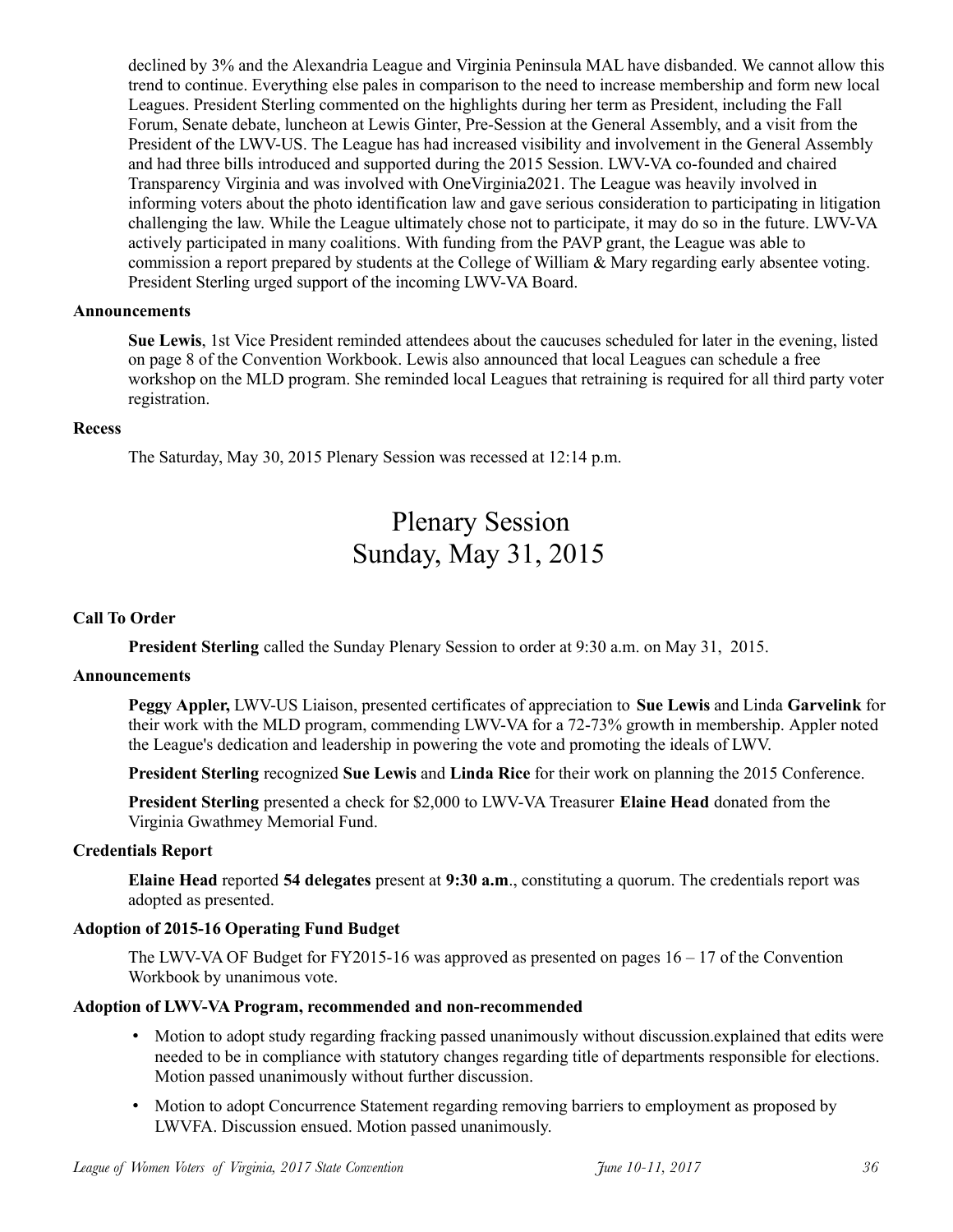- Motion made and seconded to revise the uranium mining position, deleting the reference to "best practices." Discussion ensued. Question was called; unanimous vote to stop debate. Point of order, motion made and seconded to conduct vote by ballot; motion passed. Results of ballot vote: 33 in favor, 30 against. A 3/5 majority required to pass; motion failed.
- Motion made and seconded that LWV-VA consider a major expansion or restudy of the current women's rights position. Sherry Zachary reported that a committee of volunteers was identified from caucus. Discussion ensued. Question was called; unanimous vote to close debate. Motion passed by greater than 3/5 majority.

### **Report of Resolutions Committee**

**Sue Lewis** reported that one action resolution was timely received by the Committee. LWVFA Firearms Safety Resolution set out on page 29 of the Convention Workbook. Discussion ensued. Motion made and seconded to divide the last paragraph of resolution into separate statements. Further debate ensued. Question was called; unanimous vote to close debate. Motion to divide resolution into two statements passed by majority voice vote. Motion to adopt 1st resolution statement, to-wit, "Therefore, be it resolved that we the representatives of the League of Women Voters of Virginia assembled at the 2015 League of Women Voters of Virginia Convention call upon the board of the League of Women Voters of Virginia to advocate strongly for laws at the state level that more effectively prevent domestic abusers and stalkers from purchasing, accessing or possessing firearms." Motion passed unanimously. Motion to adopt 2nd resolution statement, to-wit, "Therefore, be it resolved that we the representatives of the League of Women Voters of Virginia assembled at the 2015 League of Women Voters of Virginia Convention call upon the board of the League of Women Voters of Virginia to advocate strongly for laws at the state level that require adults to bear the burden for the injury, death and damage that results when a child accesses an unsecured or improperly secured firearm." Further discussion ensued. Question was called; debate closed by majority vote. Motion passed by majority rising vote. Courtesy resolution submitted by LWVWA passed by affirmative vote.

### **Election of Officers and Directors**

The following were unanimously elected as LWV-VA Officers and Directors for 2015- 2017:

### Officers:

| Co-Presidents      | Dianne Blais (LWVFA)<br>Lois Page (LWVFA) |
|--------------------|-------------------------------------------|
| 1st Vice President | Sue Lewis (LWVCA)                         |
| 2nd Vice President | Carol Noggle (LWVPWA)                     |
| Secretary          | Rebecca Shankman (LWVMC)                  |
| Treasurer          | Patricia Hurst (LWVCA)                    |

### Directors:

Lynn Johnston (LWVRMA)

Ron Page (LWVFA)

Linda Garvelink (LWVFC)

Frances Schutz (LWVCA)

Adarsch Trehan (LWVFA)

Margaret Luca (LWVFA)

### 2017 Nominating Committee:

Sherry Zachary, Chair (LWVFA and LWVNCA)

Mileva Hartman (LWVA)

Carol Linker (LWVMC)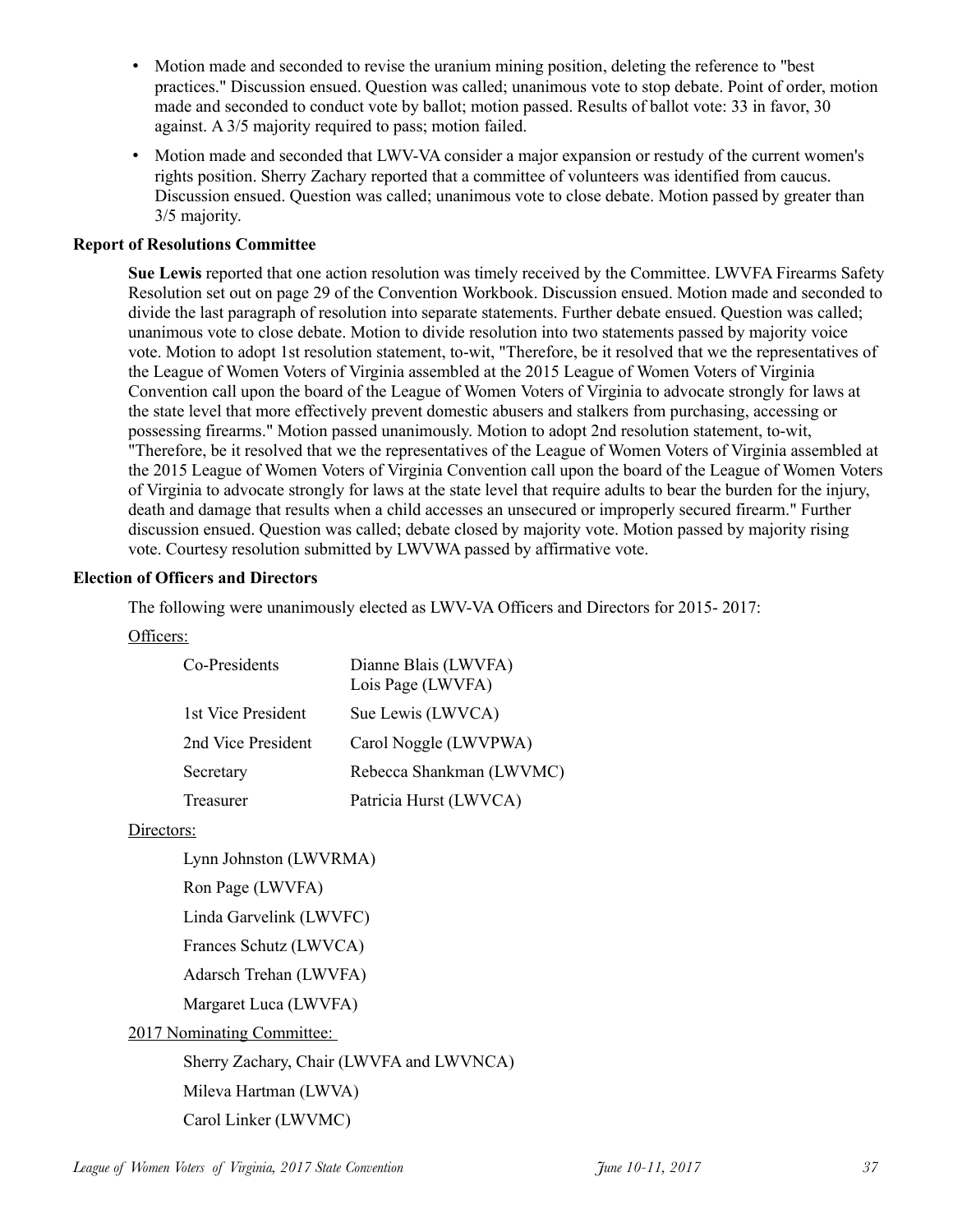**Sue Lewis** was granted a point of personal privilege to express gratitude to the members of to LWVCA for their assistance with the Convention and to thank **President Sterling** for her service. Lewis presented Sterling flowers and gifts from the LWV-VA board. **Mary Crutchfield** (LWVRMA) presented President Sterling with gifts and welcomed her back to the local League.

### **Guidance to the New Board**

Five delegates submitted written guidance to the new board, copies of which are attached.

#### **Incoming Co-Presidents' Remarks**

**Lois Page** thanked everyone for their support and thanked Peggy Appler for attending the Convention. Page noted that, for the health of the League, we need to seek a broader membership base and sufficient funding to carry on the work of the League. She stressed the need for increased interaction between the state and local Leagues through committees and local League outreach, noting that having Adarsch Trehan focus on public relations is an important step.

**Dianne Blais** noted the progress made by the League legislatively and stressed the need for more legislative action and advocacy and the critical need for an informed electorate. Blais gave special thanks to Therese Martin for her hard work on behalf of the League.

#### **Announcements**

- There is a Leadership Development meeting with LWVUS and LWVNCA scheduled for August 1, 2015.
- Local Leagues are encouraged to let the incoming Co-Presidents know if they are interested in participating with Vote411 for their local elections.
- Special recognition and thanks to Elizabeth Ehrens, LWVUS intern, for all of her hard work during the Convention.

#### **Adjourn**

The Plenary Session of the LWV-VA 37th Convention was adjourned at 12:00 p.m., May 31, 2015.

Respectfully submitted,

Margaret Hardy, LWV-VA Secretary

Reviewed by 2015 Reading Committee:

Ann Thomas (LWVFA) Bonnie Franklin (LWVAR) Susan Roberts (LWVCA)

#### **Attachments:**

- 37th Convention Workbook, May 30 and 31, 2015
- Guidance to the New Board, May 31, 2015
- Supporting documents:

Treasurer's Report for 3rd Quarter FY2014-15 OF Resolutions, Action and Courtesy List of Convention attendees and participants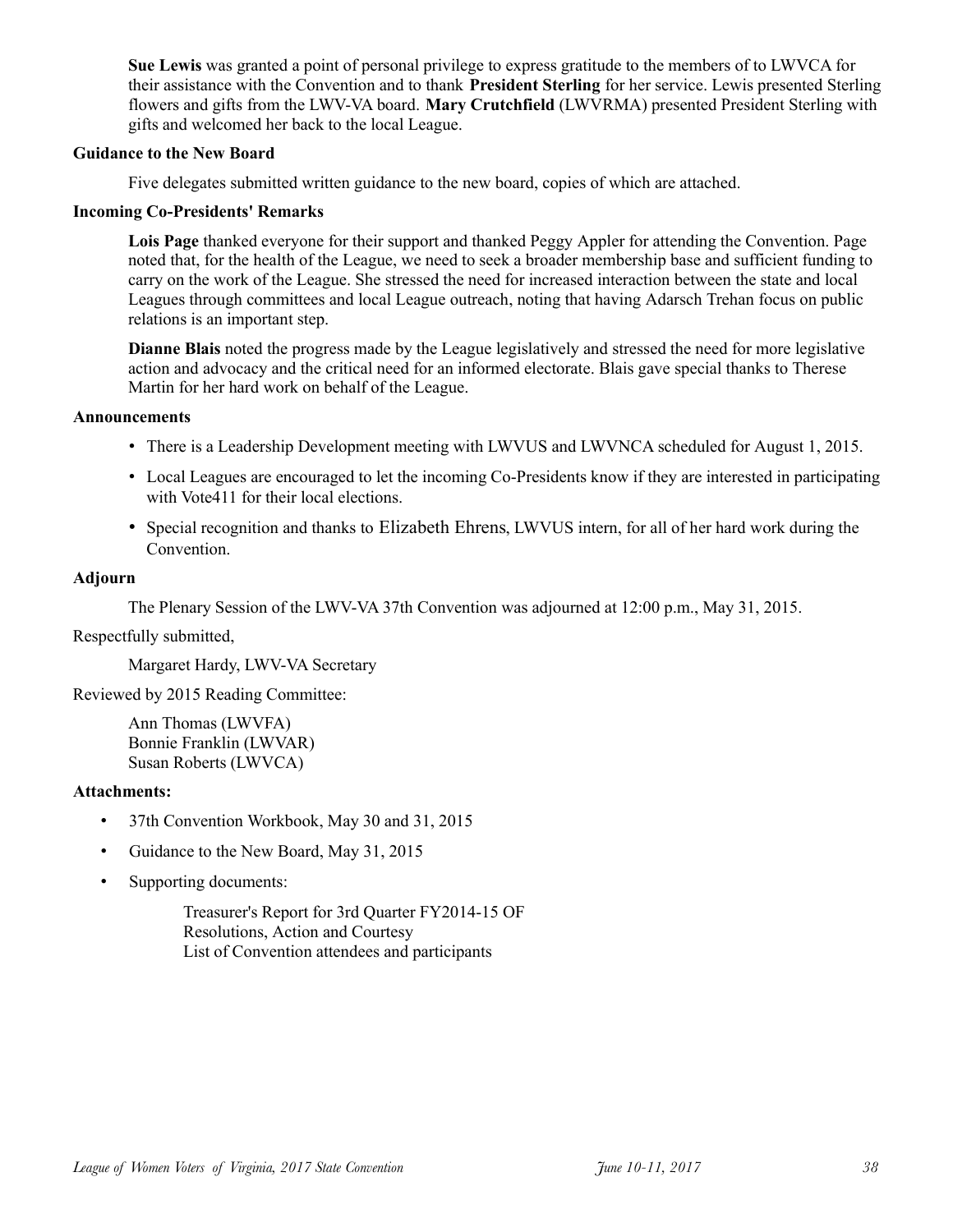# *LWV-VA Positions in Brief*

Updated Spring 2017 (*Re-ordered Social Policy Positions Category, December 2016, by Sherry Zachry Second Update April 2017 by Frances Schutz to include new Fracking Position).* 

### **GOVERNMENT**

### **Delegation of Power**

Support for a balanced partnership between state and local government, including:

- Policies and incentives that promote regional coordination and local action.
- Establishment of uniform powers and responsibilities of local governments by changing the distinctions between cities, counties, and towns.
- Coordination of activities and programs of local jurisdictions. (1972 & 1991)

### **Election Laws**

The League of Women Voters of Virginia believes that democratic government depends on the informed and active participation of its citizens; that voting is a right and responsibility; and that election laws, regulations and administrative procedures should be uniformly designed and applied, and adequately funded to facilitate and increase voter participation throughout Virginia.

Specifically, the League supports measures to ensure the availability of voter registration and to encourage and facilitate increased voter participation in elections, including: absentee voting by mail and in- person without a reason; an adequate number of voting machines and trained election officers; the use of satellite voting; split shifts for election officers when needed; and measures that take advantage of technological advances such as online voter registration and the use of electronic poll books. The League also supports the shared funding of statewide registration and voting systems by the localities and the Commonwealth; providing adequate authority and resources to the Department of Elections (ELECT) and the State Board of Elections (SBE) for oversight and enforcement of laws and standards for registration and elections uniformly throughout the Commonwealth; and the use of secure electronic means to facilitate voter registration and absentee voting for Virginia's military and overseas voters. (2011, 2015)

### **Fiscal Policy**

Support for a responsible state fiscal policy that includes:

- A flexible and diverse tax structure that is based on a progressive income tax.
- Continuous evaluation of all programs for need, effectiveness, efficiency, and economy.
- Flexibility in developing local sources of revenue.
- Increased state commitment to funding of state-mandated programs.
- Opposition to constitutional or statutory limits on state/local government spending or revenue sources. (1964, 1977 & 1979)

### **Reapportionment & Redistricting**

Support for the establishment, in law, of a politically balanced and independent Reapportionment Commission for each decennial redistricting to prepare, with the Virginia Department of Legislative Services, a plan for submission to the legislature as specified by the Virginia Constitution. The Commission should be bi-partisan and be composed of individuals who are not elected officials; they should represent the geographical distribution and demographic diversity of the state, and consist of an uneven number of members.

In addition to the Virginia constitutional requirement of equal population, contiguous and compact districts and the need for protecting the voting strength of minority groups, the League supports the following considerations in redistricting: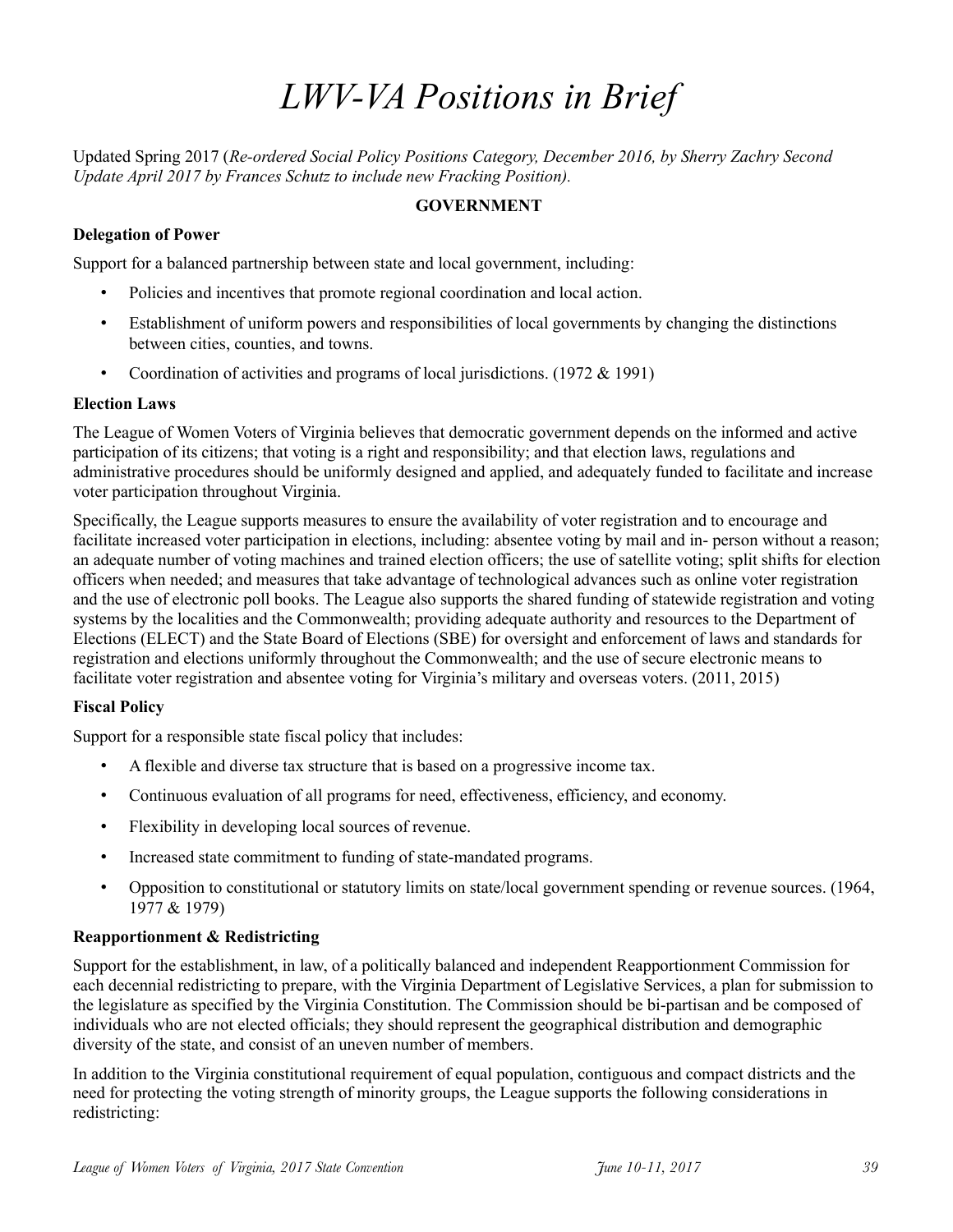- Natural geographic boundaries;
- Jurisdictional boundaries;
- Communities of interest; and
- Competitiveness

The Virginia constitution should be amended to provide that redistricting will occur on a decennial basis only. (1985, 2007)

### **Transportation**

Support for regionally balanced transportation systems which efficiently and economically meet regional needs without adversely affecting planned growth or the environment.

- Regional organizations that set policy for a multi- modal public transportation program, that plan, co-ordinate, and are the designated recipients of federal and state funds, that operate or contract for services, and that could have taxing power.
- A mixture of public (federal, state, and local) and private funding for public transportation.
- Increased local participation with some public funds utilized to encourage private support

and the use of innovative financing methods, such as tax incentives to encourage private

sector participation.

• Provide a variety of incentives to increase the use of public transportation. (1996)

### **Women's Rights and Virginia Law**

Support for the legal recognition of marriage as an equal partnership, including:

- Policies that recognize non-monetary as well as monetary contributions to a marriage by each partner.
- Surviving spouse policies that specify that if one spouse dies without a will, the surviving spouse should inherit all property.
- Divorce policies that recognize separately acquired property before marriage and during marriage through gifts or inheritance.
- Elimination of the concept of "fault" in the court's division of marital property.
- Legal recognition of valid pre-nuptial contracts. (1980 & 1983)

### **NATURAL RESOURCES**

### **Air Quality**

Support for achieving and maintaining acceptable air quality through:

- Adoption of strict vehicle emission standards.
- Development of less polluting alternative fuels.
- Programs and regulations that foster efficient transportation modes. (1993)

### **Extractive Industries: Hydraulic Fracturing**

The League of Women Voters of Virginia supports a moratorium on hydraulic fracturing in the Commonwealth of Virginia until there is sufficient evidence from robust studies to show that hydraulic fracturing will not have a negative impact on the health, safety, and well-being of citizens, local jurisdictions, or the natural environment.

Absent a moratorium, the League of Women Voters of Virginia believes that the Commonwealth of Virginia, including all relevant state departments and state agencies, and local governments, have a responsibility to safeguard Virginia's critical features and to ensure the public's safety, health, and welfare by 1) adopting strict systems for monitoring,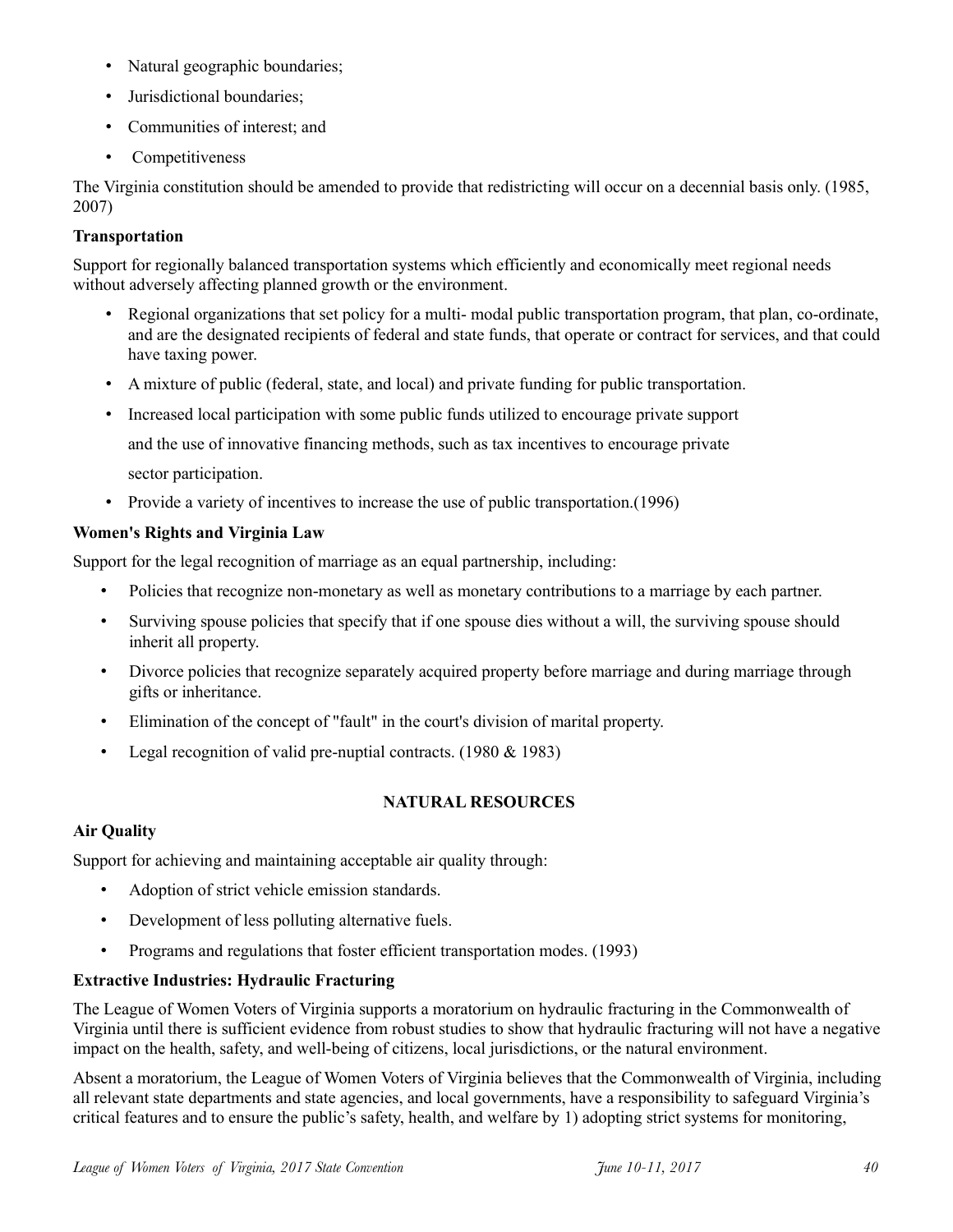regulation, and oversight of the hydraulic fracturing, including all related facilities, and fracking impacts on critical features (e.g. ground and surface water resources and recharge areas; geologic resources and seismic zones; historic sites and districts), public facilities (e.g. recreation areas, schools, wildlife preserves), local and regional infrastructure, and local and regional economies; 2) developing and implementing systems of financial assurance so all frackingrelated expenses incurred by the Commonwealth and the local jurisdictions are borne by the industry; 3) granting localities authority to regulate hydraulic fracturing operations; 4) providing state funding to local governments to offset the costs incurred by local governments; 5) developing a state-level system for long-term monitoring of local impacts and enforcement of regulation throughout the full life cycle of the hydraulic fracturing operation; and 6) creating programs and policies designed to help local jurisdictions address the long-term economic and social impacts of hydraulic fracturing and its expected "boom and bust" cycles. (2017)

### **Land Use**

Support for state policies that include:

- Creation of a state long-range comprehensive land use plan coordinated with local and regional plans.
- State protection of critical environmental areas (i.e. wetlands, agricultural lands, unique wildlife habitats) through some land use controls.
- Assistance to and increased flexibility for localities in land use planning and control. (1975)

### **Water Supply and Distribution**

Support for a comprehensive state effort to protect the water supplies, including:

- Recognition of the connection between ground and surface water.
- Decision-making based on the concept of sharing in the use of ground water.
- State responsibility for the collection of information on water resources and planning for future use.
- Land use policies that guarantee protection of water resources.
- Moratorium on uranium mining until modern, enforceable and effective best practices are approved by an independent assessment team. (1983, 2014)

### **SOCIAL POLICY**

### **Adult Domestic Violence**

Support for addressing the crime of adult domestic violence through:

- Uniform law enforcement including mandatory arrest, reporting.
- Educational and training programs for medical, clerical, law enforcement personnel, and the public on the problem of adult domestic violence as well as conflict resolution.
- Assistance and job training programs for victims. (1992)

**Adult Justice** *(formerly Justice***)** Support for an adequately funded judicial and corrections system that serves all people without discrimination, and incorporates restorative justice practices. Such a system includes:

- Judicial selection by the General Assembly with use of a nominating commission of lay- persons and lawyers.
- Sentencing by judges, not juries, with the availability of a pre-sentencing report.
- Corrections system that is adequately funded, efficiently administered, and humane.
- Corrections system that protects society and rehabilitates offenders, while offering deterrence, diversion, protection, and restitution programs.
- Local jails and community-based corrections facilities that are professionally administered and use of alternatives to incarceration and community resources in the rehabilitation and treatment of prisoners. (2013)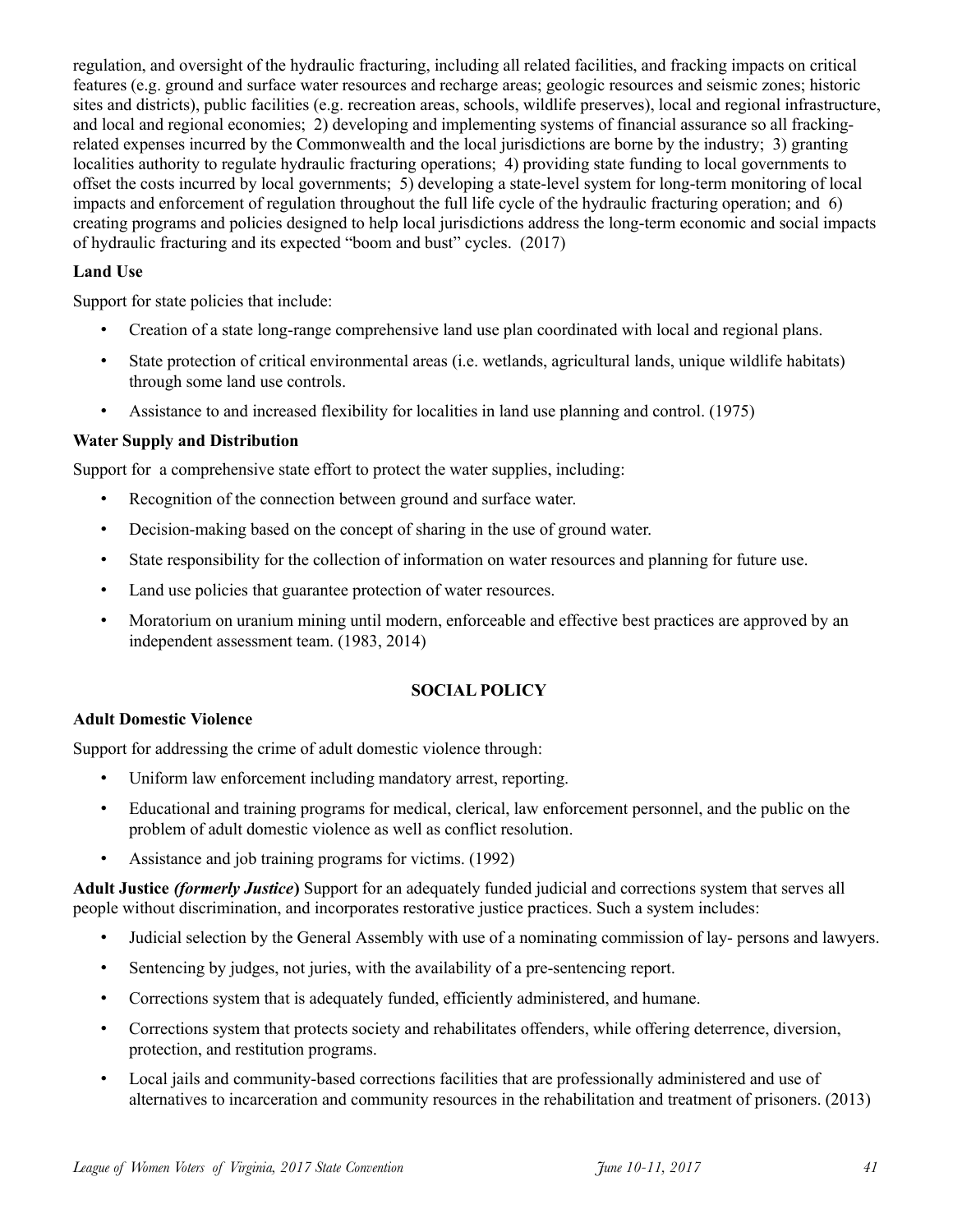### **Child Care**

Support for state policies that promote quality childcare that is affordable, accessible, and available, including:

- Minimum comprehensive state license standards for child care facilities.
- Incentives for development of child care programs.
- Financial assistance for low-income families.
- Coordinated resource and referral systems.
- Training for caregivers and parents.

Also, support a requirement that professional childcare givers report child abuse /neglect. (1988, 2013)

### **Children at Risk**

Support for state and local policies that recognize the basic needs of all children including shelter, family, and community support, health care, food, education, and personal safety, including:

- Fund preventive services, rehabilitative programs, family support programs, crises services, court costs, and detention.
- Evaluations of programs and services.
- State mandated case planning and case management systems to assure timely access to services.
- Internal and judicial grievance procedures. (1989, 2013)

### **Education**

Support for state funding for public schools that insures a high quality education with equal educational opportunities for all children, including:

- Full funding for the Standards of Quality and state mandates
- Increasing the state's share of education costs;
- Funding for half-day pre-kindergarten programs for at-risk children, and full-day kindergarten programs;
- Funding some portion of capital costs; and
- Improving the funding formula for determining local ability to pay, using it as a basis for distribution of state education funds. (1993)

Support a challenging curriculum, high expectations of students and teachers in mastering that curriculum, and appropriate assessments of student achievement for a quality education in the public school system K-12.

Essential curriculum elements include:

- Core disciplines (English, Math, Science, History and Social Studies);
- Art, Music, Physical Education, Health, and Foreign Languages;
- Analytical skills;
- Integrated technology; strong remedial programs;
- Programs for at-risk, gifted and special needs students;
- Education for students with limited English proficiency, in which emphasis is placed on teaching English; and
- Career and technical education.

Support professional education for principals and teachers and on-going staff development; class size appropriate to instructional goals; a safe environment for students and staff; and discipline, preventative programs and a consistently enforced, well-defined system of rules; guidance counseling for academics and support services; and parental and community support and involvement. Support opportunities to select a specific program or school. These opportunities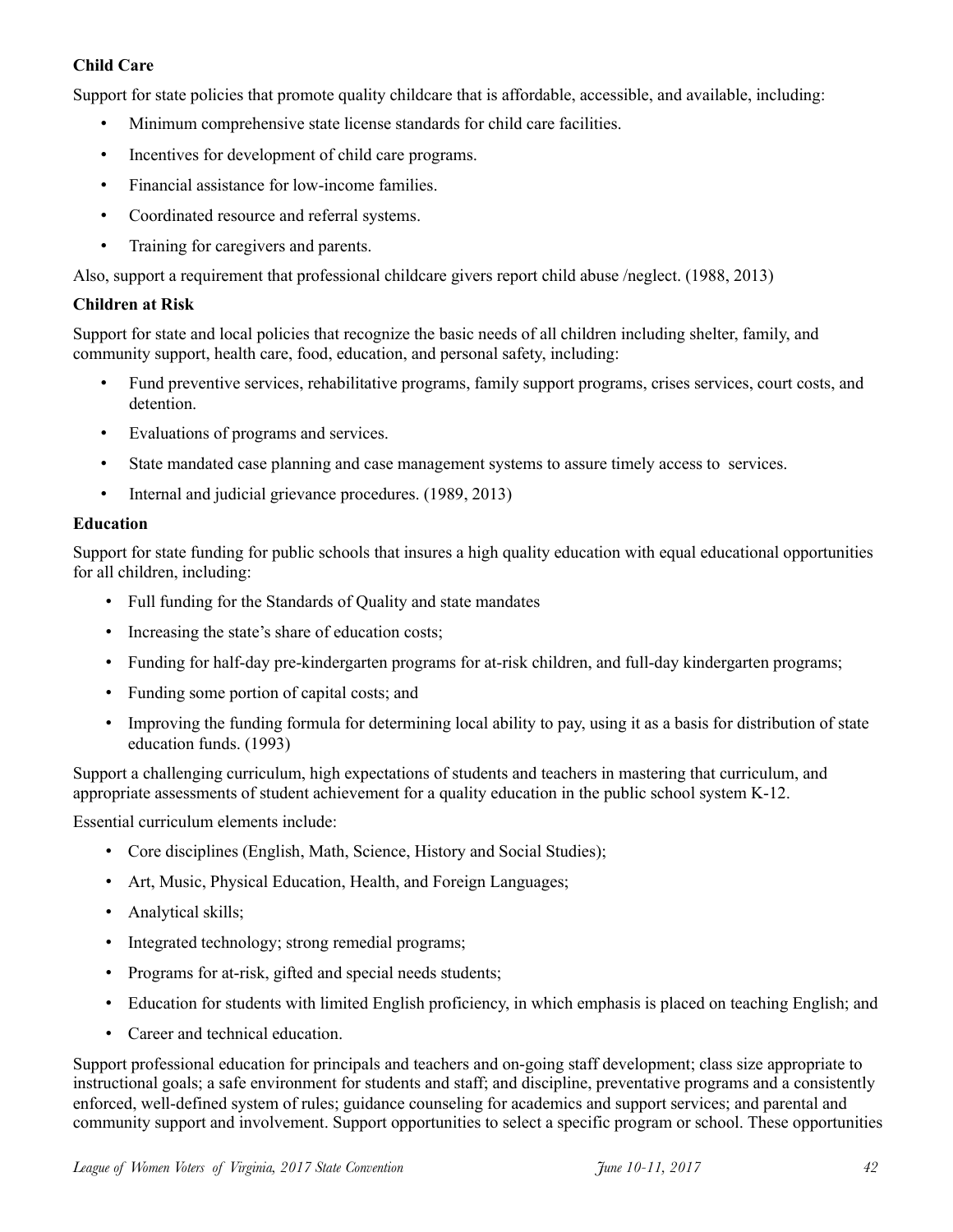should be based on a system of equity so that all qualified students have equal access. (2003)

Elements of a quality education also include: school- based teamwork, goal setting and decision-making, application of learning to life experiences, and incentives, recognition, and awards for both students and teachers (1999)

### **Juvenile Justice**

Support for an adequately funded and separate Department of Juvenile Justice that emphasizes prevention and rehabilitation, to include:

- Prevention programs should be provided for children identified with certain risk factors (i.e. parental incarceration, household history of drug/sexual abuse)
- Rehabilitation programs that provide treatment and training to meet the needs of each child and include counseling, vocational training and accredited academic programs.
- Alternative education programs or community service for juveniles who have been expelled or suspended from school or paroled from correctional facilities.
- In- and out- patient mental health and substance abuse programs oriented to the needs of juveniles.
- Pre- and post-dispositional community-based services.
- Establishment of small therapeutic group or foster homes.
- Removal of juveniles from adult jails.
- Development of activities/programs/training consistent with the principles of restorative justice. (2013)

### **Mental Health**

Support for a comprehensive state public mental health care system of quality, statewide and community based services that meets the mental health needs of all Virginians, including:

- Long-range planning, coordination among agencies, and the use of established criteria for allocation of funds.
- Assistance in providing adequate and appropriate housing for the mentally ill.
- Comprehensive and consistent service delivery in all local communities.
- Advocacy programs that ensure patients' rights at all levels. (1987, 1988, 1989)

### **Offender Re-Entry - Removing Barriers to Employment**

The League of Women Voters of Virginia supports the removal of barriers to employment for persons with criminal records. This includes support of what are known colloquially as "Ban the Box" efforts. (2015)

### **Restoration of Civil Rights for Virginia Felons**

Support for the automatic restoration of the civil rights of felons, regardless of the nature of their crime, upon their release from incarceration or upon completion of probation or parole. The process should be easy to understand, accessible, transparent and fair with information about the process made available to all. (2009)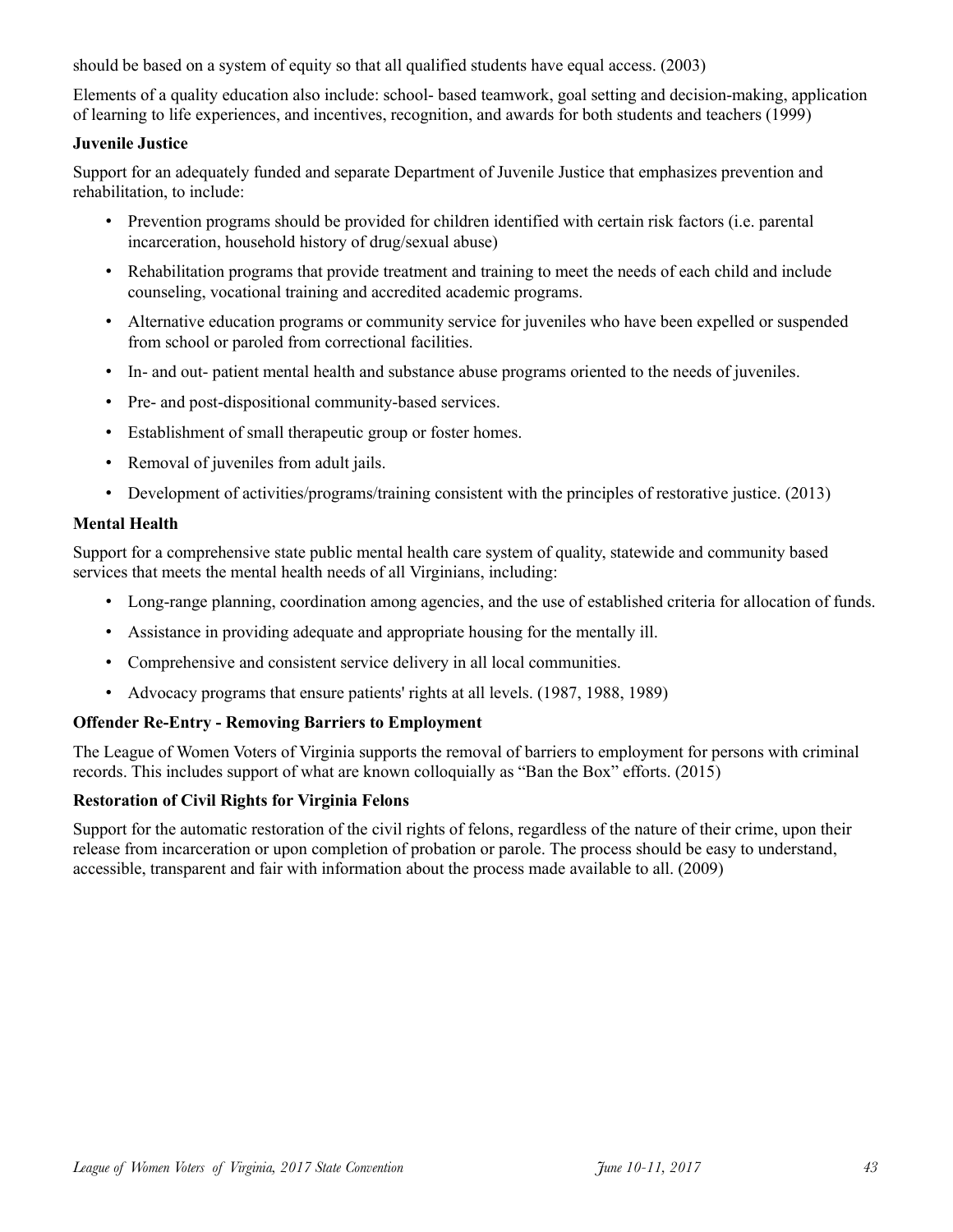# *2017 LWV-VA Board Reports* Co-Presidents' Report On 2015-17 *Dianne Blais and Lois Page*

Our convention theme, "Honoring our Legacy With Action," serves as both a reflection of the what your state Board hoped to accomplish for the past two years but also a likely blueprint for state Leagues of the future

**Membership**: We are so proud: We started our incumbency facing a drop in membership below 1000 statewide but at last count we have reached 1511, an increase of 50%!! While we benefitted from increased civic activism nationally, under the leadership of Linda Garvelink this administration promoted, advised, oversaw and encouraged the involvement of our new members.

We completed the process of bringing **Washington County** into full league status, with the help of Elaine Head as mentor. Anne Sterling advertised and set up initial meetings in **Fredericksburg** to restart our League which should achieve full League status soon. A number of our board members, including Linda, Sue Lewis, and Lynn Johnston have attended their meetings and events. Interest in **Roanoke** bubbled up locally and Linda worked quickly to support their efforts. Several of us attended their organizational meeting. They already have 24 members and will be awarded Member At Large status shortly. Linda has fielded a number of other interest calls.

**Communication**: State Leagues serve as communications hubs. We have striven to bring Virginia's methods more fully into the 21st century. With the help of a team that included Ron Page as director, Wayne Knight as webmaster, Carolyn Caywood as Facebook coordinator, Carol Lindstrom as twitter coordinator and technical adviser, Meghan Dorsett as graphic designer, we have launched our online *Voter Express* which has given us much greater flexibility in getting information out widely and in a timely fashion. We increased our communication with local League leaders via conference calls, succeeded in setting up several additional and dedicated Facebook groups, increased our presence on the state Facebook page, and increased twitter use. Our website made commendable efforts to keep updated and valuable information in view. We experimented with even more new technology for us during the GA this year, using Sign Up Genius and Survey Monkey to keep track of the advocacy efforts.

**Advocacy**: Our Legislative Director Carol Noggle has done a superb job during this administration and for two years before. She studied proposed legislation, met with legislators, attended committee meetings, wrote and emailed legislators and tried to get us Leaguers to do the same. She put together the annual Pre-Session Event and the Women's Legislative Rounds Tables (WLRT) every Wednesday during General Assembly (GA). One of those WLRTs is designated League Day at the GA when we are recognized from the floor of the House and Senate. This is not to mention what goes on outside of the General Assembly Session with many of us conferring with coalition partners to discuss strategies.

However, many more of us were able to advance Carols' efforts this session. We received a grant, in coalition with several other non-profit election rights advocates, to advocate for

Automatic Voter Registration. The effort began in Fairfax where progress was made with the help of Sidney Johnson and Beth Tudan among others. A committee that included Lois and Dianne, Maggi Luca, Carol Noggle, and Beth Tudan of Fairfax put together a plan to make sure that local Leagues shared in the grant money. We aimed for increased and well- informed advocacy on AVR and a number of other election modernization issues. A complete report on the grant results can be found on our website www.lwv-va.org. Several knowledgeable people have remarked on how effective Leaguers were at the GA this session.

We also advocated on other levels by writing and signing on to letters, for example, urging Chesapeake Bay Clean Up Funding. We became a party to a lawsuit defending the Alexandria Registrar being accused of poor voter list maintenance

### **Sharing Best Practices**

We both led a large delegation to LWVUS's National Convention in Washington D.C last June and continued to pass on national information as widely as possible to Virginians. In addition to sending out information via newsletters, we took advantage of several events to disseminate information The biennial Council in June of 2016 included sessions on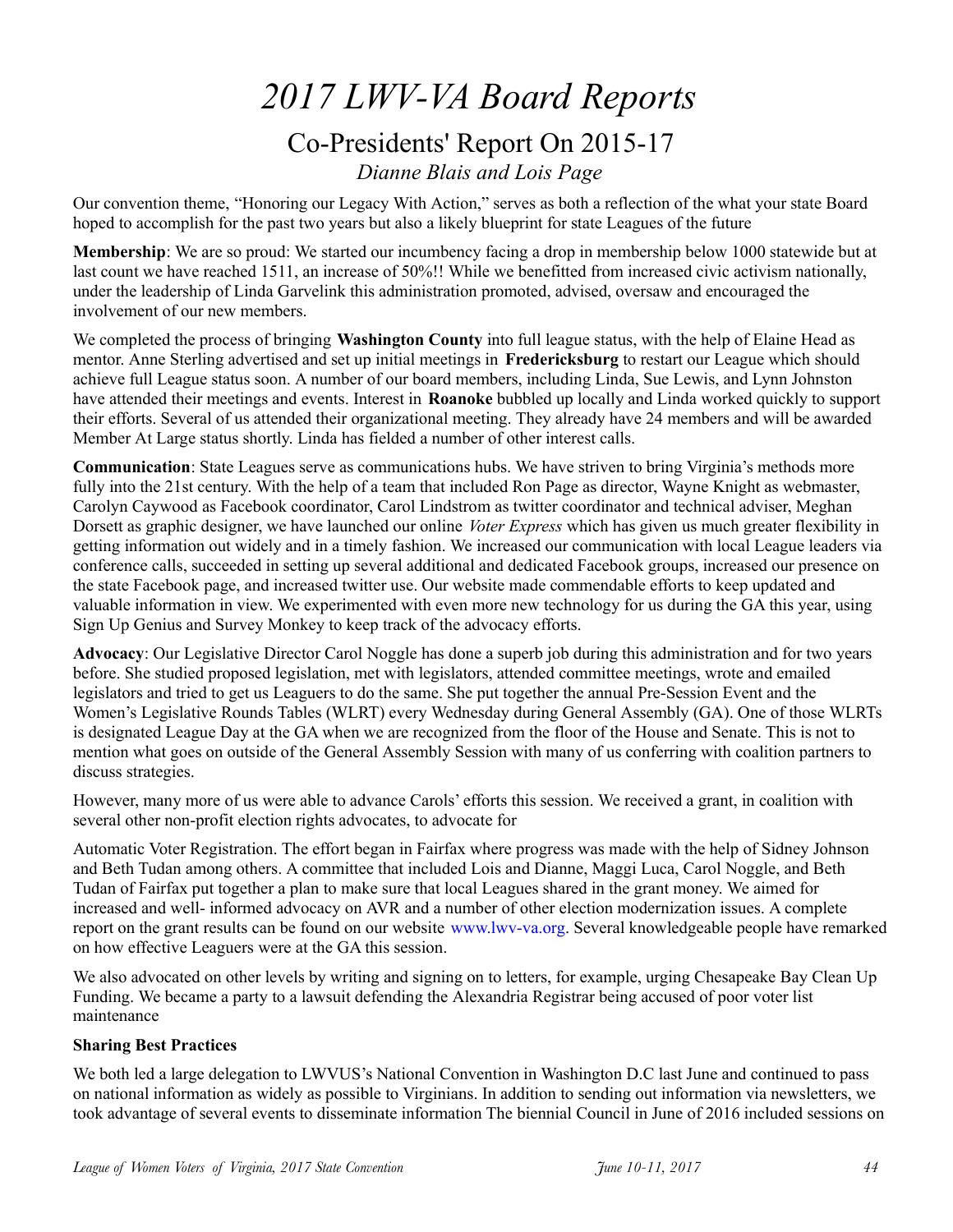using Facebook, and increasing membership. A panel of Milennials revealed to many of us how we might reach more of this now largest population component. A State Workshop, largely organized by Frances Schutz last fall, succeeded in sharing ideas about firearms safety, fracking, membership involvement, and technical knowhow, among others. The current Convention is taking advantage of having so many League leaders on hand to provide breakout sessions plus enlightening speakers.

Throughout our two years, board members also served as liaisons to local Leagues, sometimes traveling many miles to be a presence. For example Sue Lewis provided board training for the Richmond Metro Area; Frances Schutz traveled to Falls Church on a number of occasions. Dianne served as liaison to LWV National Capital Area where strategies and concerns from Maryland the D.C were often shared.

### **Voter Service**

Your state League provided leadership in advocating for--and often fighting against-- legislation that dealt with voting rights. We gathered data regarding voter registration and other voting issues so we now have a record of what Virginia local leagues have done and how we can improve. The compilation by Ron Page of local League voter service efforts can be found on our website—www.lwv-va.org. We hope that local Leagues will use this survey as a guide to what data to collect for future voter service efforts. See the Voter Service Report for information about VOTE411. We were involved with the Governor's plan to roll out a high school registration initiative which will reward schools who manage to have 65% of their seniors registered to vote. Planning has been underway for the "People's Debate" October 9, 2017 between the gubernatorial candidates in partnership with AARP.

### **Coalitions**

The number of coalitions with whom we work came as a surprise to both of us and a source of enlightenment. Many of our coalition partners were present at our annual Legislative

Pre-session held in Richmond in December . Working with the AVR grant people was just one example of the delightful and dedicated people working to make Virginia a better place. One Virginia2021 has been a key partner in our redistricting efforts. Virginia Civic Engagement Tables provides workshops on a host of useful issues. Many of them are present at our annual Legislative Pre-session held in Richmond in December. Thanks to Carol Noggle's efforts, organizations that share our policy goals spoke briefly about their hopes and plans for upcoming legislative advocacy efforts. It has been described as a gathering of our "family."

### **Overseeing State Program**

Two years ago the LWV-VA convention voting delegates told the board that they wanted to concentrate most of our Program efforts on issues related to "Making Democracy Work for All." Since we had supportive policies both on the state and national levels, we did not need to set up another study on voting rights and the like. Instead we spent a lot of our advocacy opportunities on fair election issues. However, a new study was voted in on the subject of "fracking" out of concern that the only policy on the books that applies relates to clean water. Frances Schutz, State Program Director, after considerable effort, set up a committee headed by Carol Lindstrom. Other members of this dedicated committee are listed on the report elsewhere in this workbook. This is one of the few new studies tackled state-wide in recent years and we are very proud of this serious contribution to the fracking conversation.

### **Arranging for Statewide Events**

Lynn Johnston is largely responsible for finding us delightful office space close to the Capitol when we learned mid administration that we had to leave our Franklin Street address. Lynn and her husband pretty much did all the moving and sorting with the help of Laura Posthumus who worked as our Administrative Assistant this year. We are most grateful for all Lynn and Carol Noggle did to arrange for statewide meeting places and hotels, not just in Richmond, and food for the events. Having a presence in Richmond is crucial during the GA and helpful during times when need to meet with others. Our office is one of the reasons why the state League must do additional fund raising and a Development Committee headed by Dianne has prepared a report that can be found elsewhere in the Workbook.

### **Thank You**

None of this would have happened without the work of a dedicated board. Heartfelt thanks to them. But just as important has been the expansion of our exposure to the work that goes on all over the state. We loved getting to know all of you .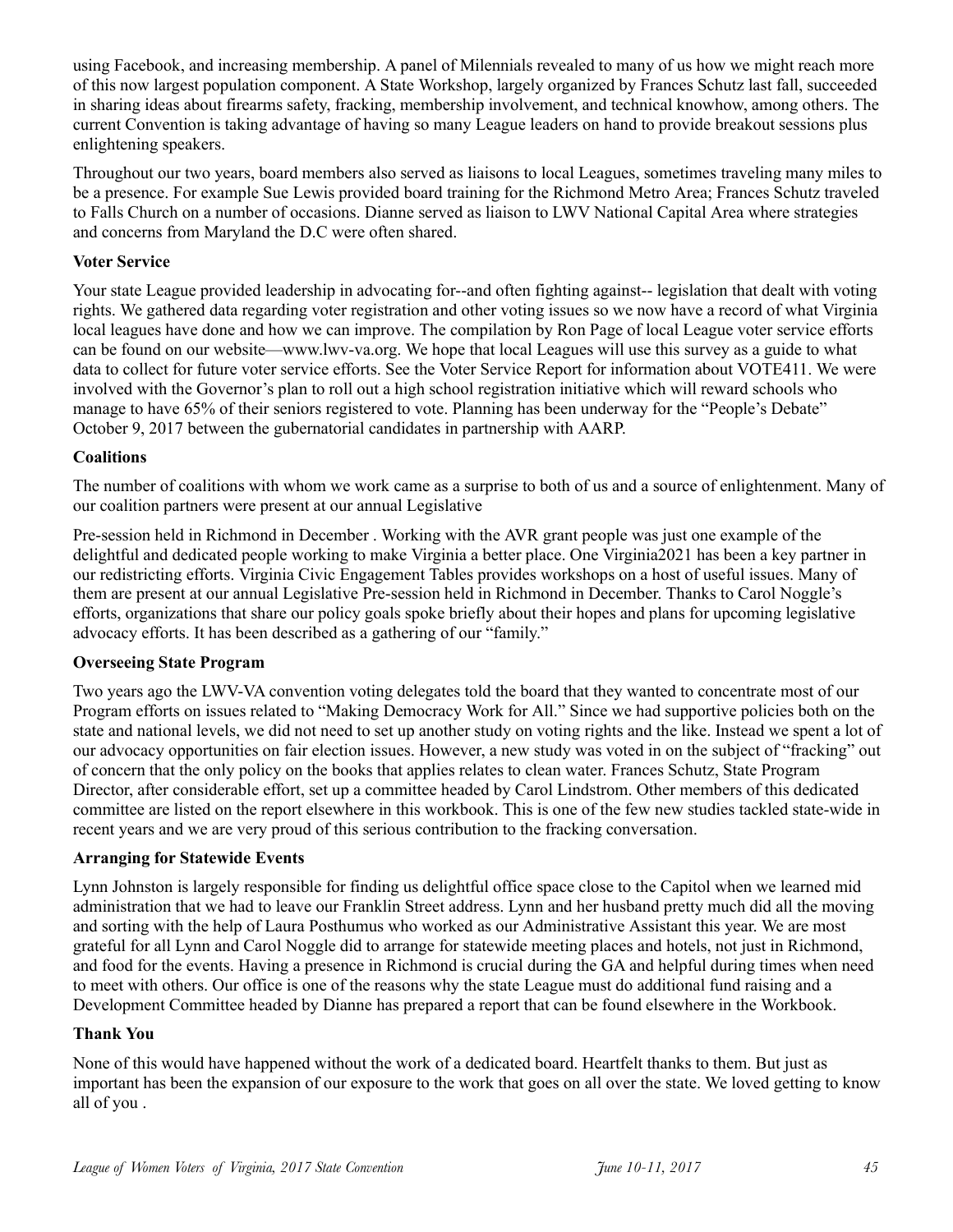# *Development Report*

### *Dianne Blais*

LWV-Va's yearly income is basically \$15K dues. Thank you, LWV-VA members! You not only paid dues but additinally donated about \$10K/year to LWV-VA. Thanks goes also to the 2015-17 LWV-VA board--they not only paid for their own meals at board meetings, but also contributed over \$5K of in-kind donations. However, we should not count on a board, which already generously gives of its time to subsidize necessary expenses.

So...LWV-VA gets about \$25K/year from members. However, LWV-VA annual expenses are about \$50K! How can we raise a \$25K shortfall?

We tried a sample request to individuals that had donated to politicians (using the VPAP list) but the donations barely paid for the mailing. There is a belief that people typically have to be approached seven times before they'll give so we will continue to utilize the list we developed. But we need to utilize the internet to get contributions--and we haven't come up with a way to do this.

Special event/Fund-raisers (for instance a tour of the homes of Jefferson and Madison ending with wine tour) can be fun social gatherings but typically rely on members for contributions.

### **We need non-member donations--whether they be individuals or corporations.**

We came up with a Sponsorship Program this year focusing on individual contributions and corporate sponsorships.

When requesting contributions our correspondence would be something such as:

Please consider a donation to the League of Women Voters of Virginia. Our work to support democracy needs your support. Please consider a donation at one of the following levels, although any amount is appreciated. If you desire a tax deduction, make your check payable to the LWV-VA Ed Fund. (Also include a list of past accomplishments and goals for the year.)

### **Individual Donor Levels are:**

| Buddy of Democracy                              | \$100   | Name in convention book                       |
|-------------------------------------------------|---------|-----------------------------------------------|
| Booster of Democracy                            | \$250   | Name in convention book                       |
| Benefactor of Democracy                         | \$500   | Name in convention book                       |
| <b>Corporate Sponsorships Donor Levels are:</b> |         |                                               |
| Ally of Democracy                               | \$1,000 | Name on web site                              |
| <b>Advocate of Democracy</b>                    | \$2,500 | Name and logo on web site                     |
| Angel of Democracy                              | \$5,000 | Name, logo, and link on web site and Vote 411 |

To get corporate sponsorships (ten times the non-corporate rate), we need contacts at corporations and those contacts mus then be nourished through periodic follow-up.

We need a stron development committee/individual to balance our books by raising non-member donations.

Dianne Blais Co-President 5/1/2017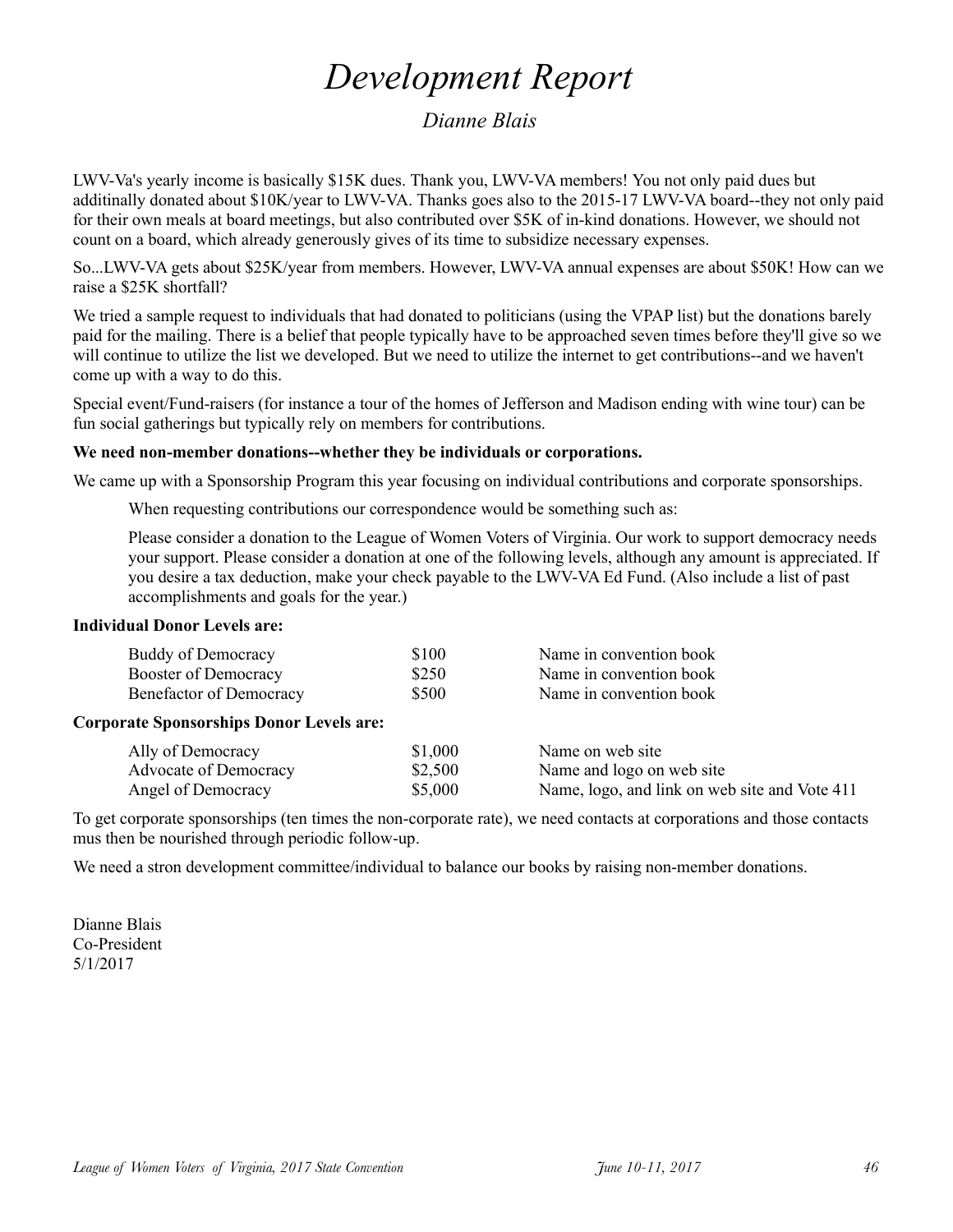# *2016-2017 LWV-VA Honor Donors*

## **Benefactors of Democracy - \$500 (or more)**

| Blais, Dianne    | FA |
|------------------|----|
| Gavelink, Linda  | FC |
| Page, Lois & Ron | FA |

### **Boosters of Democracy - \$250 (or more)**

| Houska, Mary     | МC         |
|------------------|------------|
| Parker, Mary Kay | AR         |
| Rollins, Martha  | <b>SHR</b> |

### **Buddies of Democracy - \$100 (or more)**

| Ackerman, Rona            | FA         | Littlefield, Roberta    | MC         |
|---------------------------|------------|-------------------------|------------|
| Cleary, Mary Jane         | FA         | Martin, Therese         | FA         |
| Colvard, Bernice          | FA         | Mayhew, Sarah & William | <b>NM</b>  |
| Cowles, Virginia          | <b>RMA</b> | Ollendick, Mary         | MC         |
| Dickenson, Robert         | <b>NM</b>  | Olson, Shirley M.       | FA         |
| Fina, Thomas & Eleanor    | FA         | Parham, M. Ann          | FA         |
| Fitzgerald, Sara          | FC         | Peterson, Priscilla     | WA         |
| Franks, Elizabeth Brister | NM         | Plum, Jane              | FA         |
| Fuenzalida, Viveka        | FA         | Ray, Margaret           | MC         |
| Goode, Susan              | <b>SHR</b> | Rice, Linda             | WA         |
| Hanna, James              | LC         | Rochester, Lois         | WA         |
| Head, Elaine              | MC         | Swisher, Sue            | AR         |
| Hernandez, Olga           | FA         | Tate, Nancy             | AR         |
| Hilder, Jane              | FA         | Trehan, Adarsh          | FA         |
| Jennings, Merry           | WC         | Thompson, Fred          | <b>AR</b>  |
| Joslin, Dorothy S.        | FA         | Wilson, Alison          | MC         |
| Kellermann, Michele       | <b>CVA</b> | Yates, Kerin            | <b>CVA</b> |
| Kerwin, Idaclaire         | AR.        | Zachry, Sherry          | FA         |
| Koenenn, Constance        | WA         |                         |            |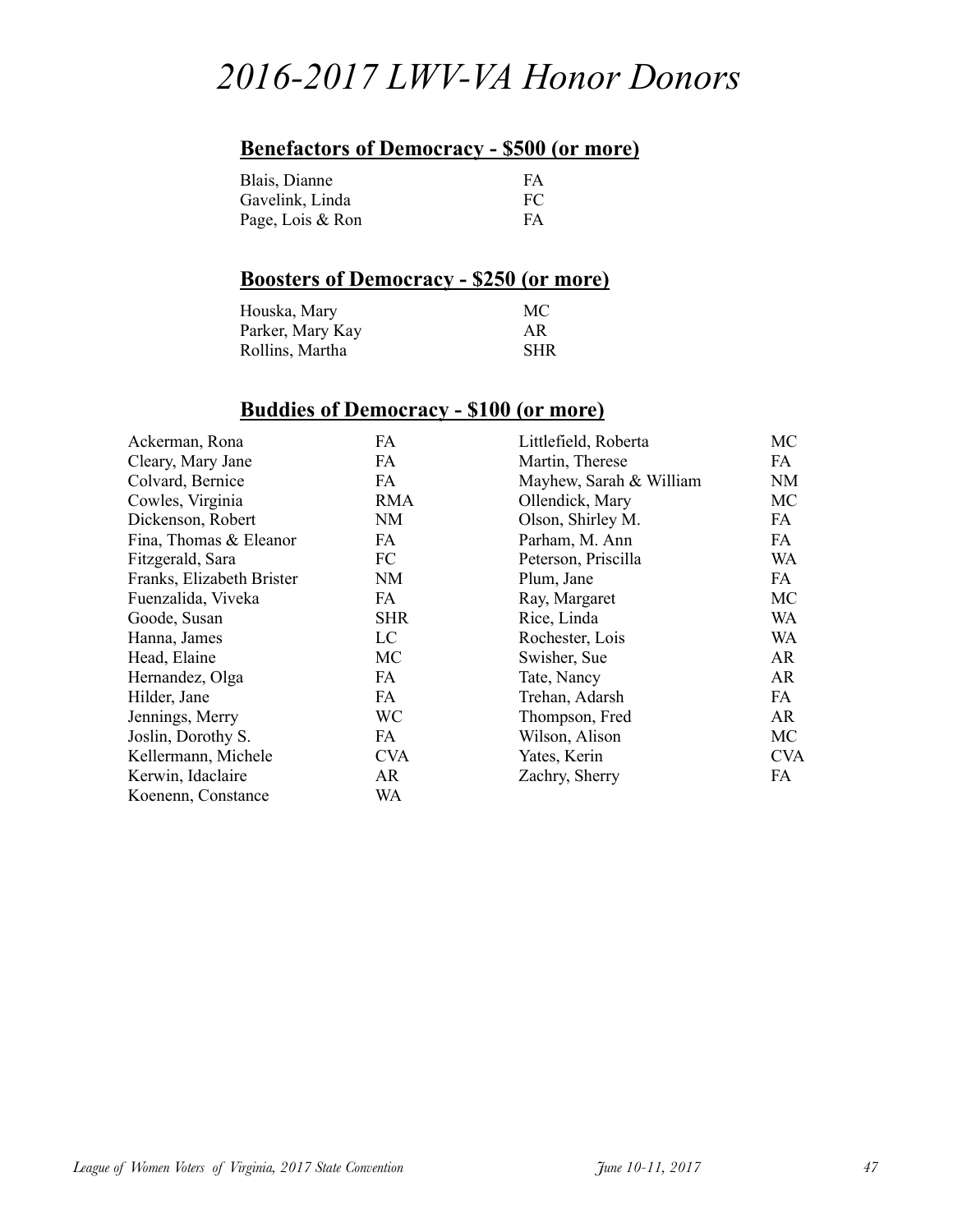# Legislative Coordinator's 2017 General Assembly Report

### *Carol Noggle*

Increased participation in advocacy by LWV-VA members was vital to our work during the 2017 General Assembly session. Tuesday night training sessions and Wednesday visits to legislators were effective as well as advocacy by email and phone in response to Action Alerts to support or oppose many bills.

### **Summary of legislation.**

Bills Introduced: 2,959 Bills Failed: 1,428 Bills Approved: 836 Bills Vetoed: 43 [See these online.]

With a 66-34 Republican majority in the House and 21-19 in the Senate most bills that passed were favorable to the majority. In a few cases, there was a tie vote (20-20) in the Senate that gave the LG rare opportunities to vote with the minority to break the tie. In most cases that vote was immediately reconsidered with the re-vote in favor of the majority. Thus, the LG was on record for voting on bills with issues of interest during the gubernatorial campaign.

The call for a ConCon (U.S. Constitutional Convention) did not survive. The patrons spent very little, or no time, defending their bills in committees this year. We coordinated with other groups to oppose the proposals using the LWVUS positions.

**Constitutional Amendments:** The prescribed process in the House limited the number for passage to only four out of 51 proposals. No redistricting bills passed amidst controversy on voting them down in a block. CA debates on the House and Senate floor addressed the amendment on separation of powers that would allow legislative review of administration regulations, the transportation fund "lockbox", and the very controversial proposal to limit the restoration of felons' voting rights (SJ223). Fortunately, it was defeated in the House P&E Committee after bitter debate in the Senate.

Bills to change the selection of Virginia's Electors to the Electoral College were defeated. Opposition statements were developed using the LWVUS position.

School choice proposals such as forming charter school divisions and another to divert funds outside of the public school system did not succeed. The veto explanation describes the opposition well. (*LWV-VA has no specific talking points on school choice*.)

**Firearms, kids, and conceal carry permits:** Safety for children bills that would make purchases of gun safes taxexempt did not pass, in spite of support by both the VCDL and the League, because of the reduced revenue in a tight budget year. Bills providing a conceal carry permit immediately when a person is given a protective order and to provide for free training were vetoed by Governor because of safety concerns in highly volatile domestic situation.

### **Voting**

**Extending Absentee Voting access (Not)**: There were 23 bills related to voting absentee -- only **one** passed – for a voter who has been granted a protective order to allow voting absentee by mail.

Constant advocacy for Voter Protection was needed to overcome creation of barriers for third party registration groups, the requirement of proof of citizenship to register to vote, the requirement to submit photo identification with mail-in absentee ballot requests and to require GRs to annually match voters' Social Security numbers with inaccurate or outdated databases.

**Funding for Election Administration:** The Senate Finance Committee initially did not support the Department of Elections' administration and services budget items. The House budget did maintain the funds. The Senate later agreed so that 3 of the 4 million dollars requested was approved.

**School Suspension**. No change was made to reduce the length of suspensions this year but there was considerable awareness of the hindrance to a child's education and future when out of school without adequate alternatives. More funding as well as changes in policy are needed.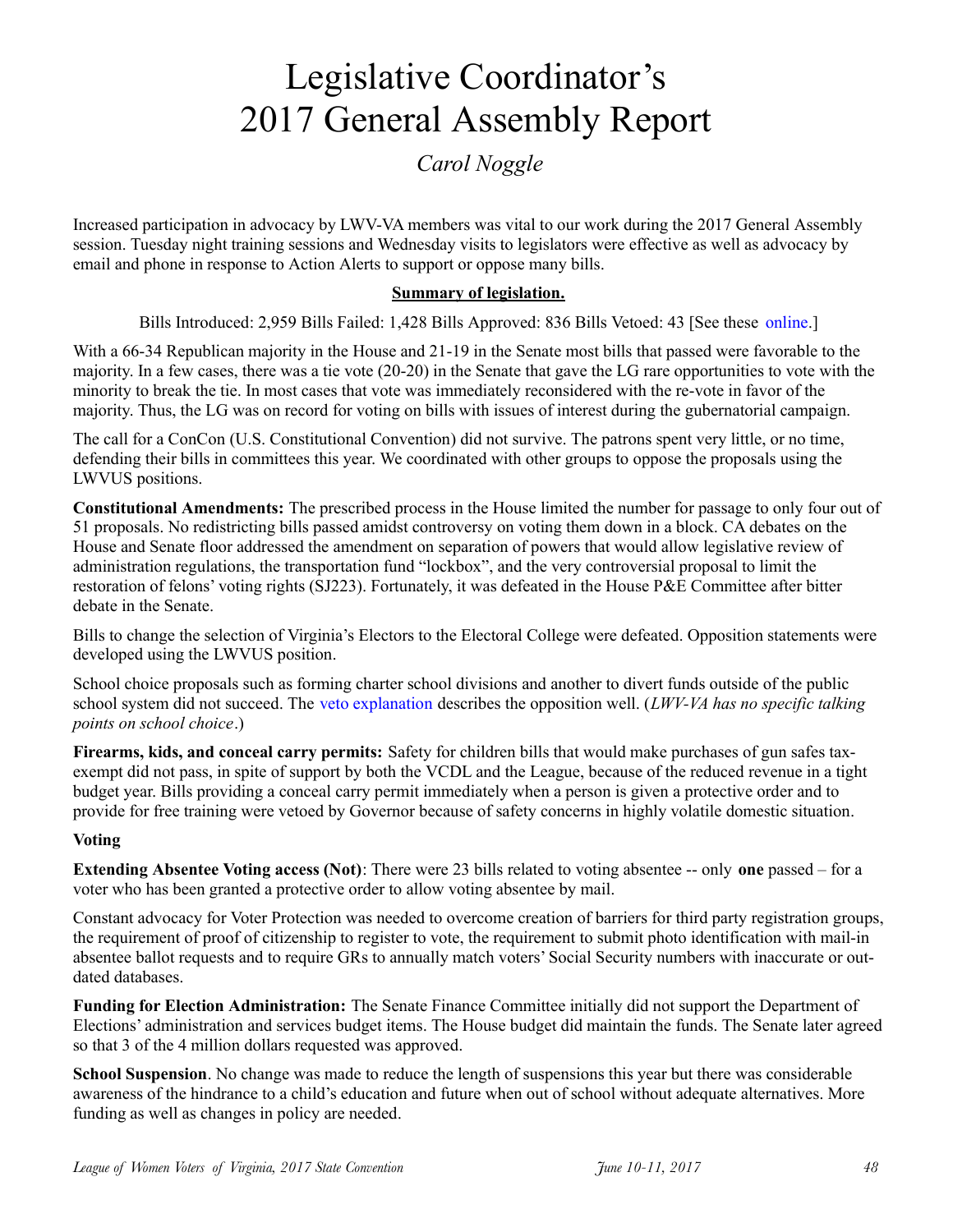**Anti-immigration bills,** to prohibit "sanctuary cities" that would force localities to enforce all federal immigration laws, a "refugee tracking" bill that would require the DSS to publish refugee information, and another that would force local sheriffs to hold illegal immigrants in their jails beyond their release date until ICE approves of their transfer or release were vetoed by the Governor.

**Women and Women's Healthcare** The ERA ratification bill introduced by Sen. Surovell was vigorously presented in the Senate P&E Committee and reported out but was referred to the Rules Committee where it met the "Passed by Indefinitely" ax. The only legislators with a vote on record are the 14 members of the P&E Committee.

Success for women's health was HB2267 that will allow Virginia women to receive a 12-month supply of birth control. Only 7 of 140 legislators voted "no"! One major victory to expand access and resources for women.

Defunding Planned Parenthood clinics was an issue again with HB2264 but the Governor's veto was sustained.

Equal pay irrespective of sex was proposed but did not survive in the Senate Commerce and Labor Committee. A bill to prohibit gender discrimination in public employment received bipartisan support in the (Senate 25-14) but did not pass in a House subcommittee.

A Women's Commission to plan the 2020 centennial anniversary celebration of achieving women's suffrage gained unanimous support to form a task force that will be led by the Virginia Historical Society. (LWV-VA needs a seat on this task force!!)

### **Environment**

Disclosure of fracking chemicals was protected. The anti-disclosure bills had a long journey through committees with considerable debate and industry testimony but were ultimately defeated.

The December 2016 Women's Pre-Session Legislative Roundtable filled House Room 3 where attendees heard legislative priorities from 12 advocacy groups. Administration speakers included four Secretaries – Administration, Commonwealth, Finance and Natural Resources – and the Commissioner of Elections. Our luncheon was in the Patrick Henry Building for the first time.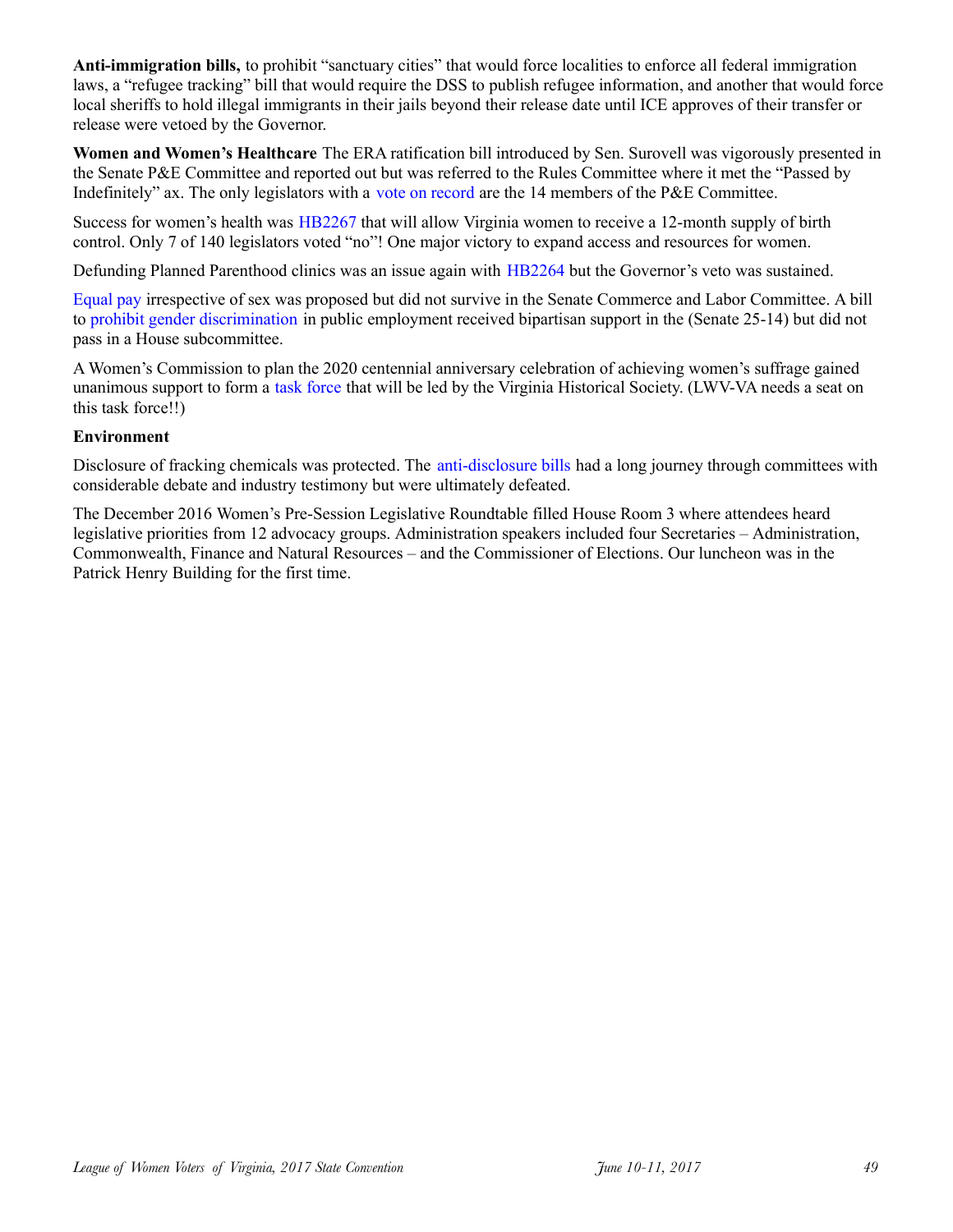# *Membership Report*

*Linda Garvelink*

The local Leagues of the LWV-VA have enjoyed a robust membership growth across the Commonwealth. Spurred by the new activism, women and men are searching for a strong organization that has a proven track record of involvement and promises civil discourse. They are finding it in the League of Women Voters. Welcome to all the new members who have joined LWV-VA and its local Leagues in 2015, 2016, and 2017!

From July 2015 to today, the League has grown by more than 50%! Just from February to May 2017, our membership roles have increased by more than 33%. As of May 1, 2017, 1,511 members comprise the 12 local Leagues and two new MAL Units (Fredericksburg Area and The Roanoke Valley) of the LWV-VA! Our foremothers would be proud. Now it up to us to use all our resources to Honor our Legacy with Action!

In late 2016, LWVUS rolled out the new nationwide database. Change is never as easy as we hope it will be; but LWV-VA local League membership chairs and roster managers met the challenge. We have increasingly accurate rosters thanks to their efforts. When members join their local League, they also join LWV-VA and LWVUS, along with the LWV of the National Capital Area (LWVNCA) in Northern Virginia. This comprehensive membership gives members access to information about, and an opportunity to participate in state, national and regional civic activities, educational forums, and advocacy. The database is the gateway to this membership benefit.

Throughout this past term, LWV-VA enhanced our Membership and Leadership Development (MLD) program by hosting occasional membership conference calls, where local League membership chairs and presidents discuss the effective use of the LWVUS database, ideas for generating new members how to make both new and long-time members feel welcome and engaged along with many other issues of concern. We hope to expand the MLD program with more regular calls throughout the new term. Local League still have the opportunity and are encouraged to join the MLD program to have one- on-one access to guidance and new ideas, supported by the resources of LWVUS and LWV-VA.

Thank you to all the local League membership chairs and roster managers who have worked hard to welcome new members, ensure an accurate database, and to be sure their members are aware of and have access to the full benefits of membership.

Respectfully submitted by,

Linda Garvelink,

LWV-VA 2015-2017 Membership Director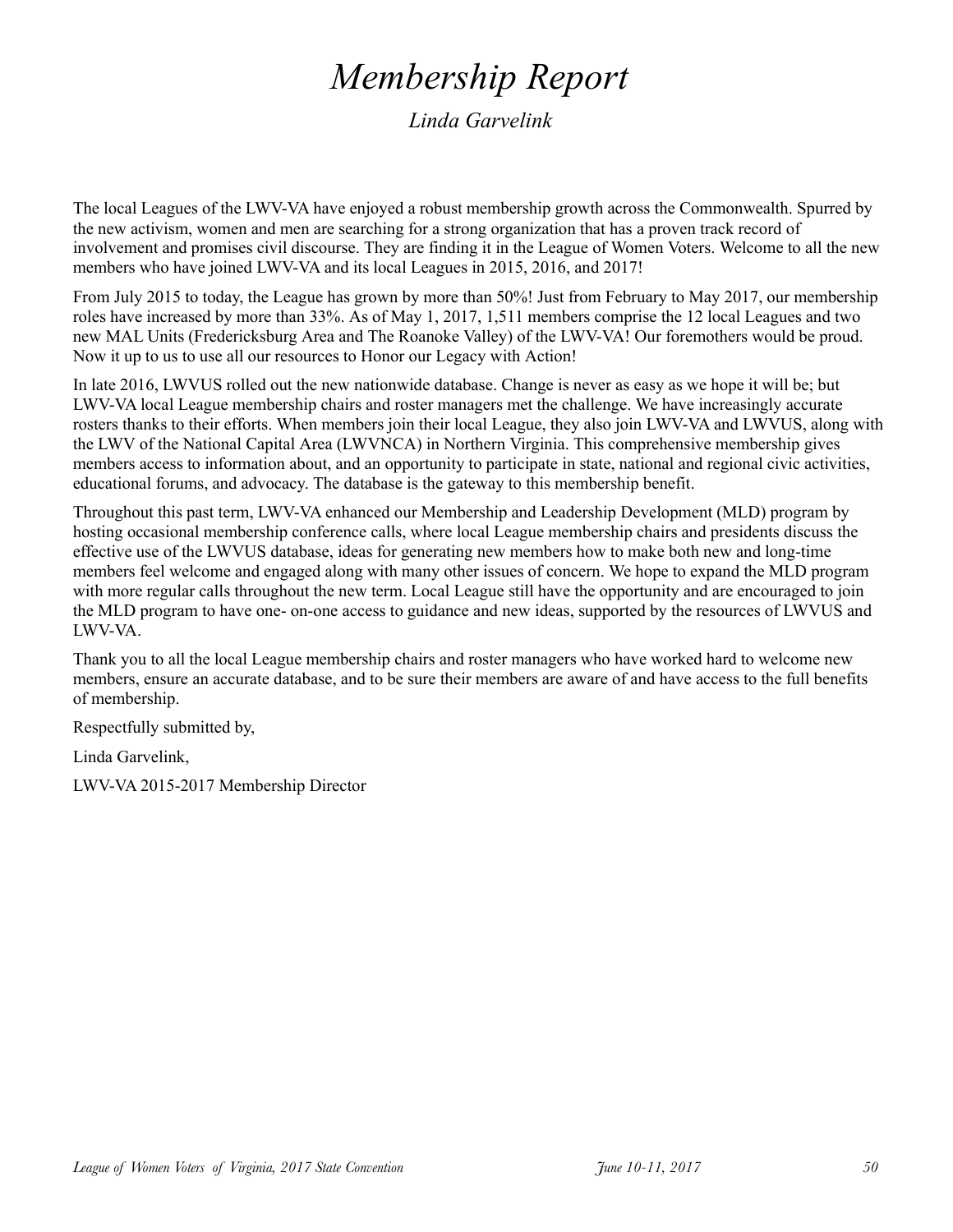# *2017 Program Report*

### *Frances Schutz*

### *Program Director 2015-17*

During this biennium, my efforts have been largely but not exclusively focused on the emerging Fracking Position. These activities included:

- Participating in several Study Committee conference calls, supporting the committee and its chairs, providing space at the 2016 Fall Workshop for the committee to present its findings. [In spring of 2016, the Study Committee gained a new Chair, and another committee member with League writing and editing experience, providing much- needed new energy to those who had been working on parts of the study since 2015.]
- Supporting the committee as they prepared their report for presentation at the Fall Workshop Day, September 2016
- Supporting preparation of consensus questions, presenting them for Board approval and forwarding approved questions with cover letter to the Local Leagues in Virginia for their consensus meetings.
- Mailing letters to those with no email addresses in database, inviting participation in consensus.
- Consulting with the committee in drafting a report for Board approval as a new Position
- Consulting with the Board in revisions prior to final approval and release for consideration at Convention Other more general activities included:
- Attending all board meetings
- Corresponding as appropriate with those contacting us through the LWV-VA website
- Planning for and securing plenary speakers and workshops, providing evaluation opportunities, and electronic follow-up for the Fall Workshop Days in Richmond 2016 and in Charlottesville 2017.
- Sending out electronic files of information which the speakers and LWV US & Md had prepared prior to the 2016 workshops
- Helping with wording for the evaluation of the Pre-Session evaluation, and preparing several Program-related short articles for the *VA Voter* in 2015-16 before it was laid down.
- Polling Local Leagues about their participation in the LWV US Studies for board information and compiling their responses in January & February 2016, at the request of the President.
- Attending as Board Liaison to LWV Falls Church, their Program Planning meeting in January 2016, and their Annual Meetings in May 2016 & 2017.
- Planning for the theme for Council workshops, securing facilitators for those, and arranging for support for lunch speaker and panel.
- Compiling and formatting the Council Workbook consulting with Sue Lewis.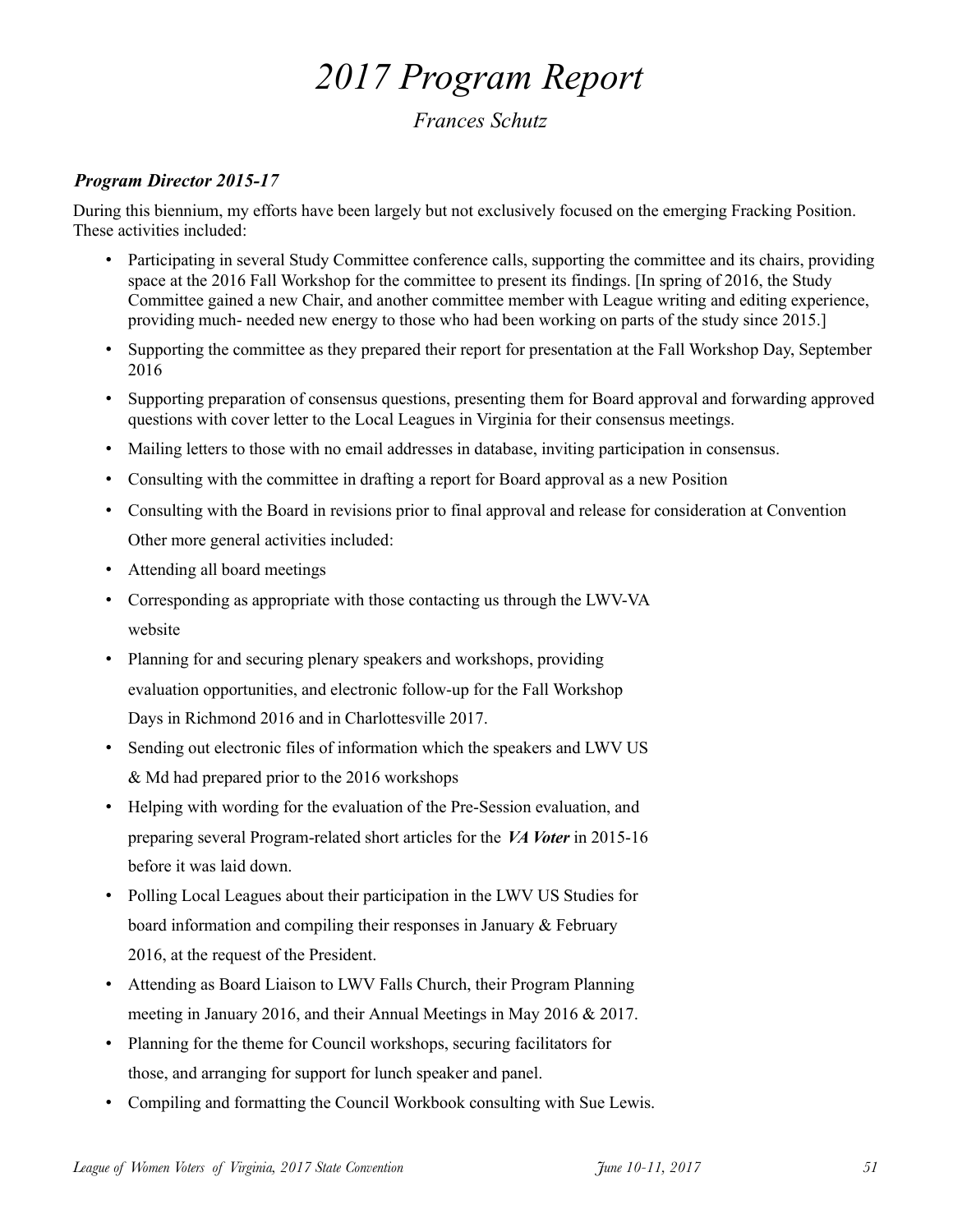• Serving as member of an ad hoc committee to compile a list of potential

tasks for an Executive Assistant, and interviewing the single candidate

- Participating in site inspection of 2-3 potential new offices,  $\&$  approving the final site
- Arranging for board meeting venue & food on the day prior to 2016 Fall Workshops
- Creating letter about program planning importance, creating 2 pp report forms 1 for discussion, another for formal report; sending several reminder notes and compiling reports after multiple extensions; recommending Final Report to the Board for consideration  $\&$  forwarding to members for consideration at Convention
- Attending lobby training session 1/31 prior to League Day; attending League Day, sitting in on part of House meeting, watching more from the Cap Bldg. visiting Delegate  $\&$  Senator offices to lobby – meeting with my newly elected Senator
- Lobbying by phone for redistricting bills
- Planning for convention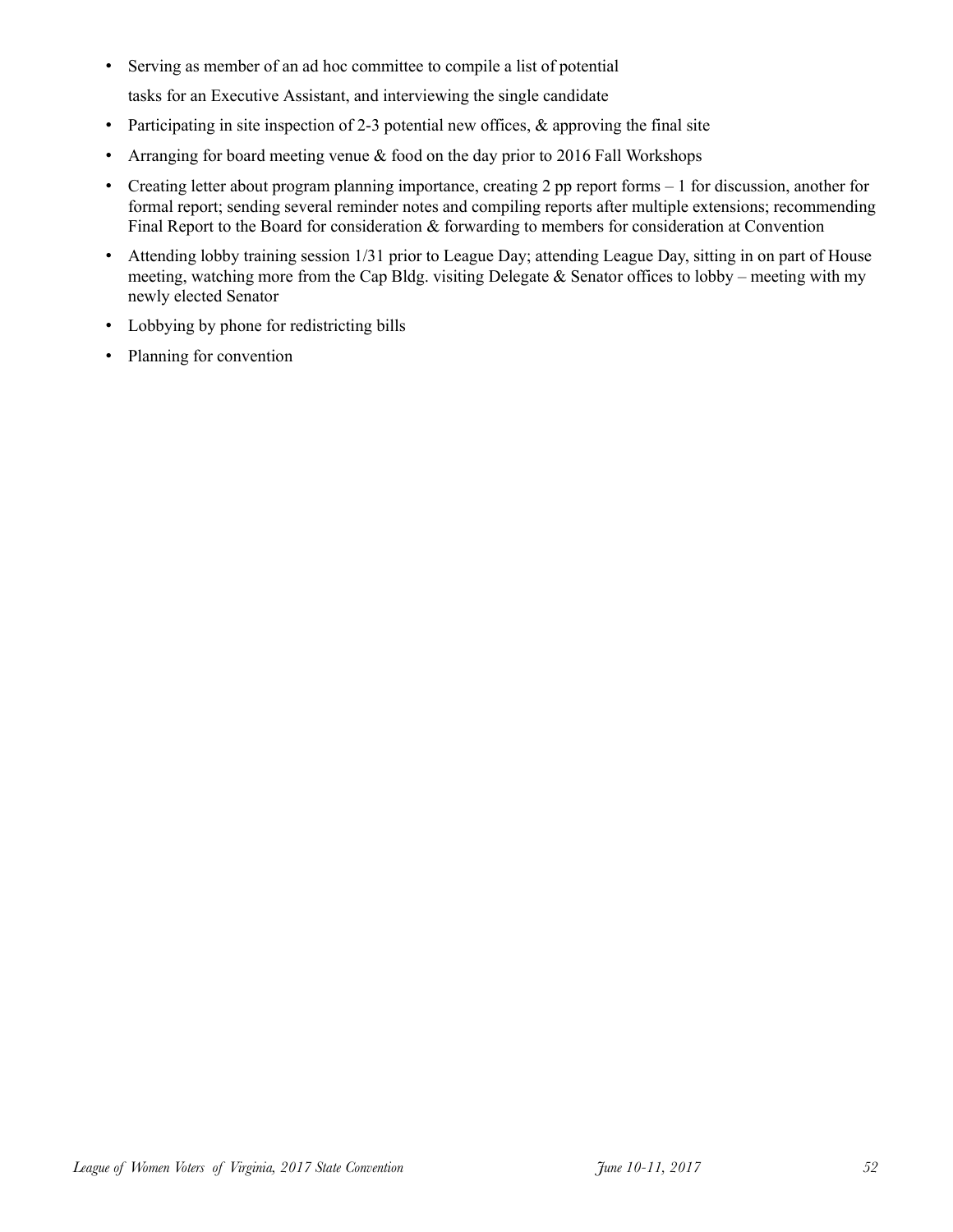# *Voter Services, 2016-2017*

### *Maggi Luca*

The major challenges and accomplishments for these two years for Voter Service have been communication and VOTE411. They are very much interconnected. Communication is essential among the Local Leagues around the state to accomplish our goal of informing voters about the candidates and all voting opportunities which are many and varied. We share our ideas and methods.

VOTE411 is of national importance to the LWV and Virginia leagues are committed. It has taken an incredible amount of education and commitment to accomplish the tasks involved in the voter education provided by VOTE411. Congratulations to the leagues and members who make this happen.

Many Local Leagues' Voter Service publish various forms of "facts" for their voters which include contact information for all local representatives and important government numbers. They sponsor and host candidate forums, debates and "meet and greets". We write Letters to Editors, articles, PSA's. Our Voter Registration efforts have greatly expanded our normal outreach especially in high schools, community colleges and other educational facilities such as ESL and Evening Classes.

This year VOTE411 has provided information for the June 13th statewide primary contests for Governor and Lt. Governor for both parties. This is in addition to the November 7th General Election information for all candidates, local House races and all statewide races.

Maggi Luca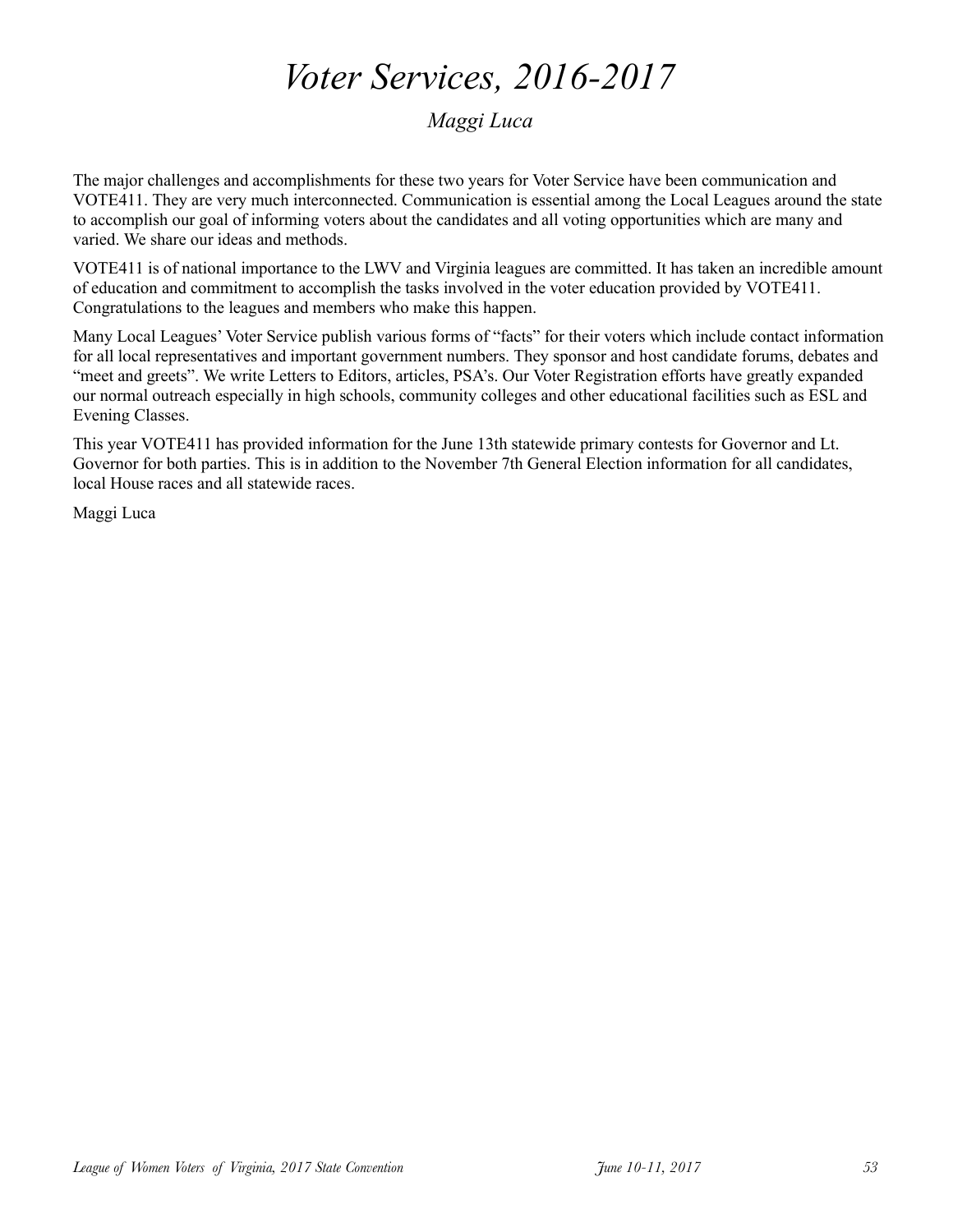# *Publicity and Public Relations*

*Adarsh Trehan*

I developed annual plans for public relations. I have publicized LWV-VA activities before and after event such as the Women's Legislative Roundtable Pre-Session. I have written articles on the election of our officers in 2015, redistricting, reducing gun violence, domestic violence, Women's Equality Day, the victory in the voter purge case, and many others. Many of these articles, under the bylines of Lois Page and Dianne Blais, our co-presidents, were published in some state and Northern Virginia print and online newspapers. I have attended celebrations of Martin Luther King's birthday, meetings of the Virginia Coalition of Latino Organizations, the League of Women Voters of the Capital Area, and annual meetings of the League of Women Voters of Arlington. I have worked hard to recruit new members for the League of Women Voters of the Fairfax Area.